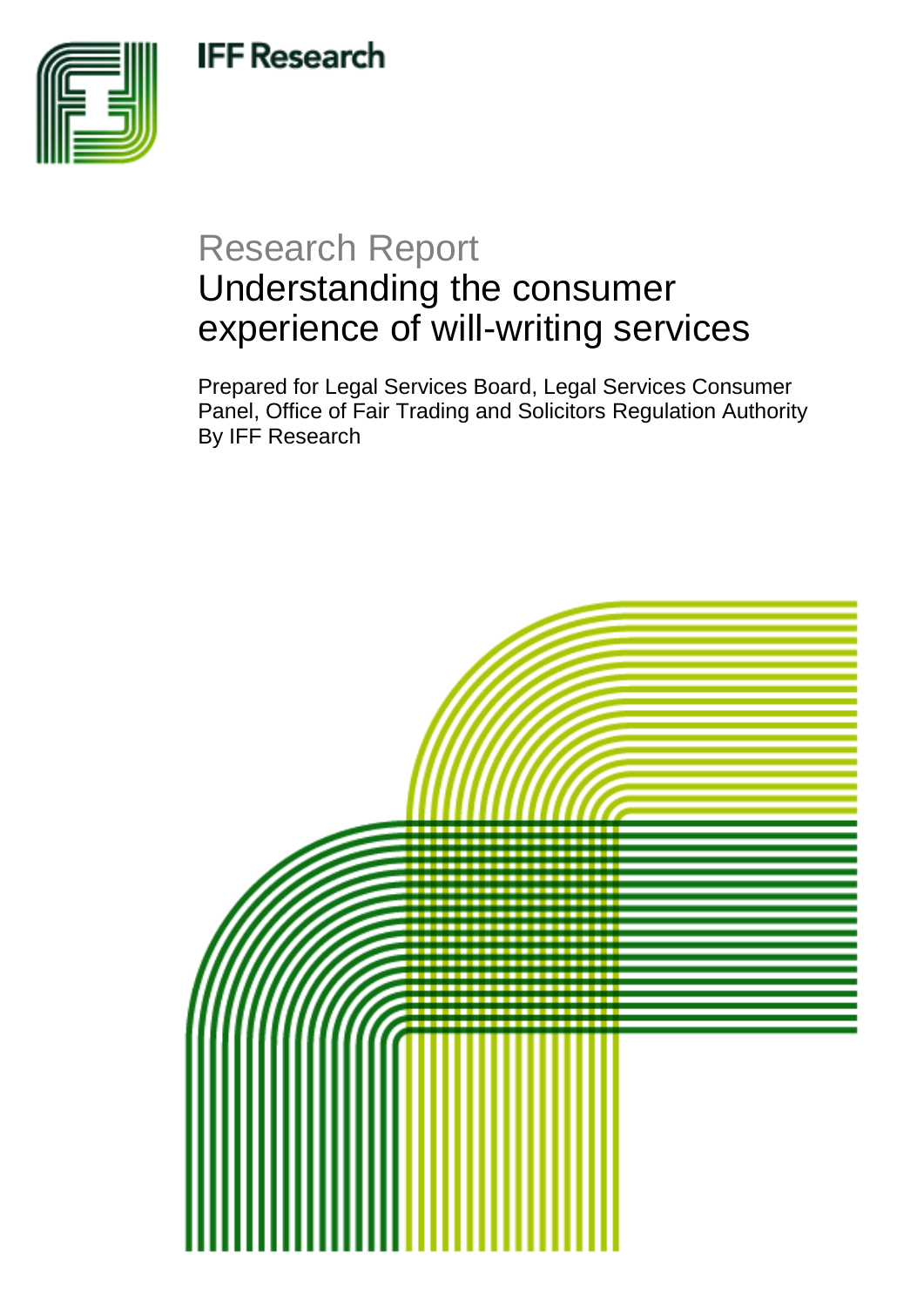# **IFF Research**



Contact details

Rob Warren and Lorna Adams IFF Research Ltd Chart House 16 Chart Street London N1 6DD Tel +44(0)20 7250 3035 Fax +44(0)20 7490 2490 rob.warren@iffresearch.com lorna.adams@iffresearch.com

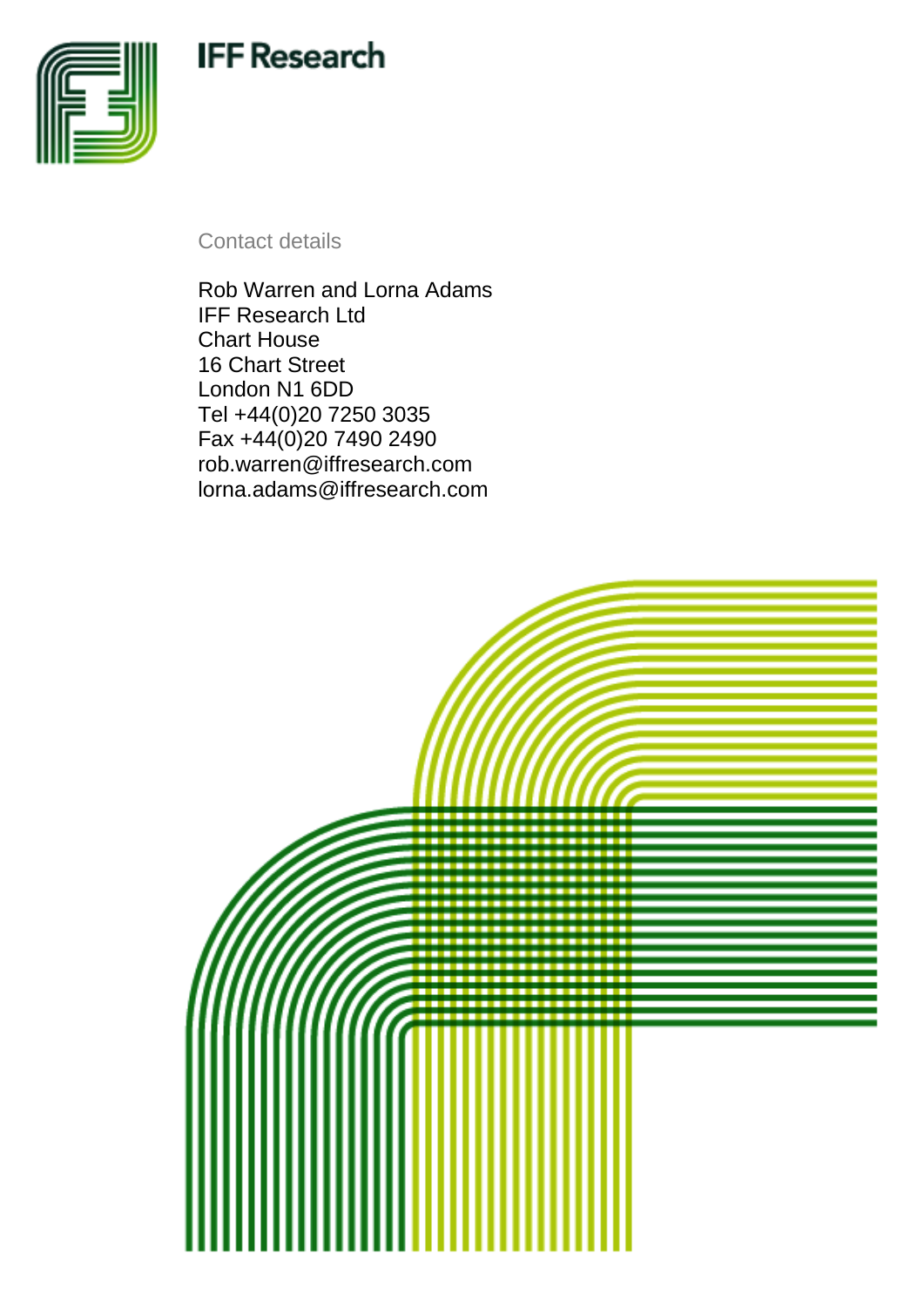## Contents:

| 1 | <b>Executive summary</b>                                       | 5              |
|---|----------------------------------------------------------------|----------------|
|   | Pre-purchase                                                   | 5              |
|   | <b>Will-writing process</b>                                    | 6              |
|   | Additional services and cost                                   | $\overline{7}$ |
|   | Satisfaction                                                   | 8              |
|   | Quality of the will                                            | 9              |
|   | <b>Practitioner views</b>                                      | 10             |
| 2 | Introduction                                                   | 11             |
|   | The legal framework                                            | 11             |
|   | The will-writing market                                        | 12             |
|   | Aims and Objectives                                            | 13             |
| 3 | Methodology                                                    | 14             |
|   | Shadow shopping                                                | 14             |
|   | Consumer retrospective survey                                  | 15             |
|   | Qualitative telephone depth interviews                         | 16             |
|   | Limitations of the research                                    | 16             |
|   | <b>Reporting conventions</b>                                   | 16             |
| 4 | Pre-purchase                                                   | 17             |
|   | <b>Summary</b>                                                 | 17             |
|   | Reasons for making a will                                      | 17             |
|   | <b>Channel choice</b>                                          | 19             |
|   | Comparing different providers and shopping around              | 20             |
| 5 | Will-writing process                                           | 24             |
|   | <b>Summary</b>                                                 | 24             |
|   | Information provided at the outset of the will-writing process | 26             |
|   | Collecting personal information                                | 30             |
|   | Queries; support and guidance                                  | 34             |
|   | Review of will                                                 | 34             |
|   | Signing the will                                               | 36             |
| 6 | Additional services and cost                                   | 37             |
|   | <b>Summary</b>                                                 | 37             |
|   | <b>Executor services</b>                                       | 38             |
|   | Other services                                                 | 41             |
|   | Cost of the will                                               | 43             |
|   | Cost of additional services                                    | 45             |
| 7 | Satisfaction                                                   | 47             |
|   | <b>Summary</b>                                                 | 47             |
|   | Satisfaction with the quality of the will                      | 47             |
|   | Satisfaction with the will-writing service                     | 49             |
|   | Challenges                                                     | 53             |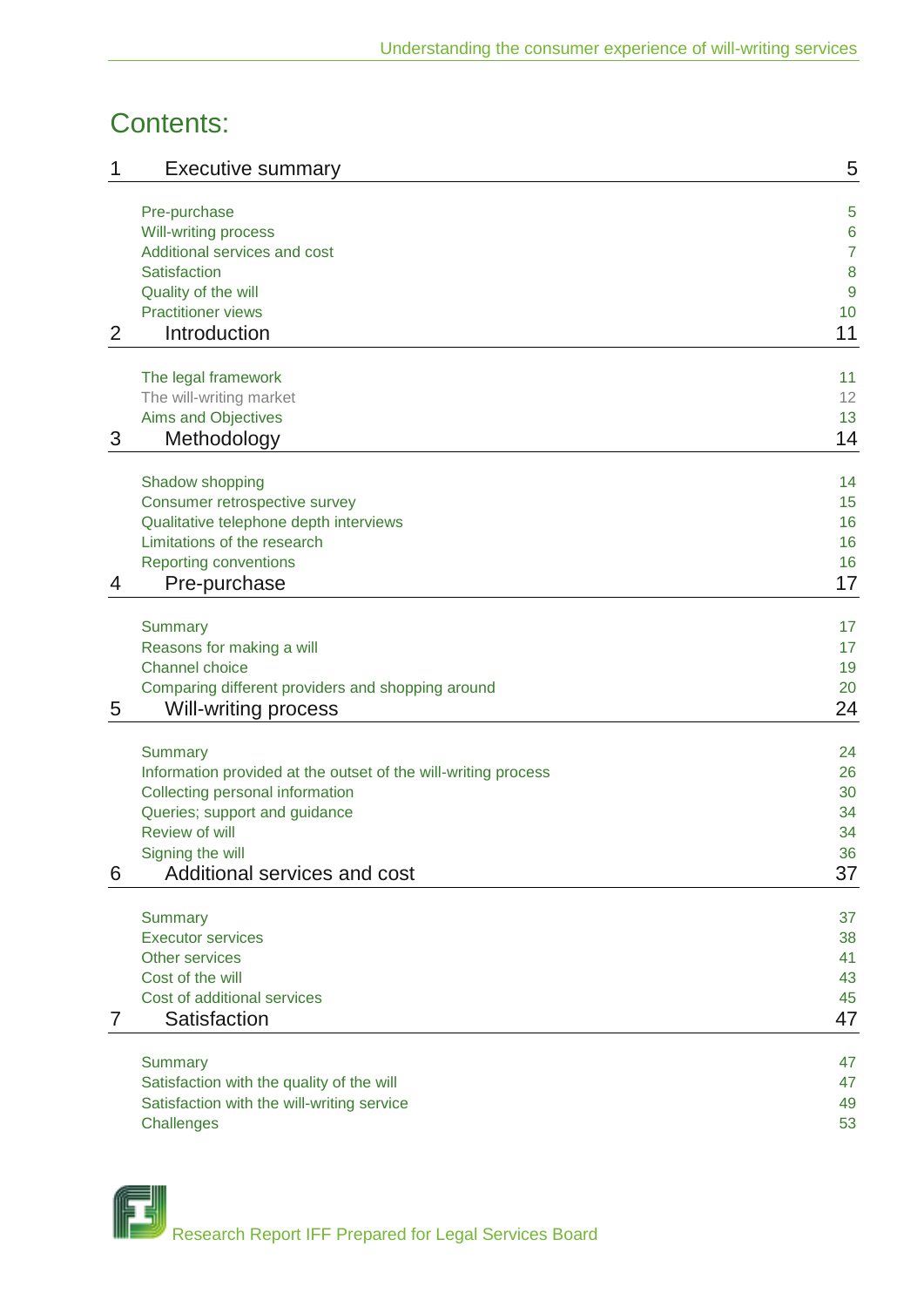| 8  | Quality of the will                                                      | 54 |
|----|--------------------------------------------------------------------------|----|
|    |                                                                          |    |
|    | <b>Summary</b>                                                           | 54 |
|    | Introduction                                                             | 54 |
|    | <b>Results of assessments</b>                                            | 55 |
|    | <b>Reasons for failure</b>                                               | 57 |
|    | Inadequacy                                                               | 57 |
|    | <b>Requirements</b>                                                      | 58 |
|    | Legality                                                                 | 58 |
|    | Inconsistency                                                            | 58 |
|    | <b>Detail</b>                                                            | 58 |
|    | Presentation                                                             | 58 |
| 9  | <b>Practitioner views</b>                                                | 59 |
|    |                                                                          |    |
|    | <b>Summary</b>                                                           | 59 |
|    | Introduction                                                             | 60 |
|    | Overview of market performance in meeting the needs of consumers         | 60 |
|    | Challenges                                                               | 62 |
| 10 | Annexe A: Sample profile                                                 | 64 |
|    | Shadow shopping                                                          | 64 |
|    | Consumer retrospective survey                                            | 65 |
|    | Qualitative telephone depth interviews                                   | 66 |
| 11 | Annexe B: Issues for consideration when interpreting the findings of the |    |
|    |                                                                          |    |
|    | research                                                                 | 68 |
|    | <b>Research process</b>                                                  | 68 |
|    | <b>Assessments</b>                                                       | 68 |
| 12 | Annexe C: Quality assessment of wills                                    | 70 |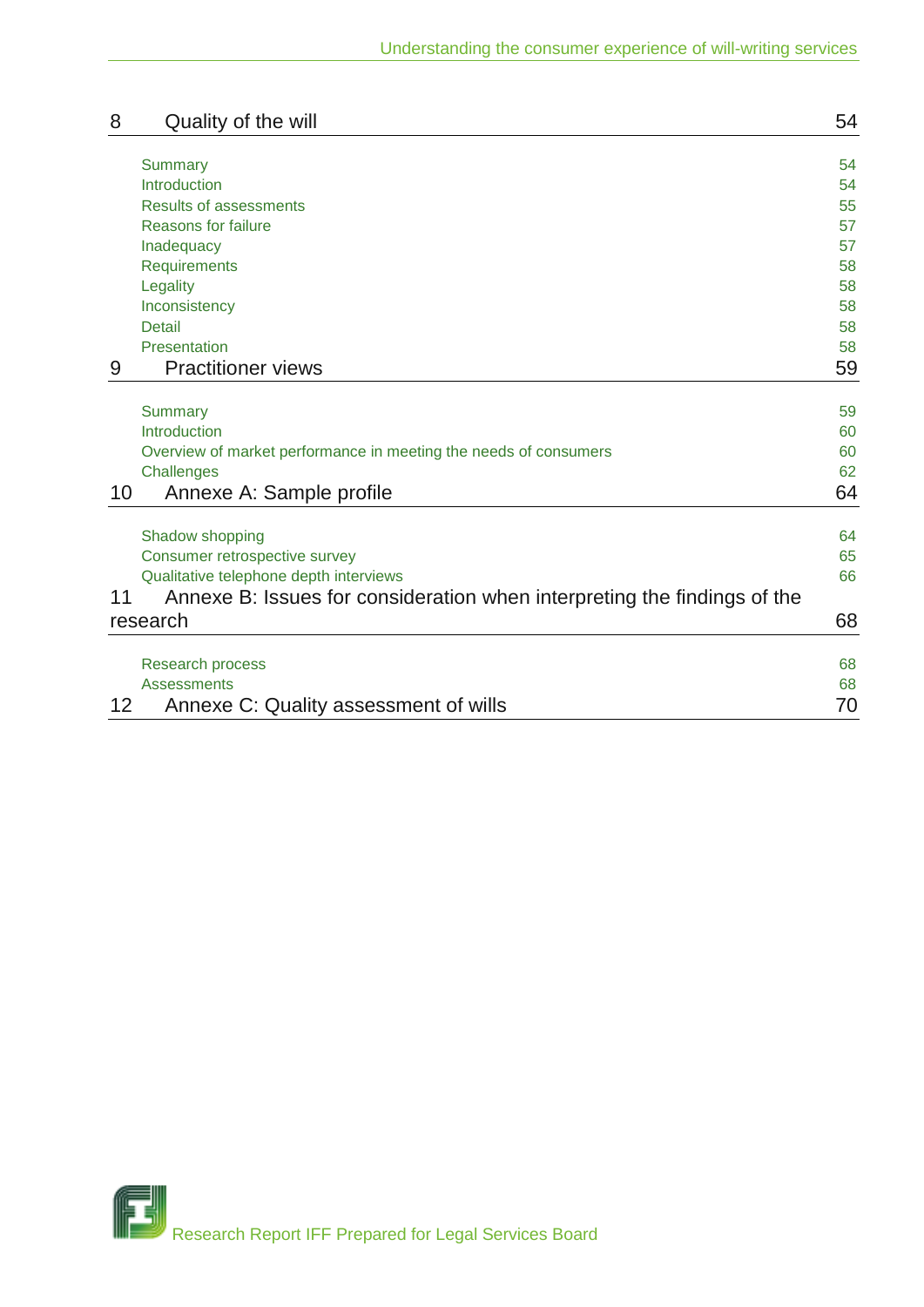## 1 Executive summary

- 1.1 The Legal Services Board (LSB) has been set up to reform and modernise the legal services market place in the interests of consumers, enhancing quality, ensuring value for money and improving access to justice across England and Wales. The LSB asked the Legal Services Consumer Panel (the Consumer Panel) to examine the will-writing market following concerns raised by a number of professional bodies representing will-providers, anecdotal evidence of consumer detriment and recent developments in Scotland.
- 1.2 Currently there are five main routes to write a will in England and Wales: solicitors; specialist willwriters; banks; affiliate groups (such as trade unions and industry bodies); or by self completion, using an online service or published will-writing pack. Of these routes, only wills written by solicitors and financial services providers are subject to regulation. The focus of concerns of stakeholders has been on unregulated will-writing companies, although there is currently no evidence on the quality of wills produced via any of the five routes.
- 1.3 LSB and Consumer Panel together with the Office of Fair Trading (OFT) and the Solicitors Regulation Authority (SRA) have commissioned IFF Research to conduct a study to support the LSB"s policy analysis on reserved activities and the Panel"s advice to the LSB on will-writing. The study aims to develop a robust evidence base to support an assessment of the current treatment of customers of will-writing services. As a secondary consideration the research also seeks to improve the LSB"s understanding of the market from the perspective of the providers of wills.
- 1.4 A multi-stage research programme was implemented incorporating three distinct but complementary strands to compare and contrast the views and experience of participants in the market. The three phases were:
	- A shadow shopping study (similar to mystery shopping but using real consumers rather than professional shoppers) consisting of 102 "shops" that resulted in the purchase of a will;
	- A retrospective survey of 500 consumers who had purchased a will in the last 12 months; and
	- A programme of 97 qualitative telephone depth interviews with solicitors and will-writing companies.

## Pre-purchase

- 1.5 Consumers" reasons for choosing their channel of purchase varied according to the channel chosen: those who chose a firm of solicitors were more likely to report that they had used the organisation in the past for other services (45%) or that it had been recommended by a friend or family member (20%), while customers of specialist will-writers were more likely to state that the channel appeared to offer good value for money (21%). Value for money – and cheapness – were also cited by those who used a self-completion channel (24% and 26% respectively) but the most commonly cited reason among these consumers was that the will-writing process seemed simple and easy to understand (29%).
- 1.6 Around a third of respondents (35%) compared the will-writing services offered by different providers. Of those who made comparisons, just over half (51%) used a search engine to do so, while two-fifths (40%) contacted providers either by telephone or in person to obtain a quote, most commonly those who used a firm of solicitors (57%).
- 1.7 Price was an important factor in deciding which channel *not* to use: those who considered but decided against using a firm of solicitors were most likely to state that solicitors were too expensive (61%). This was also the most common reason for rejecting specialist will-writing organisations (40%),

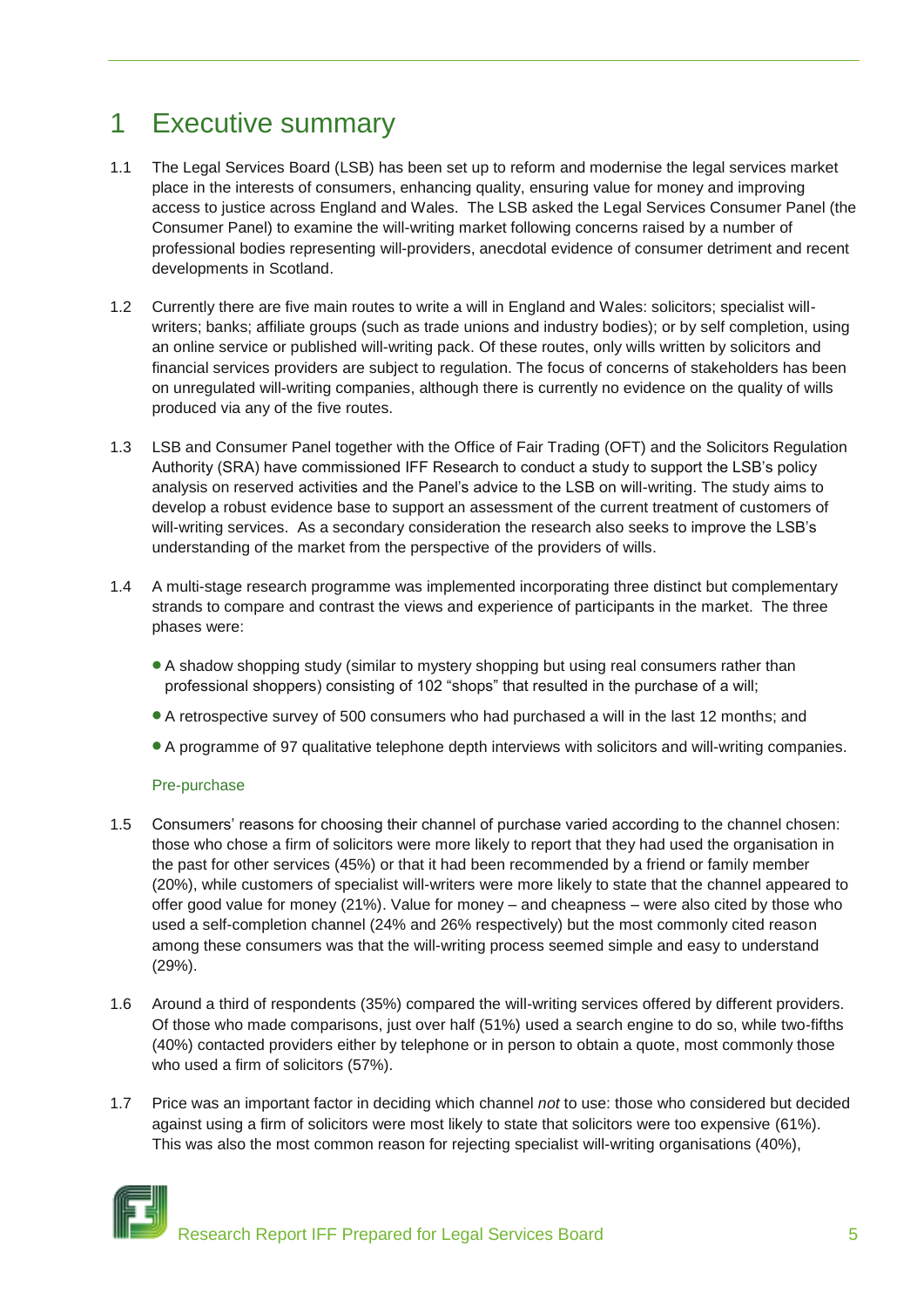although just over one-third (36%) of those who chose not to use a specialist will-writer cited concerns over their reliability. Concerns over reliability and whether wills would be legally binding were commonly voiced by those who considered but ultimately chose not to use a self-completion approach (more so among those who considered an online rather than paper-based self-completion approach). There was also an indication from the shadow shopping exercise that consumers are wary of services that appear *too* cheap.

#### Will-writing process

- 1.8 Nine-tenths (91%) of respondents in the consumer retrospective survey reported that an explanation of the process had been provided to them by their will-provider (or the information provided with the selfcompletion pack/ software) before the process began. The vast majority of those respondents who received an explanation agreed that it was clear, comprehensive and accurate; those who chose solicitors were most likely to agree strongly. Where concerns arose, these tended to relate to a lack of clarity around executor services and concerns that will-providers were concentrating more on selling additional services than explaining to their clients how the process would work.
- 1.9 The large majority of respondents (85%) agreed that there were enough opportunities to ask questions. Consumers who used a firm of solicitors were more likely to agree strongly (71%), compared with 60% who purchased via a specialist will-writer, while only 18% of those who completed the will themselves agreed strongly with the equivalent statement: "there was a facility for me to ask any questions or gain clarification on any issues easily".
- 1.10 Respondents to the retrospective survey were provided with a list of issues that one might need to consider when writing a will (including, but not limited to: children; property ownership; marital status; assets and liabilities; and the implications of Inheritance Tax). In respect of the two face-to-face approaches to writing a will (solicitors and specialist will-writers), there were few differences in the proportions of customers who were asked about each issue. However, the proportion of consumers using a self-completion approach who were instructed to consider that issue was considerably lower than the proportion of consumers asked about it by a solicitor or specialist will-writer.
- 1.11 The majority (73%) of will-providers (especially specialist will-writers 83%) use a "testator" or "fact find" questionnaire to help them gather information about clients" personal circumstances at their first meeting. Will-providers reported that some clients have difficulty answering questions about their personal circumstances (most commonly a reluctance to reveal information that they would otherwise have wished to keep secret from their spouse or partner), calculating the value of their assets and answering questions about funeral arrangements and guardianship.
- 1.12 Customers of specialist will-writers tended to spend longer discussing their personal circumstances with their will-provider: 41% spent over an hour compared with 16% of solicitors' customers, while 53% of solicitors' customers spent half an hour or less, compared with 34% of specialist will-writers' customers.
- 1.13 Three-quarters of respondents (76%) reported that their will-provider (or the guidance material which accompanied their self-completion pack) explained to them why their personal circumstances can affect their will; a much lower overall proportion (46%) were told that their personal circumstances could affect the cost of their will. While there was little difference between the experience of those who used solicitors or specialist will-writers, the proportion of self-completers to whom these issues were explained (either in the accompanying materials or via the website) was much lower.
- 1.14 Almost nine-tenths (86%) of consumers felt that they could fully understand the content of their will when they received it; the remainder required further explanation.



Research Report IFF Prepared for Legal Services Board 6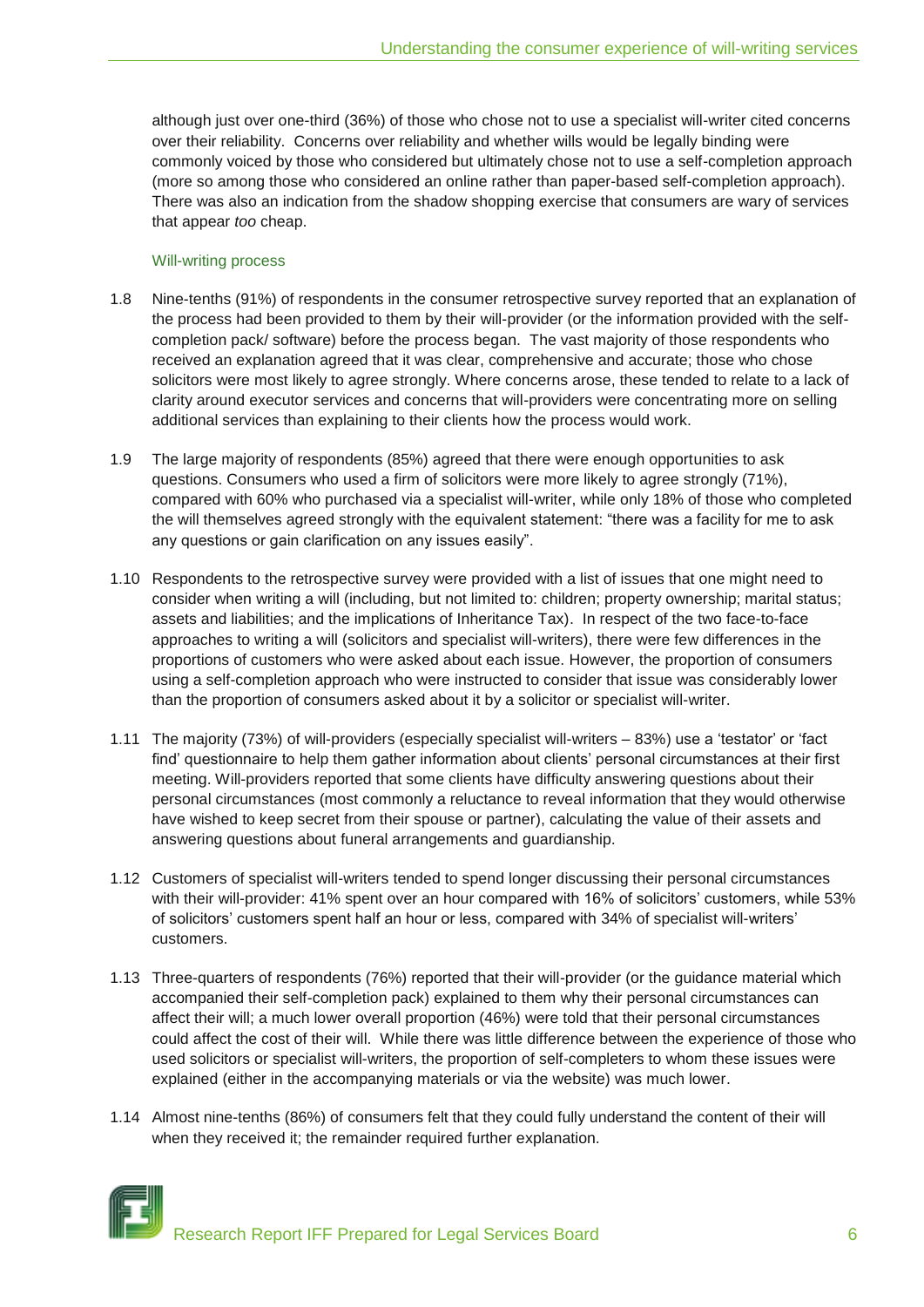- 1.15 Respondents who wrote their wills themselves were asked whether they were able to go through the content with someone such as a solicitor. Fifty per cent of respondents were offered this service, although only one-fifth of them took up the offer. There is some indication that those who had used an online self-completion route were much more likely to be offered – and to use – this service than those who used a paper self-completion route.
- 1.16 Nine-tenths of respondents were provided with guidance on how to sign the will themselves (91%) and how to have the will legally witnessed (91%). The vast majority of will-providers (79%) reported that they have guidelines for both signing and witnessing wills, while a small but significant minority state that they ensure the act of signing and witnessing takes place under their supervision (6%).

## Additional services and cost

- 1.17 One in eight (12%) consumers appointed their will-provider as the executor of their will. Solicitors were far more likely than any other mode to become the executor: 19% of respondents who used a solicitor to write their will also appointed a representative of that organisation to be their executor (compared to 7% who used a specialist will-writer and 4% who chose the self-completion route).
- 1.18 Just over a third of respondents (35%) who appointed their will-provider to be their executor had this idea suggested to them by their will-provider (in three-quarters of these cases the will-provider was a solicitor). The shadow shopping exercise shows very little evidence of will-providers" applying pressure on customers to appoint them as executor, although there was evidence of some hard selling, or playing on the customer's conscience. The qualitative interviews with will-providers reinforce these findings: only a minority of will-providers offer to be the executor *as standard* and this is particularly rare among specialist will-writers, many of whom state that they never offer to be the executor and that they don"t wish to.
- 1.19 Around a third of respondents (32%) purchased additional services. Will storage was the most popular additional service – 32% who were offered additional services chose to pay for will storage, while Power of Attorney was the next most frequently purchased service (17%). The views of will-providers themselves broadly align with the findings of the consumer survey and the shadow shopping exercise: solicitors stated that clients are most likely to take up Power of Attorney (56%), while specialist willwriters stated that Power of Attorney (49%) and document storage (38%) are the most popular.
- 1.20 Three-quarters of respondents who purchased an additional service (75%) felt under no pressure from their will-writer to do so. Where concerns arose, these were that providers were concentrating more on selling additional services than explaining to their clients how the process would work. Customers of specialist will-writers were considerably more likely to feel pressured than those of solicitors, however (36% vs. 17%). There were also a small number of instances (4%) where respondents felt they were given no choice over the purchase of additional services and these were added to their bill automatically.
- 1.21 None of the will-providers interviewed reported that they make take-up of these additional services compulsory. However, around half (45%) recommend one (in most of these cases) or two (in a minority of these cases) of these services – most commonly Power of Attorney and/or document storage. Solicitors" and specialist will-writers" behaviour was similar in this respect.
- 1.22 Specialist will-writers are more reliant on these additional services for income than solicitors. For around half the solicitors interviewed (48%), these services make up less than 10% of their total income, while around half the specialist will-writers (44%) stated that these additional services make up at least one third of their income. Of course, it is likely that the majority of solicitors will offer a much wider range of services, so we should expect their reliance on additional services to will-writing to

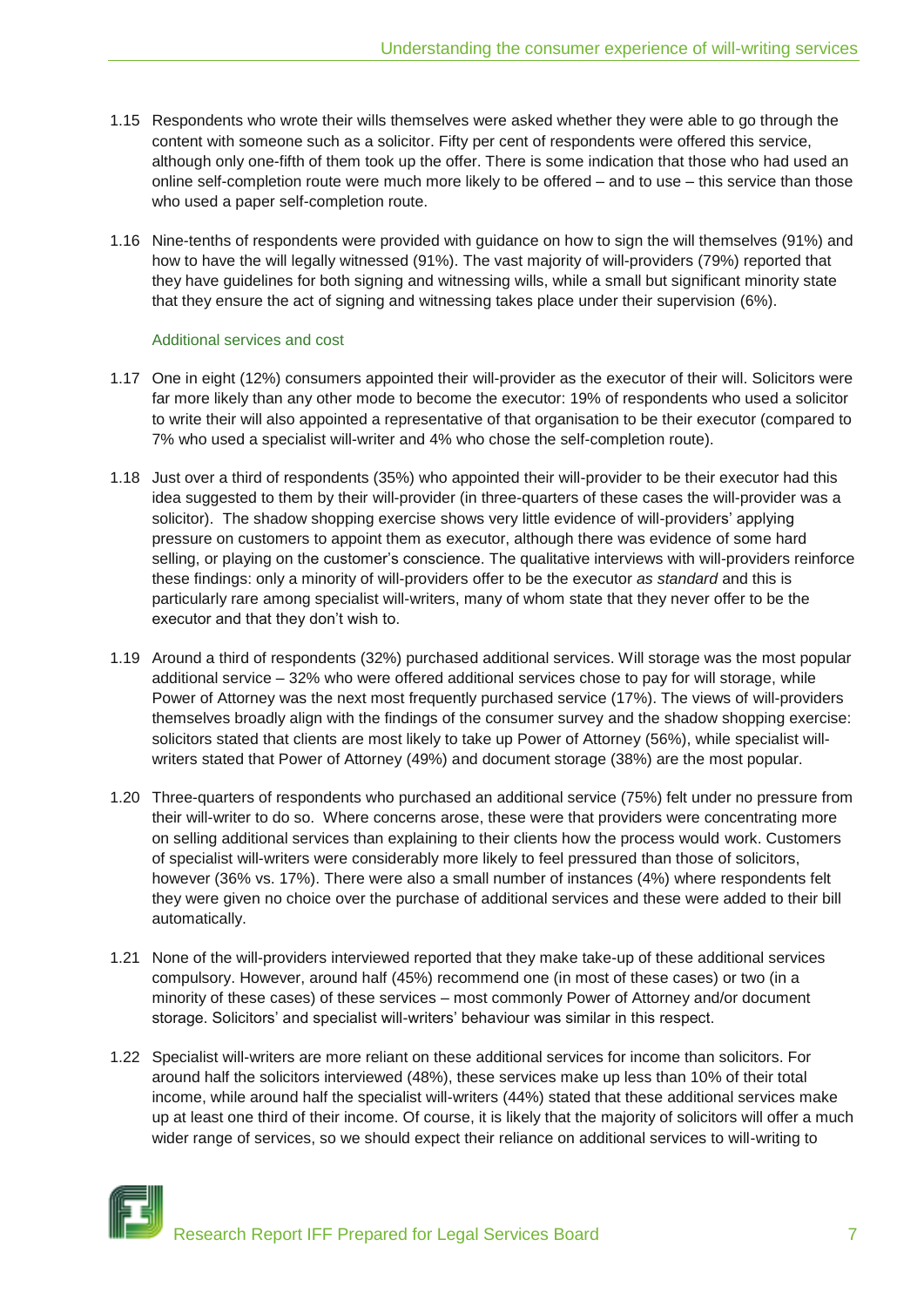make up a far lower proportion of their income than for specialist will-writers. There is evidence to suggest that there is a stronger focus among specialist will-writing companies than solicitor firms on selling their services to consumers: approximately a quarter of specialist will-writing companies offer commission to incentivise staff compared to only one out of the 50 solicitor firms interviewed.

- 1.23 Over four-fifths (84%) of consumers interviewed in the retrospective survey reported that they had received a formal quote for, or an estimate of the cost of, their will. Only 5% reported that there had been no mention of cost. In line with the consumer survey data, the vast majority (89%) of solicitors and specialist will-writing organisations interviewed stated that they provide cost estimates (or offer fixed prices for will-writing services) as standard.
- 1.24 As expected, solicitors and specialist will-writing companies charged noticeably more for wills than self-completion companies (62% of consumers who made the will themselves paid £50 or less for their will, compared with 7% among those who used solicitors and 16% among those using specialist willwriting companies). Solicitors' customers also tended to spend more than customers of specialist willwriting organisations: those using specialist will-writers were more likely to pay £50 or under for their will (16%) than solicitors' customers (7%), while those who used solicitors were more likely to pay more than £50 but less than £150 (45%) than those who used specialist will-writers (37%). One third of consumers who used a solicitor or a specialist will-writer paid over £150 for their will.
- 1.25 Four-fifths (84%) of those who were provided with a formal quote or estimated cost reported that their will cost the same or about the same as the initial estimated cost. Customers of specialist will-writing companies were more likely than solicitors" customers to state that they were charged more than had originally been quoted (19% vs. 9%). The vast majority also reported (84%) there were no additional charges in addition to the cost of their will. Those who used a solicitor were less likely to incur additional charges (90%) than those who used a specialist will-writer or an online self-completion method (both 74%).

## **Satisfaction**

- 1.26 Respondents to the consumer retrospective survey were invited to rate their satisfaction overall, and with various aspects of – the will-writing process. Four-fifths (79%) of respondents were satisfied with the quality of their will (8 or more out of 10). Satisfaction among solicitors" customers (84%) was higher than that of those who used a self-completion approach (71%). There was a notable difference in satisfaction levels between respondents who had reviewed the content of their will (mean score: 9.0 out of 10) with the will-writer and those who had not (8.0).
- 1.27 There were no aspects of the will-writing service where there were statistically significant differences between customers of solicitors and those of specialist will-writers.
- 1.28 Participants in the shadow shopping exercise were asked how their service could have been improved. Those who chose the self-completion route were generally in favour of receiving more guidance such as a glossary of terms, a helpline or a face to face meeting, while those who used solicitors were worried that their will-provider had eschewed pertinent questions over personal circumstances and had confused them with legal terms. Those who chose a specialist will-writer gave a variety of areas for improvement such that none stood out prominently.
- 1.29 Regardless of which method of will-writing survey respondents used, they generally found the will to be good value for money (8.3 on average) and there appeared to be a sense that consumers recognised that "you get what you pay for".
- 1.30 Two-thirds of respondents in the consumer retrospective survey (66%) would be happy to recommend the company they used if asked, with a further 23% reporting that they would pro-actively do so

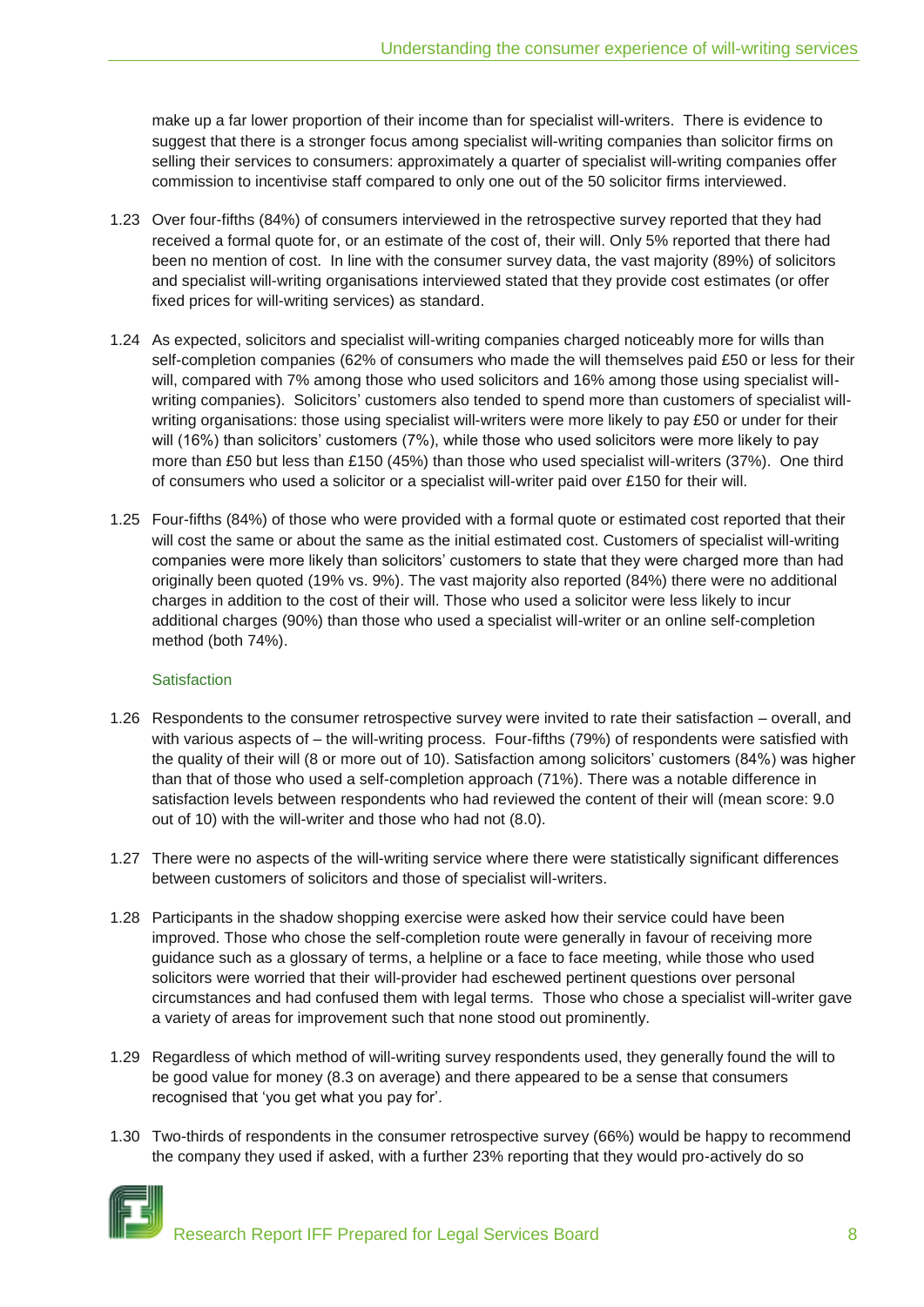without being asked. Respondents who used solicitors or specialist will-writers were more likely to recommend their chosen approach than those who completed the will using a paper-based selfcompletion pack.

- 1.31 Solicitors and specialist will-writers held similar views about the challenges they faced when writing wills. The main challenge – taking accurate instructions to ensure a will addresses all the client's personal circumstances and needs (mentioned by 57% of providers) – presents itself in two forms: exhausting every potential avenue of questioning and obtaining unambiguous and complete information from the client.
- 1.32 Solicitors and specialist will-writers" approach to dealing with these challenges is broadly similar and comprises three key elements: using a "fact find" or testator questionnaire (mentioned by 22% of providers); reviewing draft wills internally (mentioned by 10%); and sending a draft to the client with an accompanying letter of explanation (mentioned by 47%).

## Quality of the will

- 1.33 Approximately one-quarter of all wills collected failed the assessment, primarily because they were deemed to be of insufficient quality (that is, they failed to meet the needs and circumstances of the client) and less frequently because they were deemed not to be legally valid. There was little difference between solicitors and specialist will-writers in terms of the proportion of wills that failed, while the proportion of fails among self-completion wills was considerably higher.
- 1.34 In line with the overall assessment, the highest scores for the quality of the will were achieved by banks or affiliate groups (3.30 on a five-point scale where 1 is "Poor" and 5 is "Excellent"), solicitors (3.28) and specialist will-writers (3.14); self-completion wills (paper: 2.67; online: 2.46) received considerably lower quality scores.
- 1.35 While wills were assessed to have "failed" on one of two criteria, and sometimes both (not being legally valid or receiving a grade of "poor" or "very poor" for the quality of the document), there were nevertheless a variety of specific reasons behind these failures, which are summarised below:
	- **Inadequacy** where the content of the will does not account for an estate fully, fails to make adequate provision or neglects to take certain outcomes in to consideration. It also includes wills which are legally invalid;
	- **Requirements** where the client"s requests have not been met (as specified in the testator questionnaire) through omission or conflicting specification;
	- **Legality** where the actions specified in the will are potentially illegal;
	- **Inconsistency** where the language, logic and/or content of the will is contradictory;
	- **Detail** where items, people and requests are described in insufficient detail; and
	- **Presentation** where the language and format of the document is lacking.
- 1.36 While wills were considered to have passed or failed for the purposes of the research, the extent of consumer detriment arising would vary significantly among those wills that failed. While in some cases the level of detriment to the consumer might be relatively small, in others mistakes could lead to high levels of consumer detriment, whereby beneficiaries might fail to receive all or part of their intended inheritance.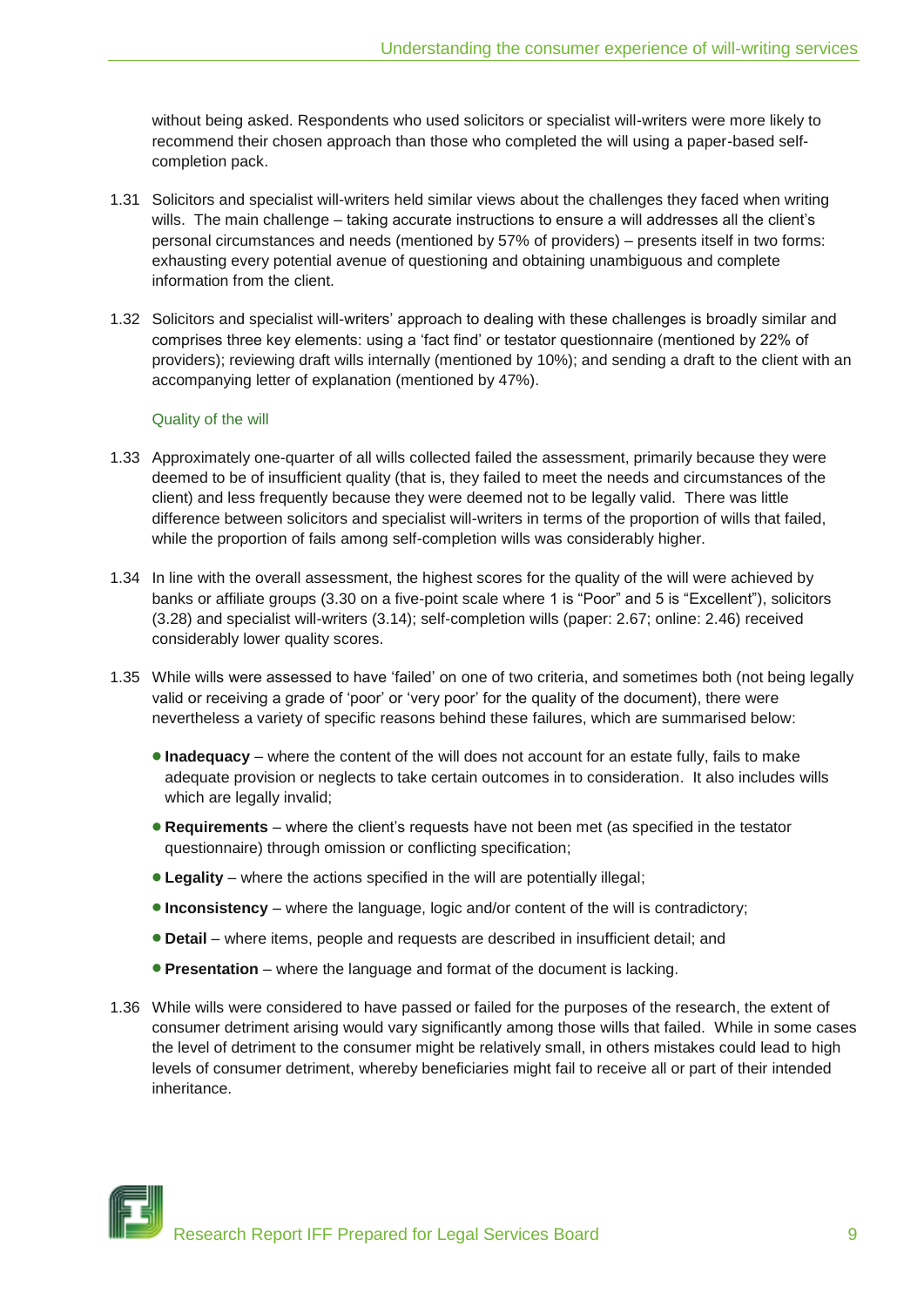## Practitioner views

- 1.37 While the majority (78%) of solicitors and specialist will-writers interviewed were positive or neutral about the **choice** of will-providers available in the market for consumers, there was a considerable degree of negativity about the **quality** of wills available in the market, both among solicitors and specialist will-writers.
- 1.38 Specialist will-writers" concerns tended to revolve around the difficulty consumers face in identifying quality providers with relevant qualifications, and the impact of a segment of the specialist (i.e. nonsolicitor) will-writing market that does not provide bespoke or face-to-face services. Solicitors also believe that problems are caused by the presence of inadequate specialist will-writing organisations in the market, which provide an unregulated and poor quality service, although they tend to consider that this applies to the non-solicitor market as a whole rather than to a subset of it.
- 1.39 Will-providers (solicitors in particular) are generally more positive in their assessment of the **value for money** consumers receive (77% held a positive opinion), although both types of provider believe that a great deal of overcharging goes on in the market, by solicitors as well as specialist will-writers. In terms of **consumer protection**, solicitors (28% negative) were more likely to hold negative opinions than specialist will-writers (19% negative), again pointing to a lack of regulation of specialist will-writers (although the specialist will-writers who gave a negative opinion agree with this diagnosis).
- 1.40 Those solicitors and specialist will-writing organisations with concerns about the will-writing market"s ability to meet the needs of consumers attribute the market's shortcomings to 'rogue' elements within the specialist will-writing industry (or rather "non-solicitor" industry, as it is clear that many specialist will-writers" negative views focus on self-completion methods as much as other face-to-face providers).
- 1.41 The solicitors and specialist will-writers are almost unanimous in their belief that regulation of the willwriting industry is needed (90%) – many spontaneously cited regulation as the single most important improvement to the will-writing process that the market should make. This can be seen both as a reaction to ABS and an indictment of the "rogue" elements of the specialist will-writing community that many of the solicitors and specialist will-writers interviewed perceive to be operating in the market.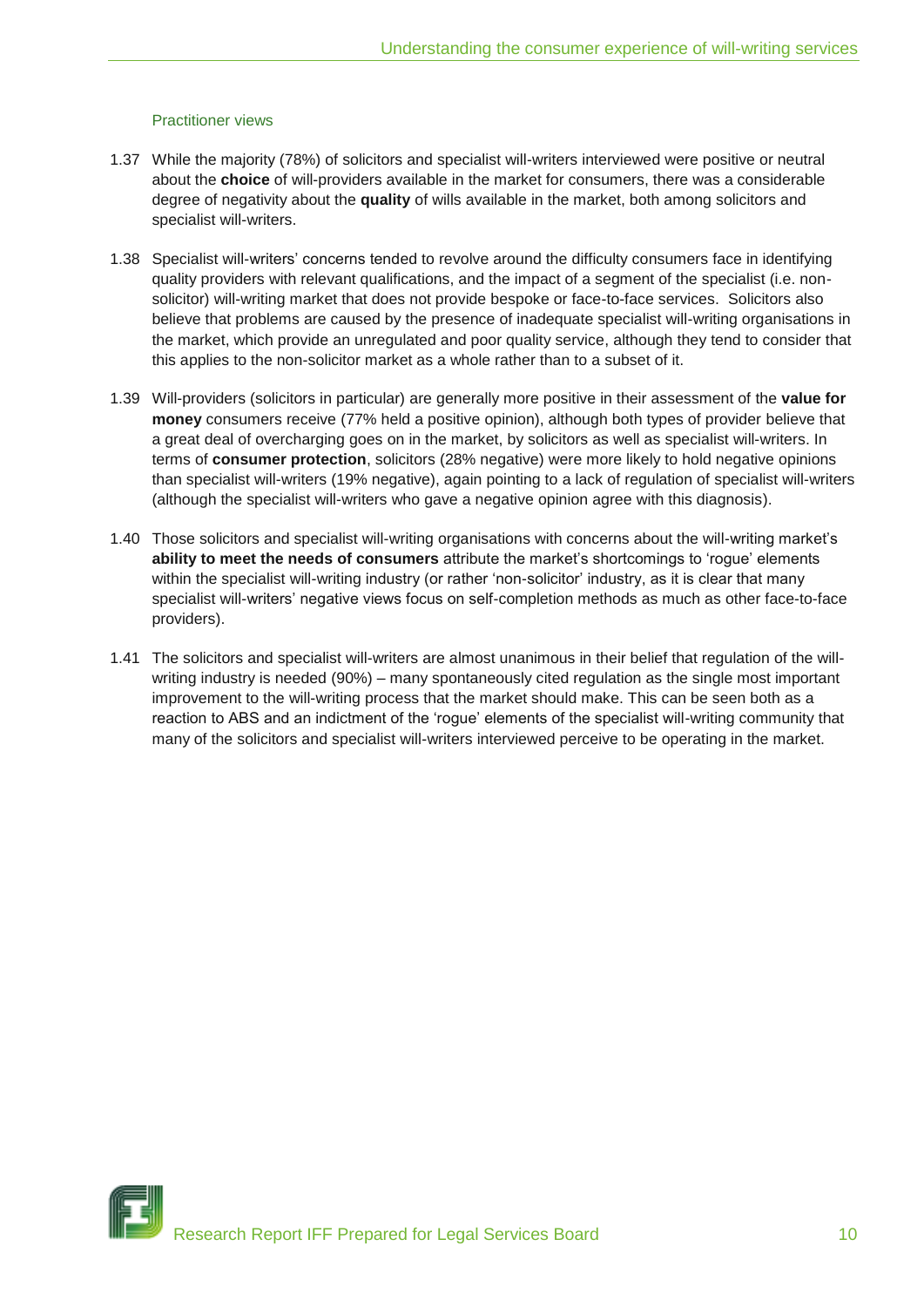## 2 Introduction

2.1 The LSB has been set up to reform and modernise the legal services market place in the interests of consumers, enhancing quality, ensuring value for money and improving access to justice across England and Wales. The LSB will achieve this pursuing its own regulatory objectives and providing regulatory oversight for the eight approved frontline regulators<sup>1</sup>.

## The legal framework

- 2.2 Existing regulation of legal services consists of a number of branches of the profession, some with protected titles; other branches do not have reserved titles but are allowed to practice one or more of the six reserved legal activities set out in the Legal Services Act 2007:
	- The exercise of a right of audience
	- The conduct of litigation
	- Reserved instrument activities
	- **Probate activities**
	- Notarial activities
	- The administration of oaths.
- 2.3 Other activities that are not reserved under the Legal Services Act 2007 but are subject to separate statutory regulatory regimes include immigration work (Immigration Act 1999) and claims management services (Compensation Act 2006). While will-writing is not a reserved activity in England and Wales, the Scottish Parliament recently started the process of making will-writing a reserved activity in Scotland.
- 2.4 In England and Wales following parliamentary debate in the run up to the Legal Services Act 2007 the decision was taken not to include will-writing within the reserved activities. Parliament considered that evidence had not shown statutory regulation in this area to be necessary, and favoured voluntary regulation instead. The issue was also considered by Lord Hunt in his report<sup>2</sup> on the regulation of legal services, who believed that will-writing, along with other legal activities, should be reserved.
- 2.5 The LSB asked the Consumer Panel to examine the will-writing market following concerns raised by a number of professional bodies representing will-providers, anecdotal evidence of consumer detriment and recent developments in Scotland. In particular the Consumer Panel was asked to consider:
	- Wills are of poor quality because they are either invalid or do not reflect the testator"s wishes after taking account of their circumstances;
	- Unfair commercial practices, such as pressure selling tactics or when consumers are deliberately drawn in by a low advertised price but the final price turns out to be much higher, i.e. "bait advertising";

<sup>&</sup>lt;sup>2</sup> http://www.legalregulationreview.com/files/Legal%20Regulation%20Report%20FINAL.pdf



<sup>&</sup>lt;sup>1</sup> The Law Society, General Council of the Bar, Council for Licensed Conveyancers, The Institute of Legal Executives, The Chartered Institute of Patent Attorneys, The Institute of Trade Mark Attorneys, Association of Law Costs Draftsmen, Master of the Faculties.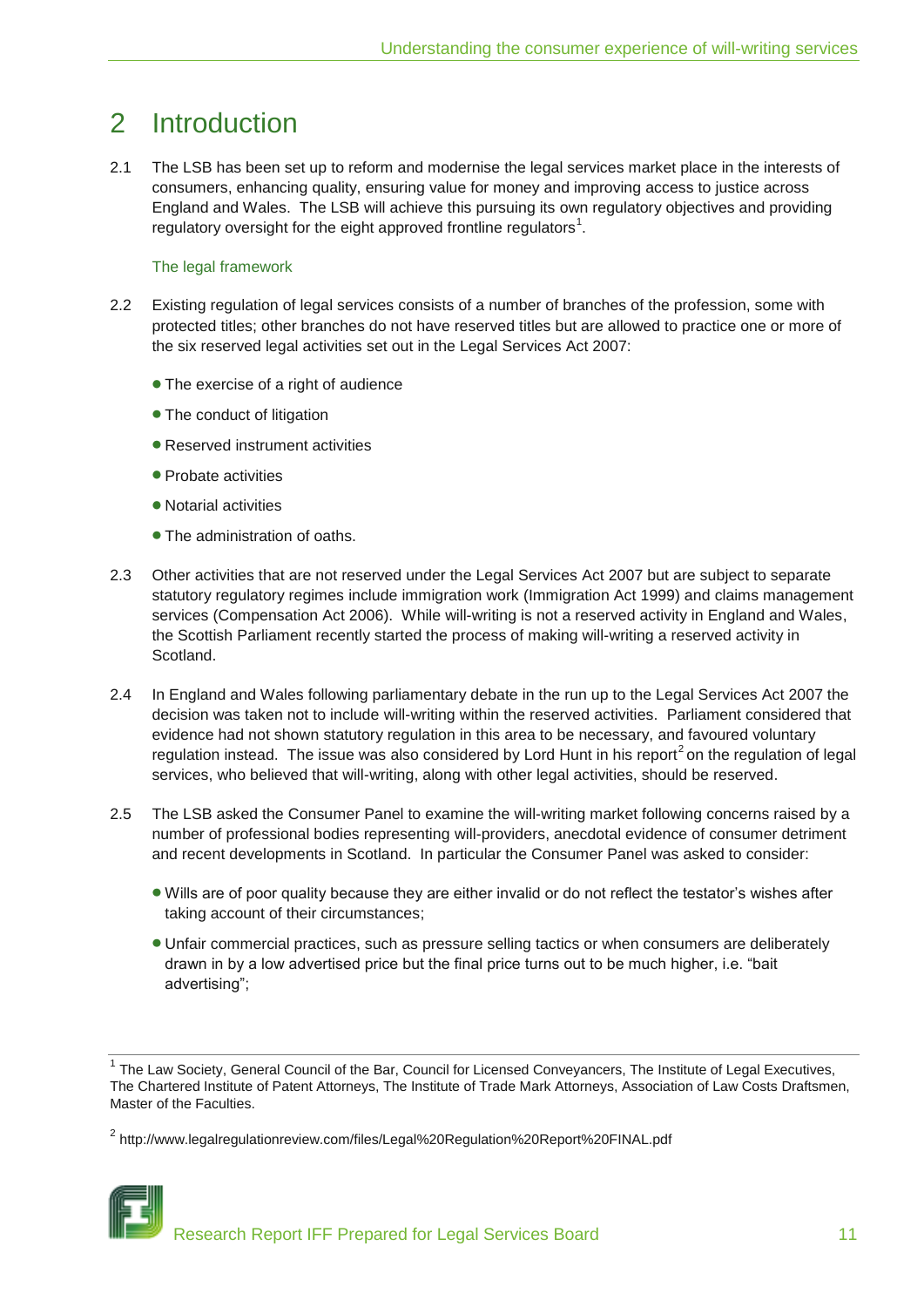- Cross-selling of related services, which may be unnecessary, unsuitable or expensive; one area of focus is naming the will-provider as executor of the estate;
- A lack of transparency on price and other issues so that consumers do not make informed choices or do not realise the consequences of their purchase decisions;
- Problems related to storage of wills, charges for such storage and their location by beneficiaries;
- Consumers fail to make a will because of barriers to access, for example cost, lack of awareness and unnecessary jargon or complex English; and
- Fraudulent activity linked to wills or related services.
- 2.6 The LSB is also carrying out wider research separately to this project on the basis of reserved activities and the types of outcomes consumers would like to see from legal services. This research will be used, along with the advice received from the Consumer Panel to help develop the LSB"s specific conclusions on the need for reserved activities in the area of will-writing. If the evidence suggests that there may be a case for reservation there is a statutory investigation process set out in Schedule 6 of the Legal Services Act 2007. This will then be followed by a period of consultation before the LSB can conclude its study.

The will-writing market

- 2.7 Currently there are five main routes to write a will in England and Wales: solicitors; specialist willwriters; banks; affiliate groups (such as trade unions and industry bodies); or by self completion, using an online service or published will-writing pack.<sup>3</sup>
- 2.8 Of these routes, only wills written by solicitors and financial services providers are subject to regulation: in practice the SRA regulates solicitors for all legal activities, irrespective of whether they are reserved or not. The focus of concerns of stakeholders has been on unregulated will-providers, although there is currently no evidence on the quality of wills produced via any of the five routes.
- 2.9 The cost of wills is known to vary significantly depending on the complexity of the individuals" needs. Individuals with simple circumstances, such as those who have not been divorced, have no children from previous partners and have assets worth less than the inheritance tax threshold (£325,000) are likely to be able to get a will at relatively low cost. Those who have divorced partners, children from previous relationships, properties abroad, business interests and assets above the inheritance tax threshold are likely to have much more complex needs and so are likely to be charged much more for their will.
- 2.10 The will-writing market is further complicated by its close connection to other services such as estate administration and probate. Executors are required as, when a person dies, it is necessary for somebody to deal with their estate (the money, property and possessions left). A will can identify the executor(s), which may be an individual or corporate body. Their role is to collect in all monies, pay any debts and distribute what is left to those people legally entitled to it, as set out in the will. In order for an executor (or executors) to get the required authority to do this, they usually need to obtain a legal document called a Grant of Representation (either a Grant of Probate or a Grant of Letters of Administration) from the Probate Registry. This process is referred to as probate and is a reserved legal activity (but the rest of the estate administration process is not).

 $^3$  An additional layer of complexity is added by the fact that an individual who approaches a solicitor to make their will may have their will drafted by a specialist will-writer (or vice versa), while those who approach a bank or affiliate group may have their will written by a solicitor, specialist will-writer or may complete it themselves. Those who use a selfcompletion approach may also have their will reviewed by a solicitor or specialist will-writer once they have drafted it.

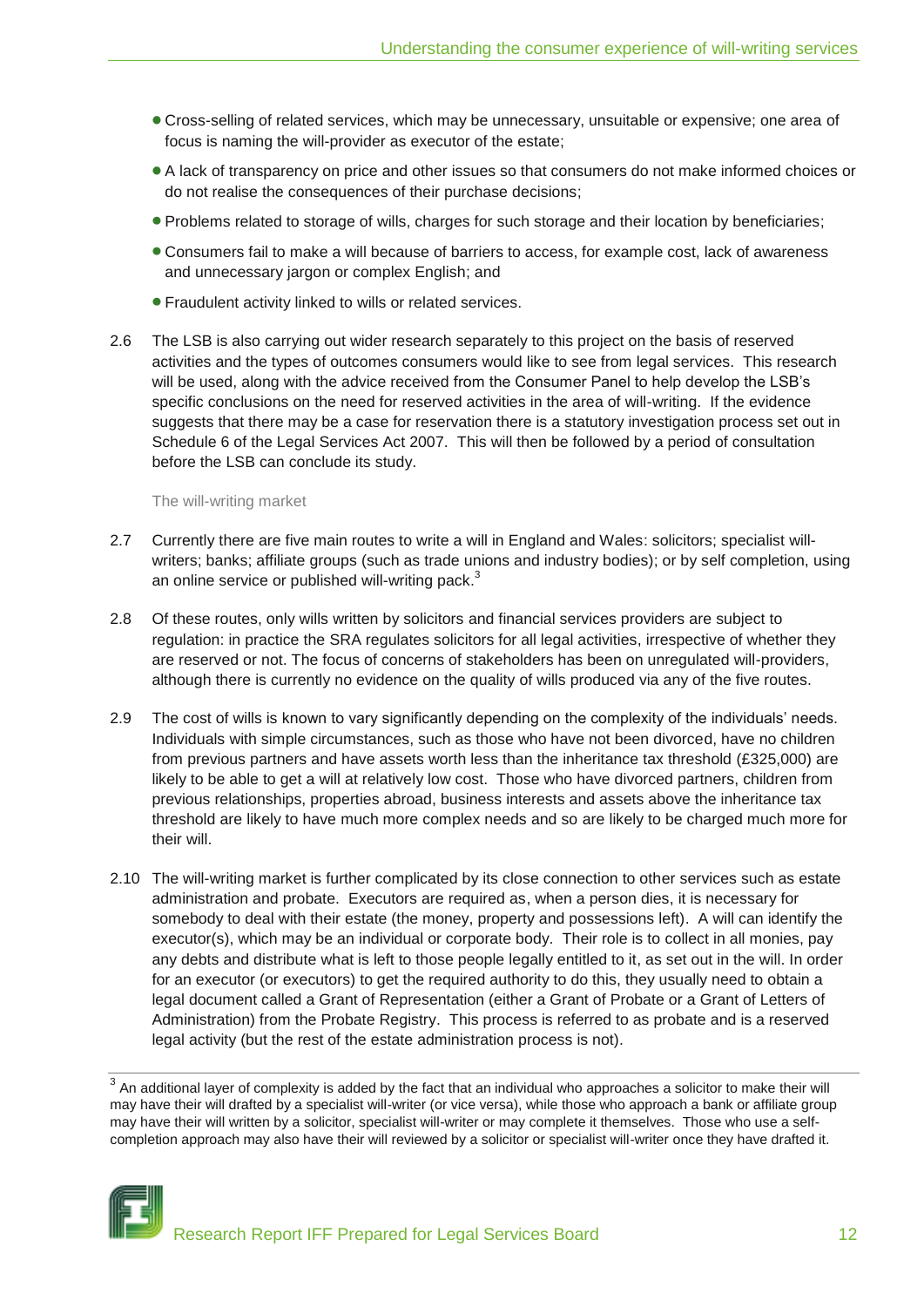2.11 Often a person buying a will will be offered executor and/or probate services at the same time. While the cost of the will may be fairly low, probate or execution services can be significantly more expensive and often charged as a percentage of total assets included in the will. There are concerns that in some cases a will is advertised at a low basic cost as a means of securing lucrative estate administration work that beneficiaries will pay for, without the testator necessarily realising this.<sup>4</sup>

#### Aims and Objectives

- 2.12 The Consumer Panel is an independent arm of the LSB created to provide high quality, evidencebased advice to the LSB and others on the consumer interest in relation to the regulation of legal services.
- 2.13 LSB and the Consumer Panel together with the OFT and the SRA have commissioned IFF Research to conduct a study to support the LSB"s policy analysis on reserved activities and the Panel"s advice to the LSB on will-writing.
- 2.14 The study aims to develop a robust evidence base to support an assessment of the current treatment of customers of will-writing services, with particular consideration given to the following areas:
	- How consumers select will-writing services;
	- Challenges they face finding a suitable service;
	- The quality of the wills produced:
	- How consumers feel about the service they receive;
	- Whether the costs matched their expectations; and
	- Whether they felt subject to any sales pressures.
- 2.15 As a secondary consideration the research also seeks to improve the LSB"s understanding of the market from the will-providers' perspective, including: the approach taken by firms to selling wills; whether they have standardised procedures; whether they aim to cross sell services; and how they market themselves.

 $4$  Execution and probate services do not fall within the scope of this study, although the interaction and cross selling between will-writing and execution/probate activities may be relevant in understanding customer experience of willwriting.

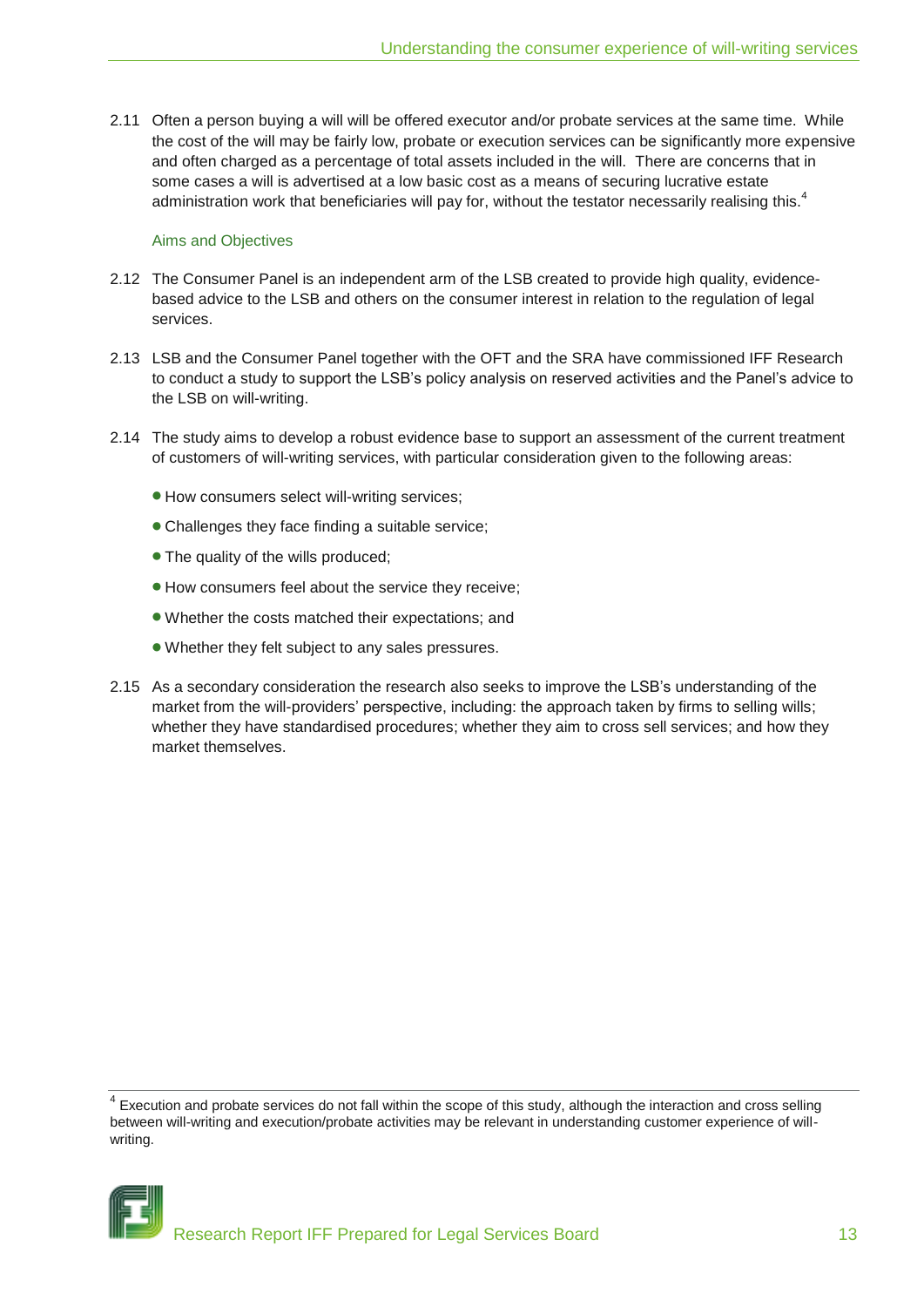## 3 Methodology

- 3.1 We implemented a multi-stage research programme incorporating three distinct but complementary strands to compare and contrast the views and experience of participants in the market, thereby developing a more "rounded" picture of the market. The three phases were:
	- A shadow shopping study;
	- A retrospective survey among consumers who had purchased a will in the last 12 months; and
	- A programme of qualitative telephone depth interviews among solicitors and will-writing companies.

#### Shadow shopping

- 3.2 "Shadow shopping" is in many ways similar to the better known approach of mystery shopping, in that it enables researchers to track a consumer"s journey through a purchase process, achieving an "immediacy" of recall that is not always feasible with a retrospective survey. The principal disadvantage of mystery shopping is that it users "professional" shoppers rather than genuine consumers and in this instance, it was important to understand not only consumers" experiences of the purchase process but also their needs, priorities and expectations, which could not be captured using professional mystery shoppers who enter the process merely because they are paid to do so. Shoppers also needed to take the sales process right through to purchase (of a relatively complex and individually tailored product), so genuine rather than professional consumers were preferred. It also meant that the consumers participating gained a material benefit from the study by getting the wills written that they need. As with any research methodology, shadow shopping has its limitations; these are set out in "Annexe B: Issues for consideration when interpreting the findings of the research".
- 3.3 The shadow shopping exercise comprised six stages, as set out below:
	- **Recruitment:** eligible consumers (those who were considering purchasing a will in the next two years using one of the channels being researched: solicitors; will-writing organisations; banks, building societies or affiliate groups; self-completion) were recruited using an online panel of consumers. They were also classified as "simple" or "complex" (see paragraph 2.9) based on information they provided about their personal circumstances.<sup>5</sup>
	- **"Pre-purchase" interview:** within a few days of being recruited online, IFF contacted all respondents by telephone to conduct a "pre-purchase interview". This interview sought to verify the information they had provided online as well as gaining an understanding of consumers" needs and attitudes at the outset of engaging with the will-writing process. At the end of this interview respondents were the asked to purchase a will via one of their preferred routes by the end of April 2011.
	- **Progress update calls:** respondents were contacted by telephone approximately every two weeks during the fieldwork phase to monitor how they were progressing through the will-writing process. Once a respondent confirmed that they had purchased a will, they were sent a copy of the "testator questionnaire" (see below) and an appointment for a face-to-face "post-purchase" interview was made.

 $<sup>5</sup>$  In both the shadow shopping exercise and consumer retrospective survey, respondents were classified as having</sup> complex circumstances if any of the following applied to them: their spouse/partner is based outside the UK; any of their intended beneficiaries are based outside the UK; they have had a previous marriage; have children from a previous marriage or relationship; have total personal net assets of £325,000 or more; own property outside the UK; own a farm or farmland; own or co-own a business; or are involved with one or more Family Trusts.

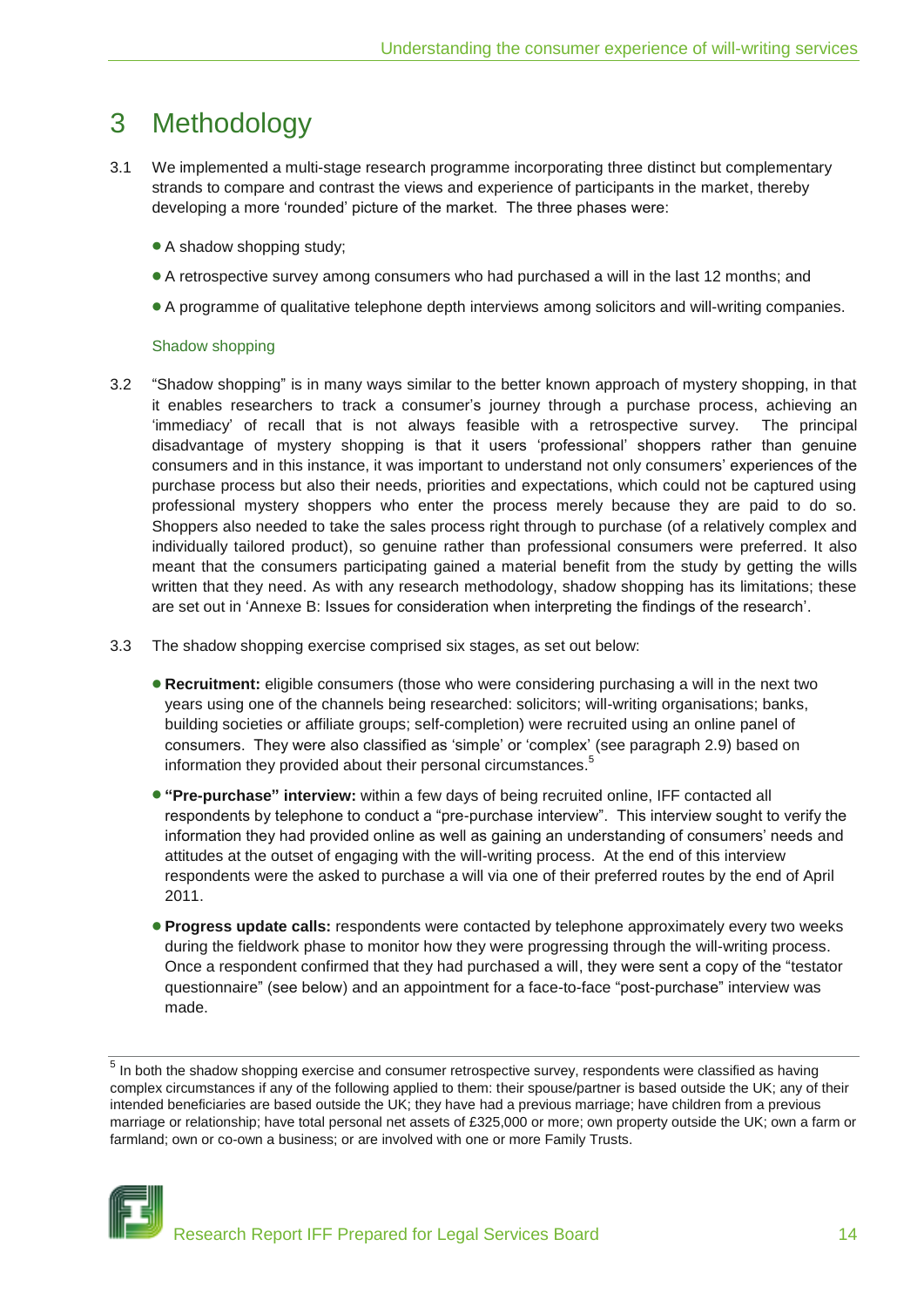- **Testator questionnaire:** respondents were asked to complete a questionnaire (either on paper or online) in advance of the face-to-face interview. This was used to collect detailed information about their personal circumstances, assets, liabilities and intended beneficiaries, enabling the assessment panel to assess whether each will met respondents' needs.
- **"Post-purchase" interview:** once a respondent confirmed they had purchased a will, IFF arranged a face-to-face interview to discuss their experience of purchasing a will, from selecting a supplier to receiving the final copy of the will and making payment. At the end of this interview the interviewer collected a copy of the will and the completed testator questionnaire.
- **Assessment:** each will and testator questionnaire collected was passed on to two assessors (one solicitor and one specialist will-writer) from an assessment panel of solicitors and specialist willwriters recruited by the LSB. The assessors reviewed the wills alongside the completed testator questionnaires to establish (a) whether the wills were legally valid and (b) whether they met the needs and circumstances of the respondent as set out in the testator questionnaire. In the event that the outcomes of the two assessments were different, the will was passed on to three more assessors to adjudicate.
- 3.4 Respondents were compensated financially for their participation in the shadow shopping exercise. The amount offered varied according to their channel of purchase and the complexity of their personal circumstances.
- 3.5 The shadow shopping exercise (from recruitment through to the assessment of the wills) was pilot tested between December 2010 and February 2011. A small number of refinements were made to the process in the light of the pilot and implemented in the main stage of the exercise, which took place between March and May 2011.
- 3.6 A total of 102 individuals completed the shadow shopping exercise (93 from the main stage and nine from the pilot).<sup>6</sup> A breakdown of participants by demographic characteristics, channel of purchase and mode of will-writing is shown in Annexe A.

## Consumer retrospective survey

- 3.7 Shadow shopping is a very involved (and therefore expensive) method of data collection. A shadow shopping exercise that would be sufficiently large to provide robust quantitative data on the experiences of consumers pursuing each of the will-writing channels would be prohibitively expensive.
- 3.8 In order to supplement the depth of information obtained through shadow shopping with quantitative evidence of the overall proportion of individuals with particular views or experiences, we undertook a retrospective survey of consumers who had purchased a will recently. 500 individuals who had purchased a will in the last 12 months were recruited using an online panel and went on to participate in an online survey in March 2011.
- 3.9 Quotas were set based on the channel through which the will was purchased. In total 253 respondents purchased their will through a firm of solicitors; 102 through a specialist will-writing organisation; 48 through a bank, building society or affiliate group (e.g. trade union or industry body) and 97 purchased a hard copy self-completion pack or used online self-completion software. A breakdown of respondents by demographic characteristics, channel of purchase and mode of willwriting is shown in Annexe A.

 $6$  While 102 individuals participated in the shadow shopping exercise, only 101 assessments were received within the deadline, hence the discrepancy between the total number of interviews and the total number of assessments (Table 8.3).

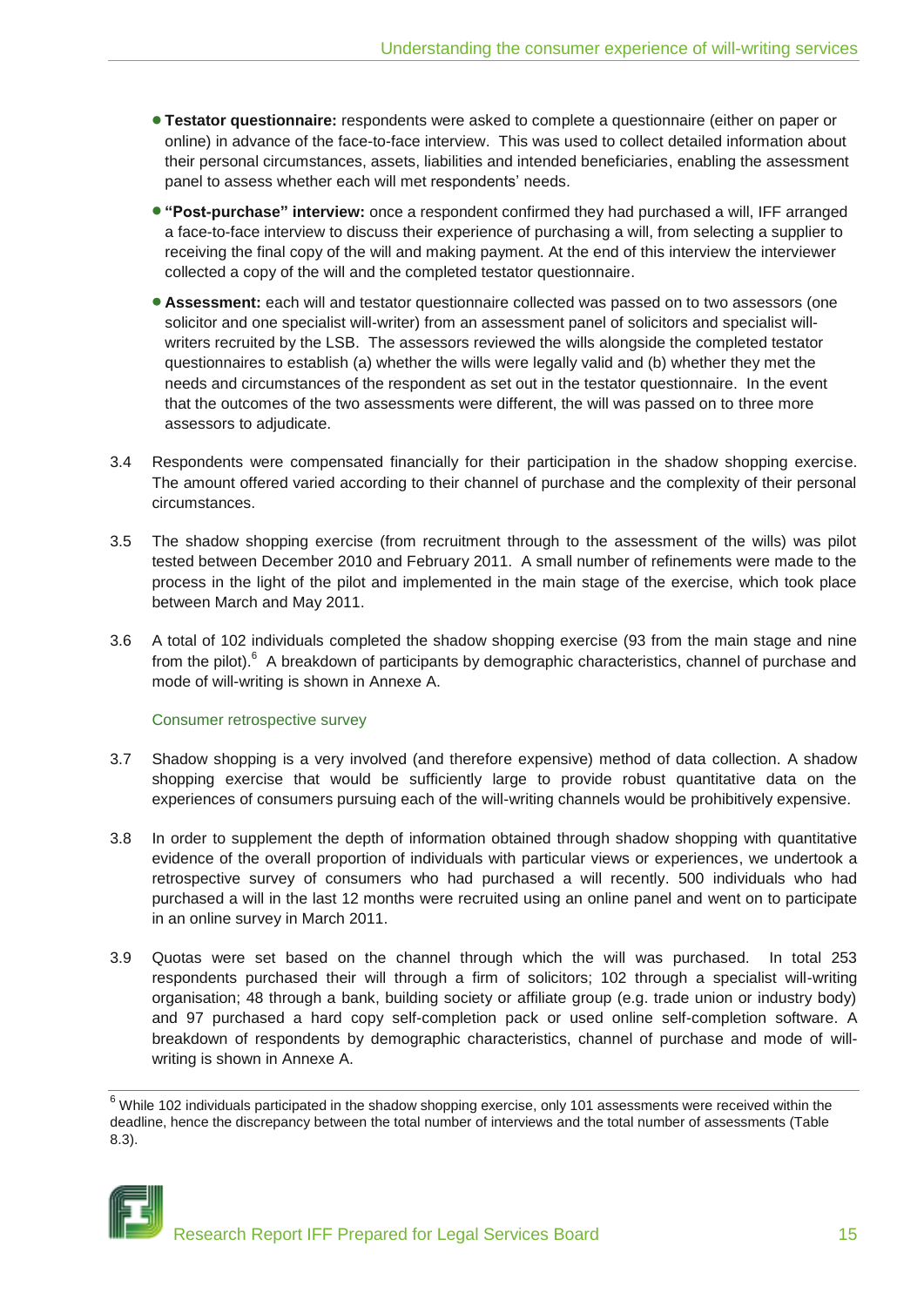## Qualitative telephone depth interviews

- 3.10 We conducted 97 interviews with will-providers, split between representatives of specialist will-writing organisations (47) and firms of solicitors (50), in March 2011.
- 3.11 As no comprehensive and readily available list of will-writing organisations was available, our sample source for this study was the Experian business database. A total of 1,742 business records from the most relevant classifications ("Solicitors" and "Wills") were randomly drawn from the database. The records were drawn at an organisational level, i.e. where organisations have multiple branches we obtained the head office record in order to get an organisation-wide view. This meant that there was only one interview per organisation rather than multiple interviews per organisation – avoiding potential skews towards organisations with many branch offices. All businesses were screened to ensure that they wrote wills for consumer clients.
- 3.12 Further information about the sample of will-providers can be found in Annexe A.

## Limitations of the research

3.13 "Annexe B: Issues for consideration when interpreting the findings of the research" sets out the issues which may need to be taken into account when interpreting the findings of the study.

## Reporting conventions

- 3.14 The findings of the consumer retrospective survey are used as the basis for the reporting, primarily because this quantitative survey of will-writing customers provides an effective overview of consumers" experience of the market and facilitates more statistically robust sub-group analysis than the shadow shopping exercise.
- 3.15 The findings from the shadow shopping exercise are used to add further context and in some instances to compensate for the possible limitations of the retrospective survey (e.g. survey respondents may recall details of the purchase process less precisely than more recent purchasers). Where differences emerge between the two research strands, these are highlighted in the commentary.
- 3.16 We compare and contrast the findings from the qualitative depth interviews with will-providers with the findings of the consumer retrospective survey and the shadow shopping exercise in order to present a more "rounded" picture of the market, taking account of the perspective of businesses as well as consumers.
- 3.17 Where meaningful differences emerge, they are highlighted in the commentary. Throughout this report, all differences indicated are significant at the 95 per cent confidence level unless otherwise stated.
- 3.18 Data in some tables and charts may not add to 100 per cent due to rounding.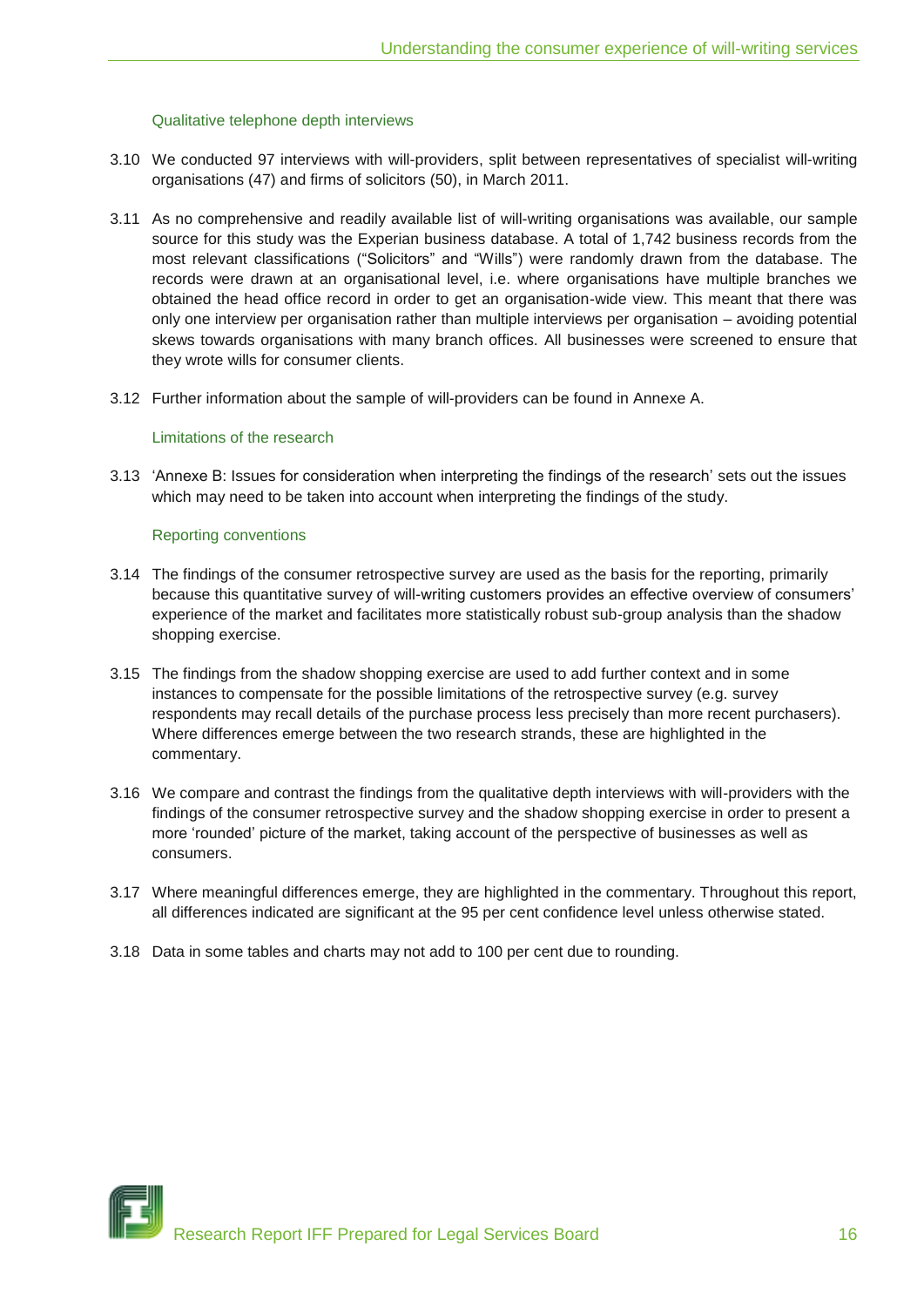## 4 Pre-purchase

## **Summary**

- 4.1 Consumers" reasons for choosing their channel of purchase varied according to the channel chosen: those who chose a firm of solicitors were more likely to report that they had used the organisation in the past for other services (45%) or that it had been recommended by a friend or family member (20%), while customers of specialist will-writers were more likely to state that the channel appeared to offer good value for money (21%). Value for money – and cheapness – were also cited by those who used a self-completion channel (24% and 26% respectively) but the most commonly cited reason among these consumers was that the will-writing process seemed simple and easy to understand (29%).
- 4.2 Around a third of respondents (35%) compared the will-writing services offered by different providers. Of those who made comparisons, just over half (51%) used a search engine to do so (most commonly those who chose a paper-based (63%) or online (65%) self-completion route), while two-fifths (40%) contacted providers either by telephone or in person to obtain a quote (most commonly those who used a firm of solicitors (57%)).
- 4.3 Price was an important factor in deciding which channel *not* to use: those who considered but decided against using a firm of solicitors were most likely to state that solicitors were too expensive (61%). This was also the most common reason for rejecting specialist will-writing organisations (40%), although just over one-third (36%) of those who chose not to use a specialist will-writer cited concerns over their reliability. Concerns over reliability and whether wills would be legally binding were commonly voiced by those who considered but ultimately chose not to use a self-completion approach (more so among those who considered online self-completion than those who considered a paperbased self-completion approach). There was also an indication from the shadow shopping exercise that consumers are wary of services that appear *too* cheap.
- 4.4 Customers who received quotes or price estimates reported that the quoted price of a will from a firm of solicitors tends to vary from £100 to £300, while those from specialist will-writers cluster around £100. Online self-completion wills generally vary in price from £10 to £50, but some considerably more expensive (over £100).

## Reasons for making a will

4.5 Over half the respondents (54%) who participated in the consumer retrospective survey reported that they had been meaning to purchase a will for a while and had only just got round to it. A change in family circumstances (41%) was the other main reason for making a will (Figure 4.1).

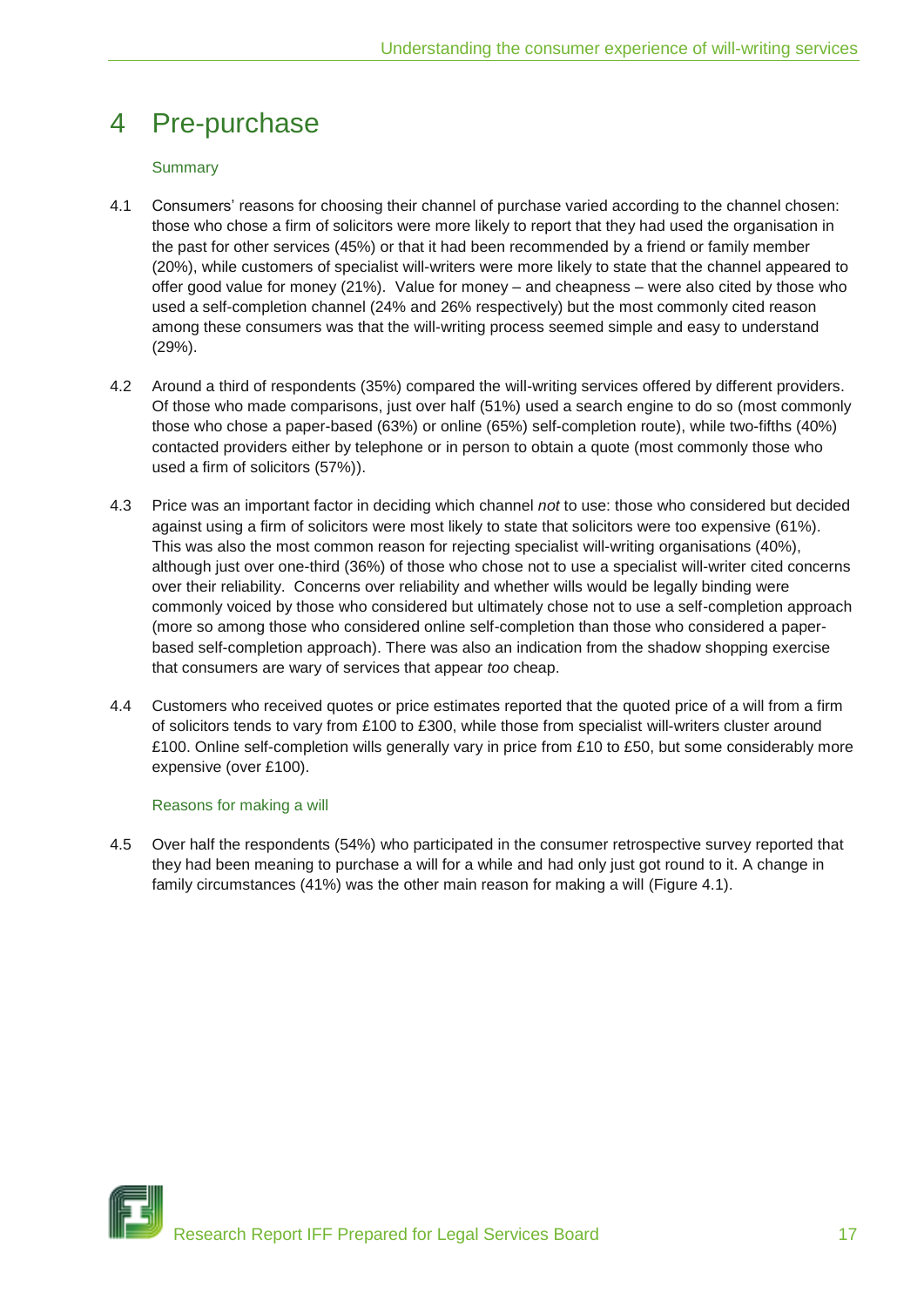4.6 It was relatively uncommon for consumers to state that they had been approached directly by a willwriting company (only 5% gave this response). Those who used a specialist will-writing company were more likely to report this (12%) than those who used a solicitor (3%).





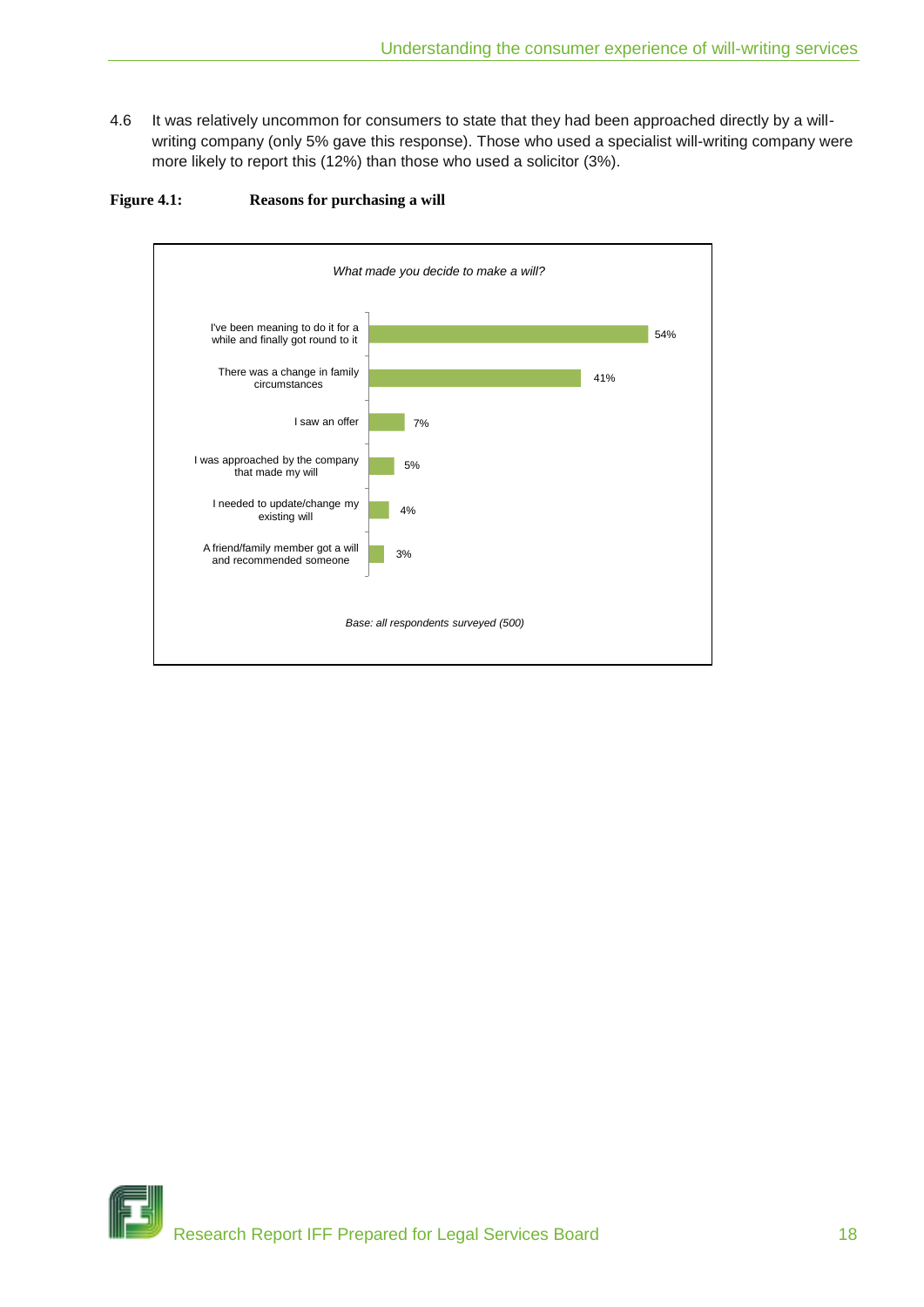## Channel choice

- 4.7 Consumers participating in the consumer retrospective survey were asked to nominate the main reason for choosing their will-writing channel (Figure 4.2).
- 4.8 Those who chose a firm of solicitors were more likely to report that they had used the organisation in the past for other services (45%) or that it had been recommended by a friend or family member (20%), while customers of specialist will-writers were more likely to state that the channel appeared to offer good value for money (21%). Value for money – and cheapness – were also cited by those who used a self-completion channel (24% and 26% respectively) but the most commonly cited reason among these consumers was that the will-writing process seemed simple and easy to understand (29%).



## **Figure 4.2: Main reason for choosing will-writing channel (top five)**

- 4.9 The solicitors interviewed as part of the qualitative survey of will-writing organisations gave a different angle on how and why their customers come to use their services. Only 16% of these solicitors stated that their will-writing customers have previously used their services or are existing customers – whereas 78% state that (at least some) of their trade comes from word of mouth recommendations.
- 4.10 Generally, the will-writing organisations interviewed employ some form of marketing or promote awareness of their services in the public arena (70%). This includes using directories such as the Yellow Pages (24%), advertising in the local media (42%) and having a website or social media presence (10%).
- 4.11 As mentioned, solicitors (78%) are more likely to rely on word of mouth recommendations, although this is still commonly mentioned by specialist will-writers (57%). Half of the specialist will-writers interviewed take referrals from other organisations – typically from independent financial advisors (21% of all specialist will-writers mention this unprompted), although a handful mention that they receive referrals from solicitors (5% mention this unprompted).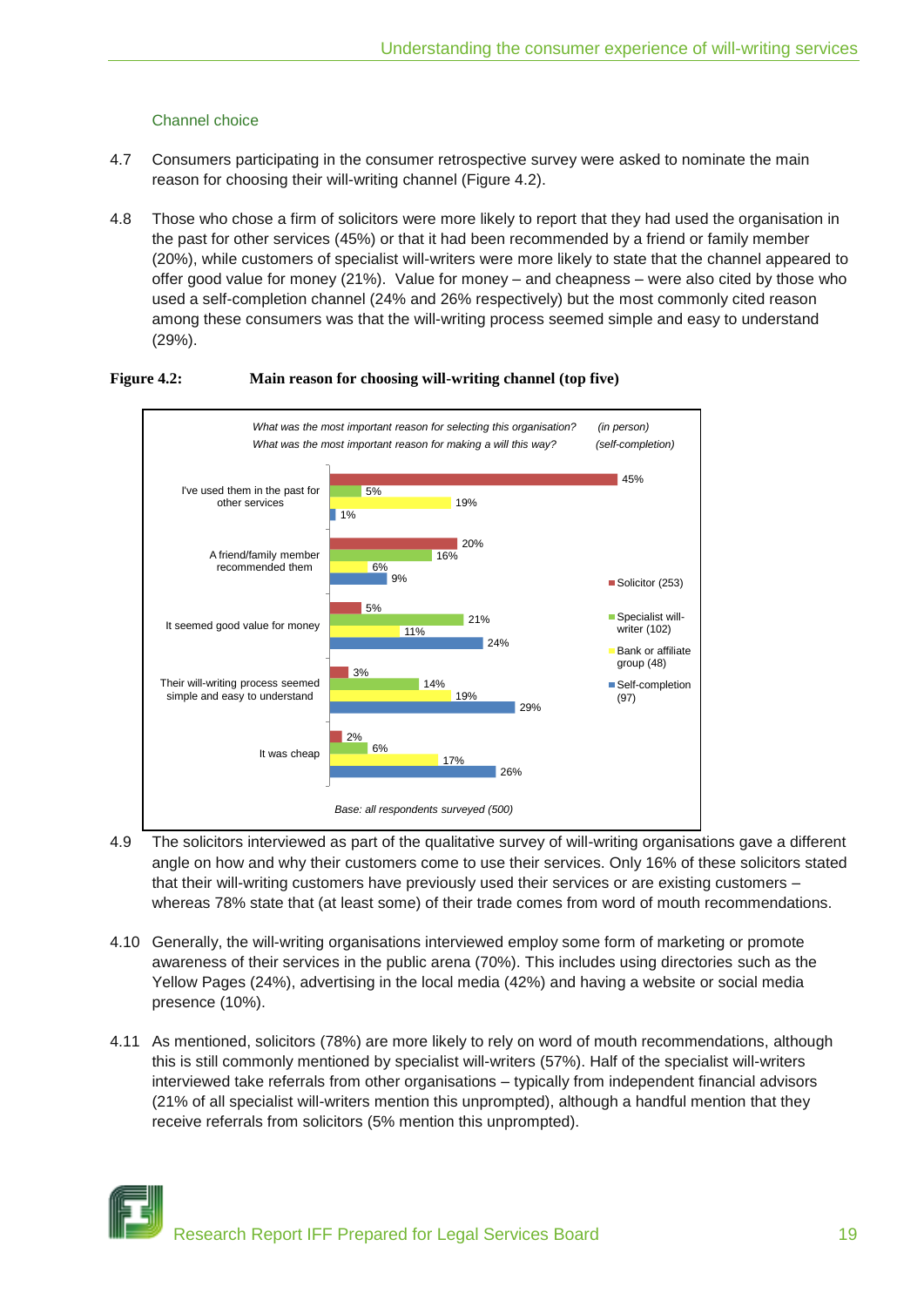4.12 Consumers were least likely to use a solicitor because the channel seemed to offer good value for money (5%), because it was cheap (2%) or because the process seemed simple and easy to understand (3%). While it was not one of the most commonly cited reasons for choosing a will-writer, it is worth noting that 11% of specialist will-writers" customers felt that the service offered by specialist will-writers appeared to be aimed at "someone like me".

*"They handled mother"s will and didn"t mess it up and the same person dealt with this one."* Solicitor, Complex, Female, 55-64

*"There isn"t much to leave at the moment and I just wanted to get it done and this, basically, seemed the easiest way; it was just a series of questions. I answered them and printed out the will. It took about 20 minutes."*

Online self-completion, Simple, Female, 45-54

*"I did an internet search and had a phone call from one firm with a quote for £66. I had a walk around WH Smith and Ryman and saw it there on the shelf for £14.99 and it looked straightforward."* Paper self-completion, Simple, Male, 45-54

4.13 The reasons cited by participants in the shadow shopping exercise for choosing a will-provider were broadly similar to those given by respondents to the consumer retrospective survey. The principal difference was that shadow shoppers were more likely to mention convenience as a key reason for having chosen their provider (54/102); this is perhaps a function of the relatively short timescale for the research.

Comparing different providers and shopping around

- 4.14 Around a third of respondents (35%) who participated in the consumer retrospective survey compared the will-writing services offered by different providers. Just over half of respondents who made comparisons (56%) compared two or three different providers. A third (32%) compared four or five providers and only 5% compared six or more. This was broadly in line with the reported experience of shadow shoppers, who had engaged much more recently with the market.
- 4.15 Those respondents who chose a specialist will-writing company (43%) and the self-completion route (44%) were more likely to compare the services offered by different providers. Only 27% of those who used a solicitor compared different providers. This is perhaps linked to the reasons given for choosing this specific channel: 48% of those who chose a solicitor did so at least in part because they had used them in the past for previous services while 26% had been recommend that solicitor by a friend or family member, indicating that there was little incentive to do any more shopping around.
- 4.16 Perhaps unsurprisingly those with complex circumstances were more likely to compare different providers (38% did so) than those with simple circumstances (30%).
- 4.17 Just over half of respondents who made comparisons (51%) used a search engine to do so (Figure 4.3). This was more marked among those who chose the self-completion route (65%), irrespective of whether they ultimately completed their will on paper or online. Two-fifths (40%) of consumers contacted providers either by telephone or in person to obtain a quote; this was most prevalent among those who used a firm of solicitors (57%). Comparison websites tended to be used more commonly by those who chose a specialist will-writer (25%) or a self-completion approach (23%).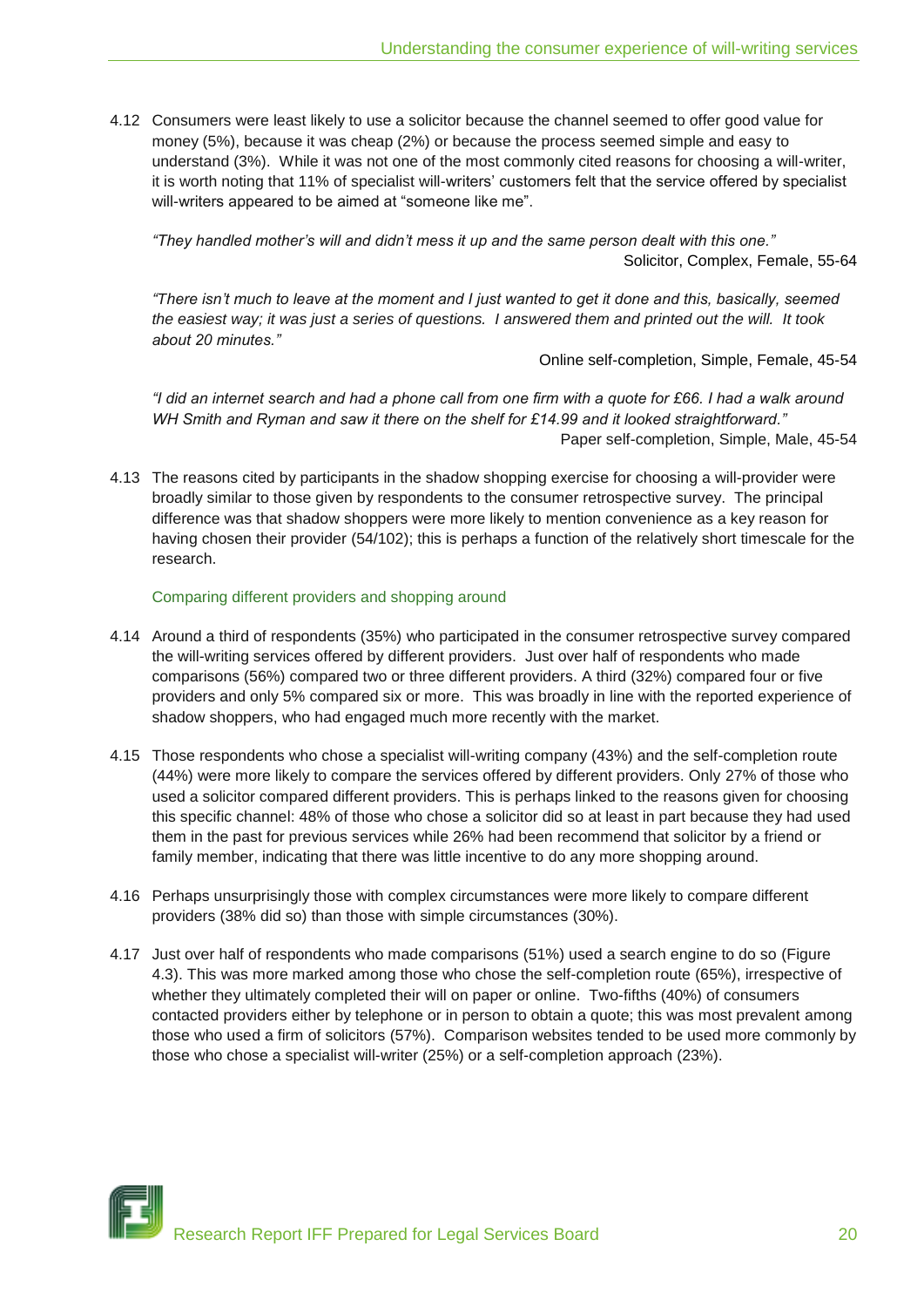

## **Figure 4.3: How consumers compared different will-providers**

4.18 While there is evidence from the consumer retrospective survey that making comparisons or shopping around is quite widespread among consumers in the market, the shadow shopping exercise indicates that the time and effort taken varies quite considerably: while some consumers review only one or two providers, for others this activity is much more involved.

*"I went to expertviews.co.uk and [will-writer] got five stars. None of the others got anywhere close."* Online self-completion, Simple, Female, 25-34

*"I went on the Law Society website to look for solicitors that did wills. I called up a whole load of solicitors for quotes."*

Solicitor, Simple, Female, 25-34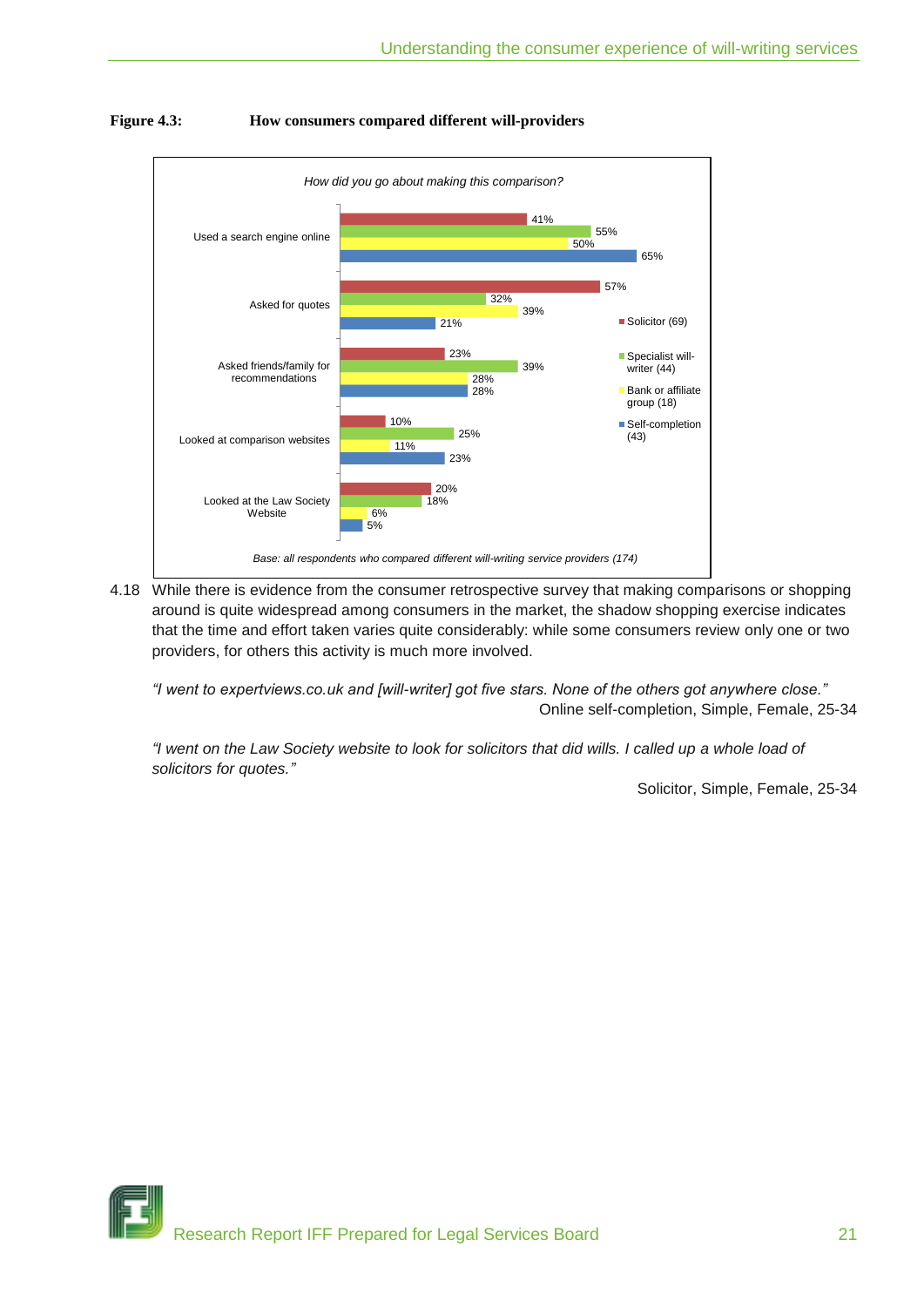4.19 Those consumers who considered using different channels were asked why they ultimately chose not to use each of the channels they had thought about using. Figure 4.4 below shows the reasons consumers decided against using particular channels.



#### **Figure 4.4: Why consumers decided against particular will-writing channels**

- 4.20 Those who considered but decided against using a firm of solicitors were most likely to state that solicitors were too expensive (61%). This was also the most common reason for rejecting specialist will-writing organisations (40%), although just over one-third (36%) of those who chose not to use a specialist will-writer cited concerns over their reliability. A further fifth (19%) were unsure as to how qualified they were to write wills and 15% had doubts whether their wills would be legally binding.
- 4.21 Concerns over reliability and whether wills would be legally binding were also commonly voiced by those who considered but ultimately chose not to use a self-completion approach (more so among those who considered online self-completion than those who considered a paper-based selfcompletion approach). There was also an indication from the shadow shopping exercise that consumers are wary of services that appear *too* cheap.

*"[Using a solicitor] seemed like a rip-off"*

Online self-completion, Simple, Male, 65 or over

*"I chose [another] company and tried to book an interview through their online services. I didn"t get a reply but I got a very poorly worded standard response email saying we would be in contact shortly. I took exception to it because there was appalling spelling throughout it. I went back to them and said please don"t contact me."*

Specialist will-writing company, Complex, Male, 35-44

*"I also considered [a specialist will-writing organisation], which was by telephone. It looked very good and a very comprehensive service offering probate, but I did not just want to do it on the telephone."* Solicitor, Complex, Female, 55-64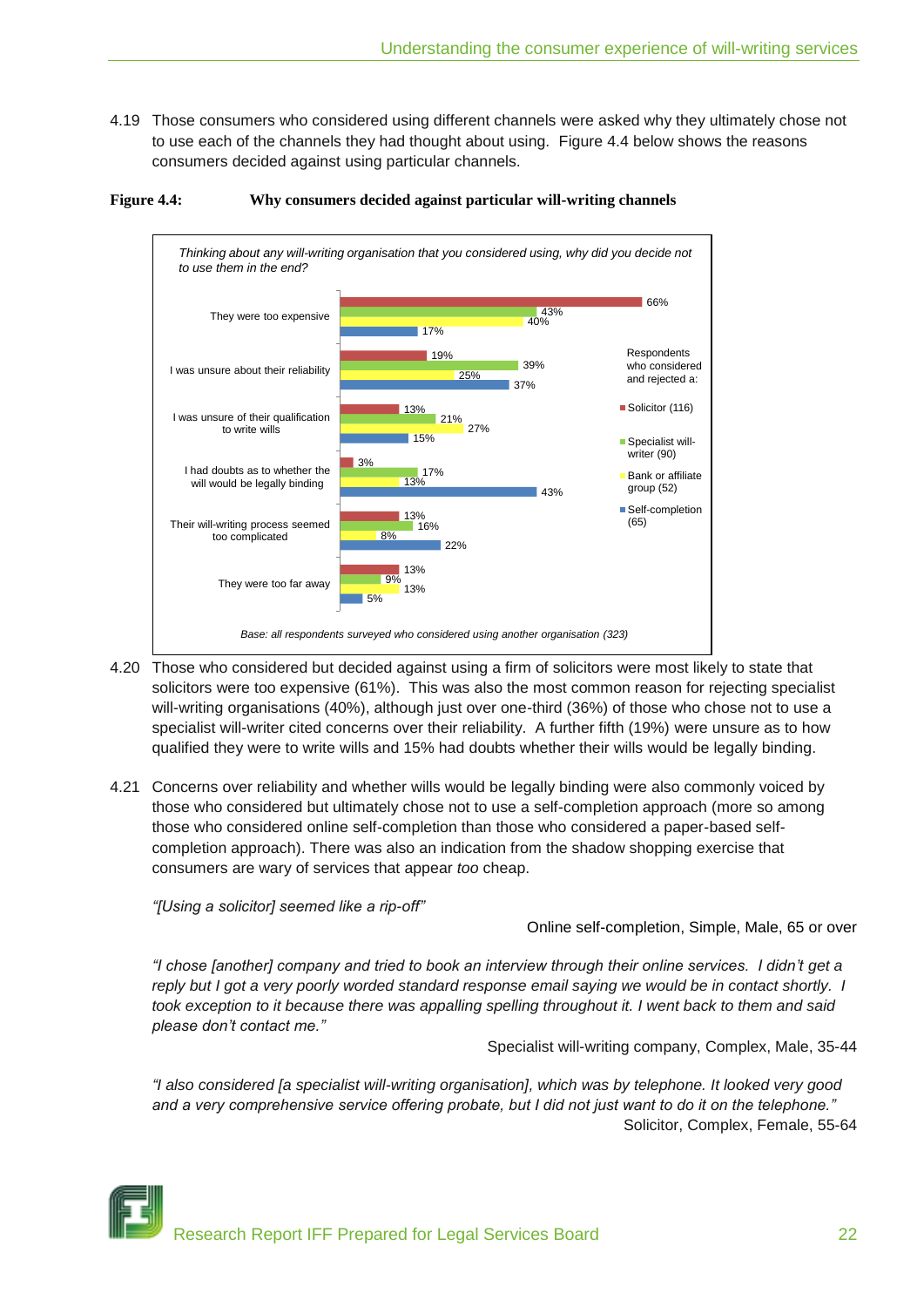*"In theory it should be straightforward because you can get a form from the stationers and do it yourself. I don"t want to pay hundreds to a chap who is not particularly well trained. But I was worried about using the wrong terminology."*

Bank or affiliate group, Complex, Male, 65 or over

*"Because it was a legal document, I didn't really understand how some could do it for such a low price - there was a sense of cutting corners. One that charges £7.99 seemed to me a bit suspicious."* Online self-completion, Simple, Female, 25-34

- 4.22 Those who participated in the shadow shopping exercise and received quotes or price estimates (either through in-person contact or via the provider"s website) reported that the quoted price of a will from a firm of solicitors tends to vary from £100 to £300, while those from specialist will-writers cluster around £100. Online self-completion wills generally vary in price from £10 to £50, but some are considerably more expensive (over £100).
- 4.23 Shadow shoppers were very unlikely to check whether will-writing organisations have some form of accreditation. Even those who do check tend to concede that the various accreditation or quality marks mean little to them, and there is a degree of suspicion about "invented" accreditations.

*"I wouldn't know who or what to look for in terms of regulation or quality assurance."*

Solicitor, Simple, Female, 25-34

*"From the moment I walked in they were pushing different services with different charges. I was shown licences and things but these were taken away once I had glanced at them."* Specialist will-writing company, Complex, Female, 55-64

*"It"s very difficult to compare them. They"re all members of this or that association. Unless you have a personal recommendation, one solicitor or one will-writer is as good as another."*

Online self-completion, Complex, Male, 55-64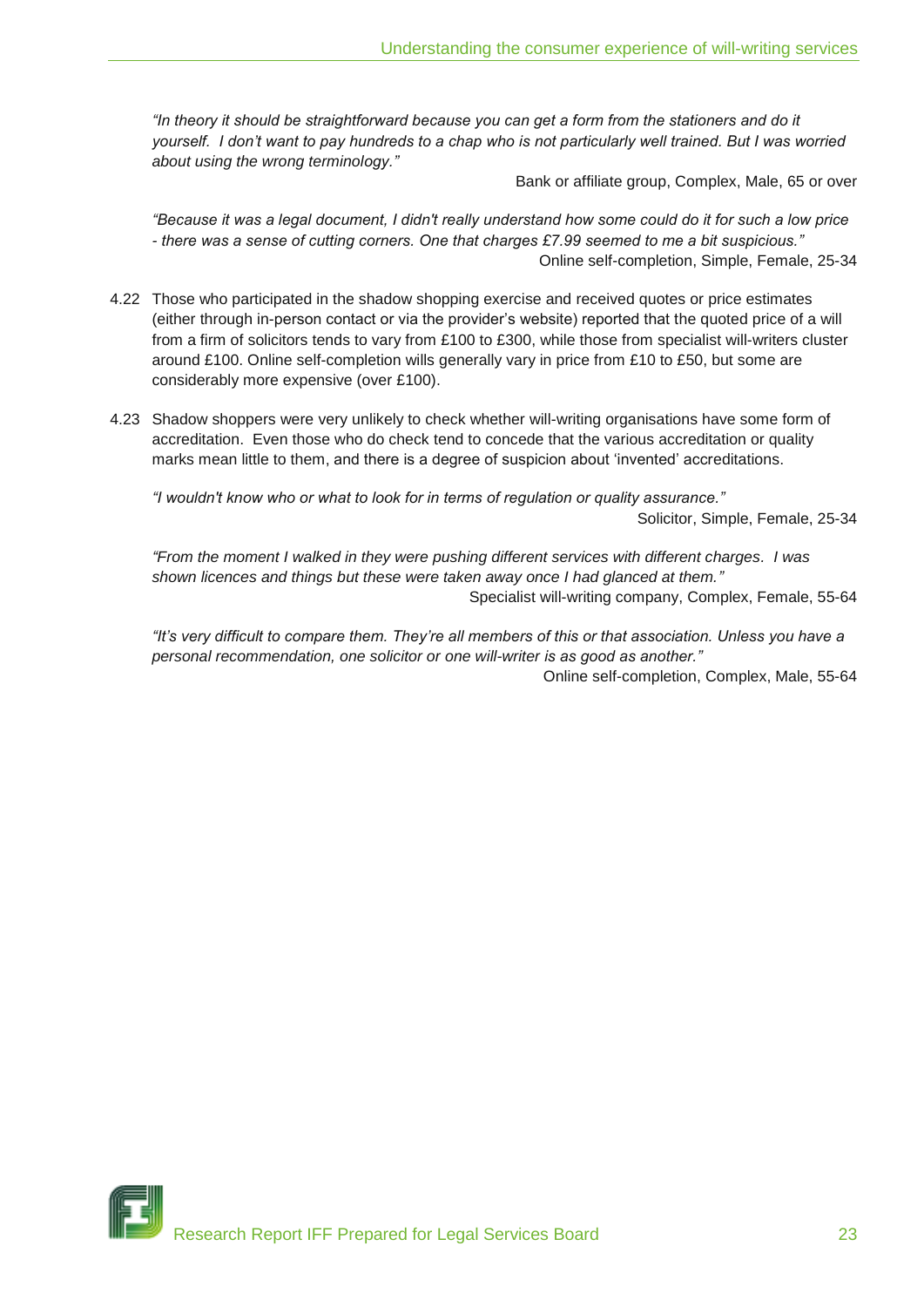## 5 Will-writing process

## **Summary**

- 5.1 Nine-tenths (91%) of respondents in the consumer retrospective survey reported that an explanation of the process had been provided to them by their will-provider (or the information provided with the selfcompletion pack/ software) before the process began. The vast majority of those respondents who received an explanation agreed that it was clear, comprehensive and accurate; those who chose solicitors were most likely to agree strongly. Where concerns arose, these tended to relate to a lack of clarity around executor services and concerns that will-providers were concentrating more on selling additional services than explaining to their clients how the process would work.
- 5.2 The large majority of respondents (85%) agreed that there were enough opportunities to ask questions. Consumers who used a firm of solicitors were more likely to agree strongly (71%), compared with 60% who purchased via a specialist will-writer, while only 18% of those who completed the will themselves agreed strongly with the equivalent statement: "there was a facility for me to ask any questions or gain clarification on any issues easily".
- 5.3 Respondents to the retrospective survey were provided with a list of issues that one might need to consider when writing a will (including, but not limited to: children; property ownership; marital status; assets and liabilities; and the implications of Inheritance Tax). In respect of the two face-to-face approaches to writing a will (solicitors and specialist will-writers), there were few differences in the proportions of customers who were asked about each issue. The proportion of consumers using a selfcompletion approach that was instructed to consider that issue was considerably lower than the proportion of consumers asked about it by a solicitor or specialist will-writer, however.
- 5.4 The majority of will-providers (73%) (especially specialist will-writers 83%) use a "testator" or "fact find" questionnaire to assist them in gathering information about clients" personal circumstances at their first meeting. Will-providers reported that some clients have difficulty answering questions about their personal circumstances (most commonly a reluctance to reveal information that they would otherwise have wished to keep secret from their spouse or partner), calculating the value of their assets and answering questions about funeral arrangements and guardianship.
- 5.5 Customers of specialist will-writers tended to spend longer discussing their personal circumstances with their will-provider: 47% spent over an hour compared with 16% of solicitors' customers, while 54% of solicitors' customers spent half an hour or less, compared with 29% of specialist will-writers' customers.
- 5.6 Three-quarters of respondents (76%) reported that their will-writer (or the guidance material which accompanied their self-completion pack) explained to them why their personal circumstances can affect their will; a much lower overall proportion (46%) were told that their personal circumstances could affect the cost of their will. While there was little difference between the experience of those who used solicitors or specialist will-writers, the proportion of self-completers to whom these issues were explained (either in the accompanying materials or via the website) was much lower.
- 5.7 Almost nine-tenths (86%) of consumers felt that they could fully understand the content of their will when they received it; the remainder required further explanation.
- 5.8 Nine-tenths (91%) of consumers who had their will written by another individual (solicitor or will-writer) rather than completing it themselves reported that they were offered the opportunity to review the content of the will with the will-writer. Those whose will was written by a solicitor were more likely to be offered a review (78%) than those who used a specialist will-writer (67%).



Research Report IFF Prepared for Legal Services Board 24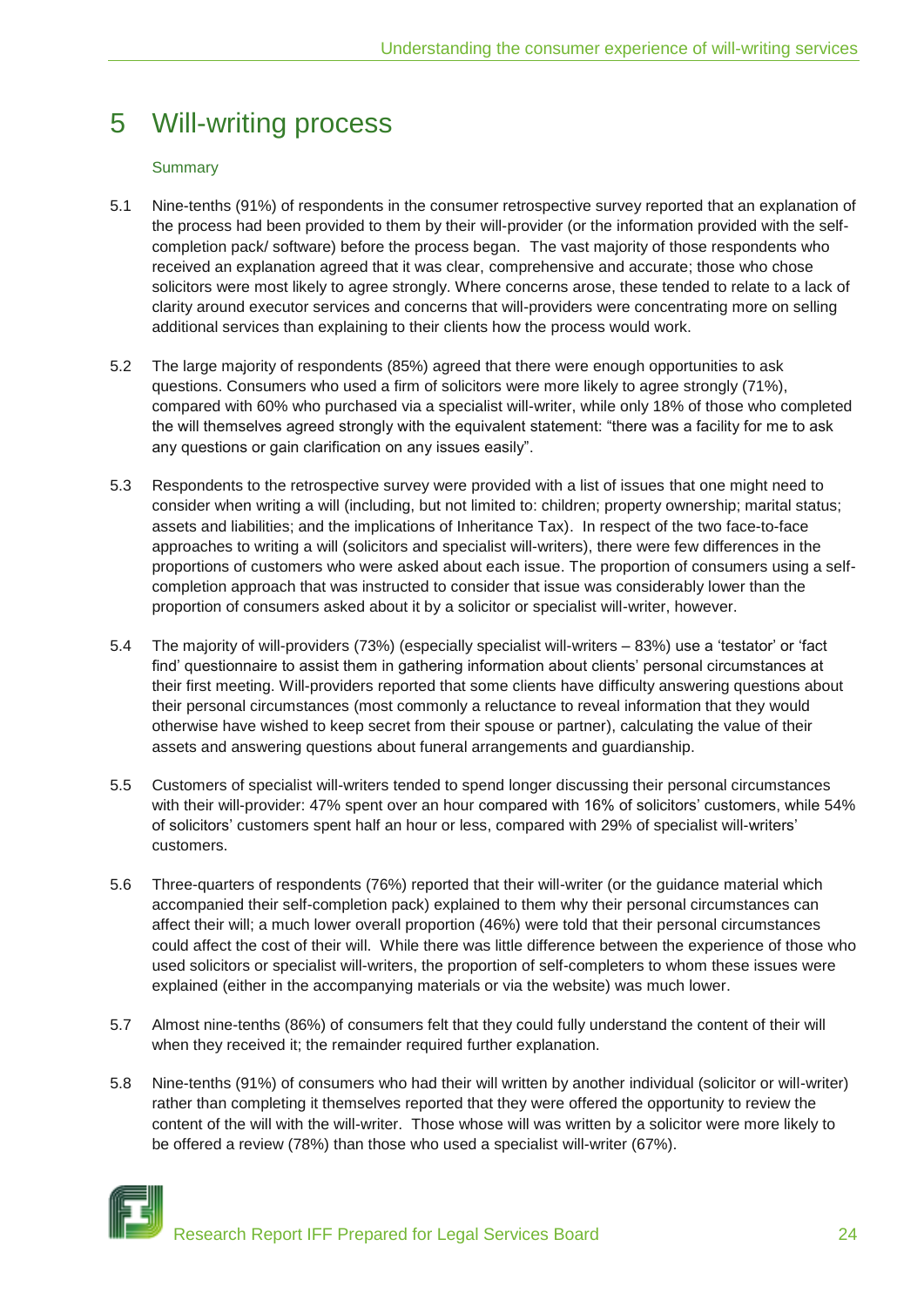- 5.9 Of those given the chance to review their will with the will-writer, 83% took up the offer. Again, the proportion was higher among those using solicitors (86%) than those using specialist will-writers (75%). Nearly all (99%) respondents who went through the content of their will with their will-writer thought that this process enabled them to understand their will sufficiently.
- 5.10 Respondents who wrote their wills themselves were asked whether they were able to go through the content with someone such as a solicitor. Fifty per cent of respondents were offered this service, although only one-fifth of them took up the offer. There is some indication that those who had used an online self-completion route were much more likely to be offered – and to use – this service than those who used a paper self-completion route.
- 5.11 Nine-tenths of respondents were provided with guidance on how to sign the will themselves (91%) and how to have the will legally witnessed (91%). The vast majority of will-providers (79%) reported that they have guidelines for both signing and witnessing wills, while a small but significant minority state that they ensure the act of signing and witnessing takes place under their supervision (6%).

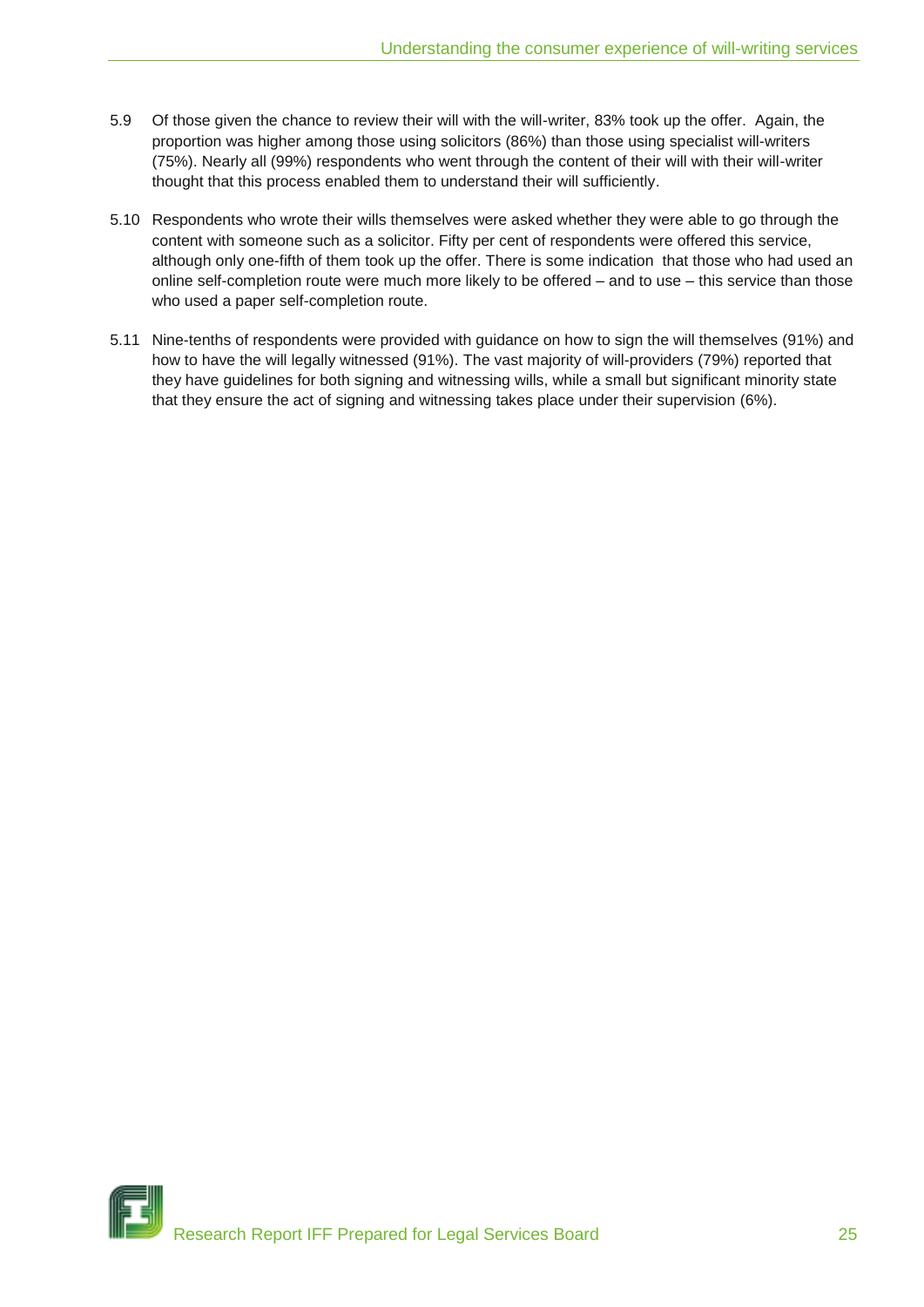## Information provided at the outset of the will-writing process

- 5.12 Nine-tenths (91%) of respondents in the consumer retrospective survey reported that an explanation of the process had been provided to them by their will-provider (or the information provided with the selfcompletion pack/ software) before the process began.
- 5.13 Those who used a specialist will-writing company (96%) or a solicitor (92%) were more likely to have received an explanation of the process than those who completed the will themselves (87%) or used a bank or affiliate group (81%).
- 5.14 The vast majority (97%) of those respondents who received an explanation agreed that it was clear, while 59% strongly agreed. Those who chose solicitors were most likely to find the explanation clear, with 66% strongly agreeing. This compared to 57% among those who opted for a specialist will-writing organisation and just 49% and 48% respectively for those who chose an affiliate or a self-completion approach. The breakdown by channel of purchase is shown in Figure 5.5 below.
- 5.15 A similar trend is evident with respect to the perceived comprehensiveness and accuracy of the explanation. In both cases 55% of consumers strongly agreed, with the proportion highest among solicitors (63% and 65% respectively).



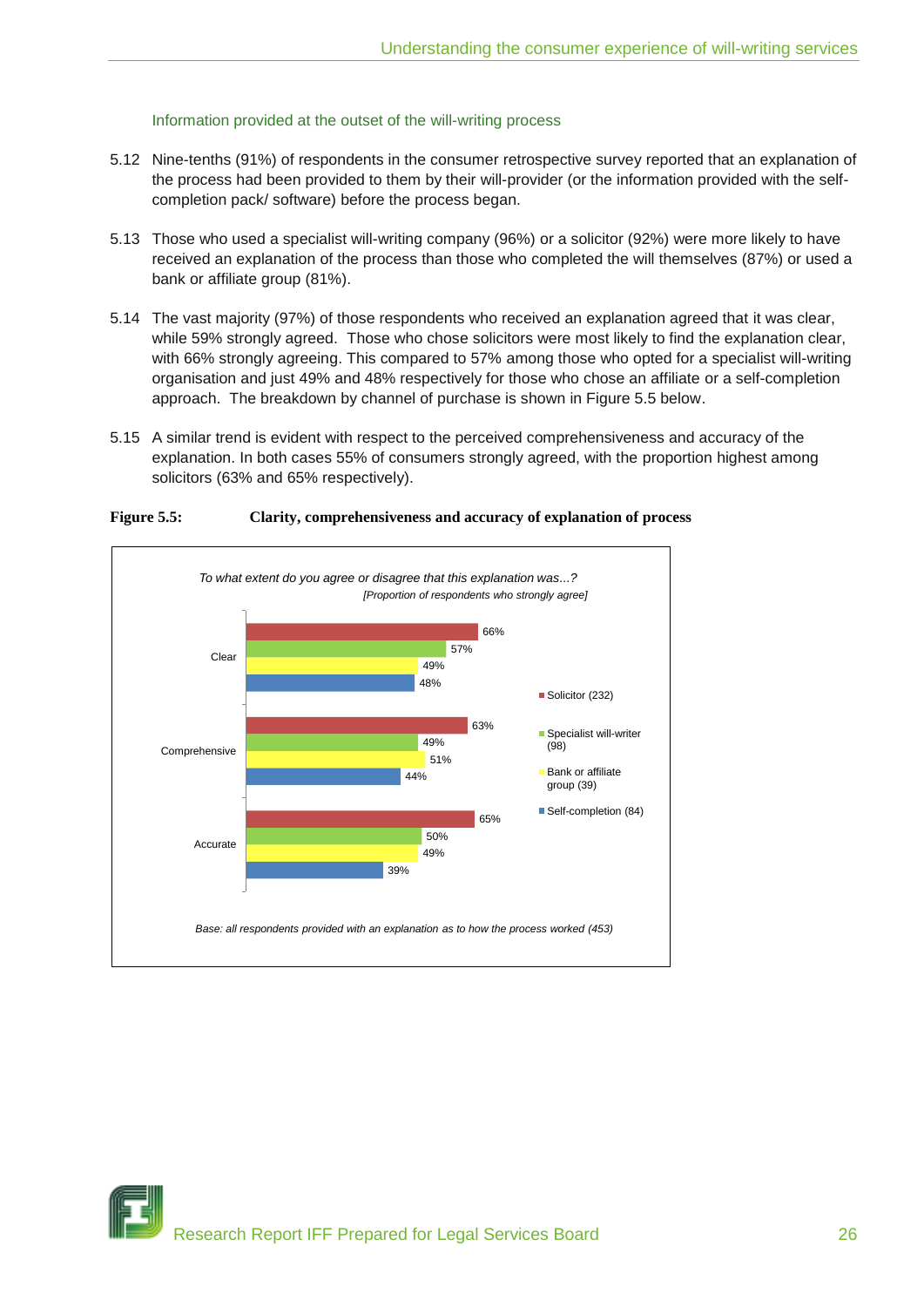- 5.16 Participants in the shadow shopping exercise who wrote their own will (either using a paper-based or online self-completion approach) were asked what kind of instructions were provided. Paper selfcompletion wills tended to be accompanied by guidance material (10/11), which varied in scope from a "70-page booklet" to "a sheet of A4 printed on both sides". In some instances (3/11) an example will was included in the pack. In the case of online self-completion wills guidance material was provided (16/18) in the form of booklets or manuals, instructions on each screen of the will-writing software program or information that the user could draw on as and when required (either in the form of downloadable .pdf materials or clickable "help" buttons which brought up "pop-up" windows).
- 5.17 While most (18/26) were positive in their assessment of these materials, reporting that they were clear, simple and straightforward, there was a degree of dissatisfaction: some (7/26) regarded the guidance material as too complicated, especially where they felt that too much legal jargon was employed.

*"Very helpful – basic English that anyone could have understood. No legal jargon."* Online self-completion, Simple, Female, 45-54

*"I now think [the information sheet] is quite poor actually, and if anyone wanted my advice, I would tell them to seek out a solicitor and look down that line of things."*

Paper self-completion, Simple, Male, 35-44

*"I felt there was a reasonable degree of presumption that you knew a lot of the terminology - which I didn"t."*

Bank or affiliate group, Simple, Female, 35-44

- 5.18 A large majority of respondents to the consumer retrospective survey (86%) felt that nothing was omitted from the explanation. This figure was highest among those who chose a solicitor (91%) and lowest among those who went through an affiliate (75%). 17% of those who went through a bank or affiliate group thought more should have been explained to them about the will-writing process.
- 5.19 Those who had simple circumstances were more likely to feel there were omissions from the explanation: 10% of respondents with simple circumstances felt this way, compared with 3% whose circumstances were complex.
- 5.20 Owing to the small number of respondents (37; 7% of the total) who felt that the explanation failed to cover areas that should have been included, it is not possible to undertake reliable quantitative analysis of the omissions. The findings suggest that there was not one specific area that customers felt was not covered in sufficient detail, but a range of topics including the cost of the will-writing process, the consequences of respondents" particular circumstances, an overview of the process and the information required from the testator.
- 5.21 The shadow shopping exercise provides additional insight in this area, reinforcing some of the issues highlighted above and indicating that other concerns arose, not least a lack of clarity around executor services and concerns that will-providers were concentrating more on selling additional services than explaining to their clients how the process would work.

*"An explanation that bank executor services are optional [would have been useful]: the form itself had tick boxes for executors and trustees, with [bank] as one of them. It could have been a bit clearer, not having gone through this process before. I had to phone them up and ask them to explain that."* Bank or affiliate group, Complex, Female, 35-44

*"His quote didn't contain VAT. I complained but the will-writer said they were complying with Law Society requirements. They should change it as clearly I am not a company and therefore they should*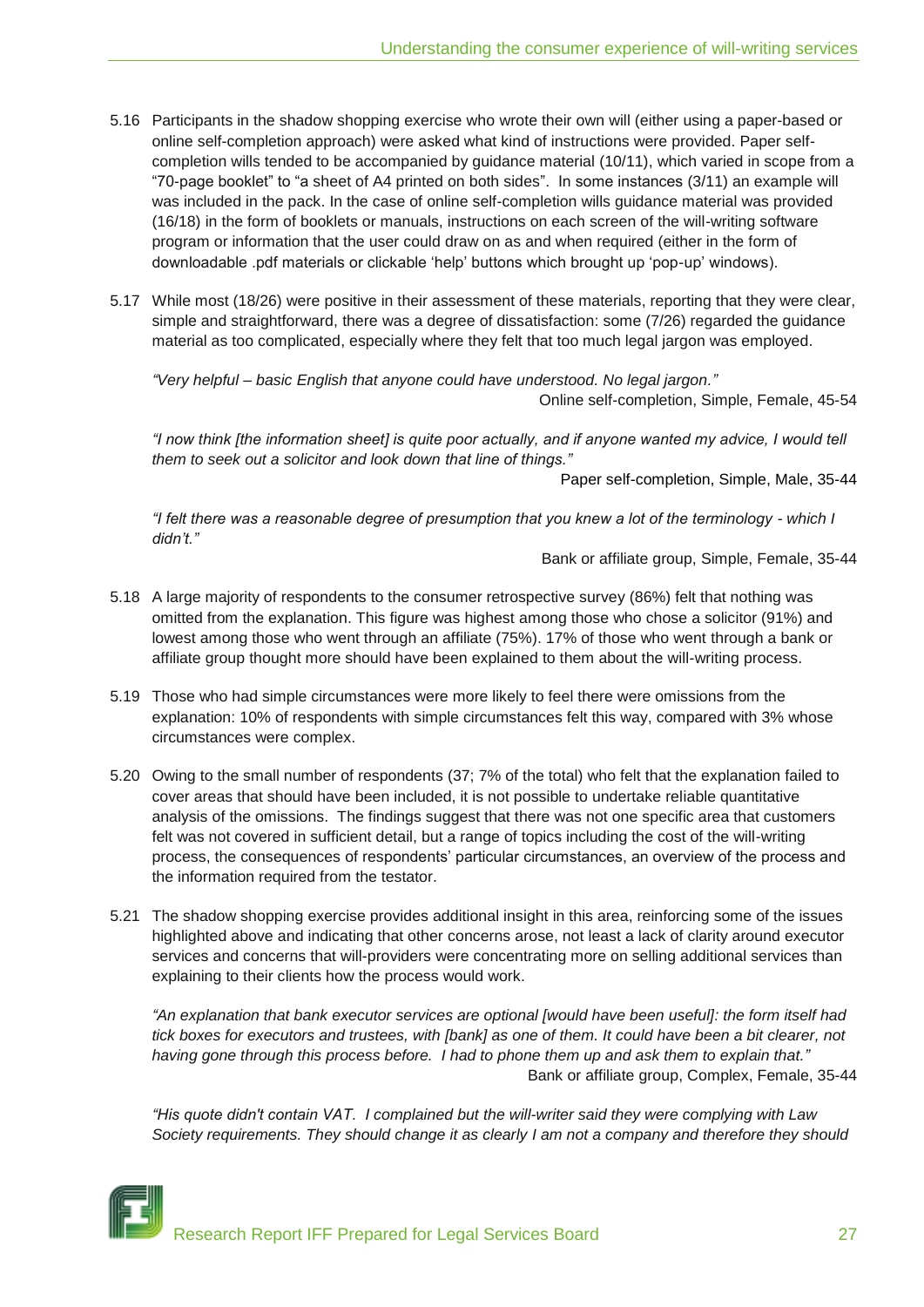*quote a figure that I should pay. Nobody does that anymore; you don"t say "£10 for a pizza" and then add VAT on."*

Solicitor, Simple, Male, 45-54

*"I wanted someone to see what I've got and give me inheritance tax advice, but this went out the window because I kept protecting myself against him trying to sell me will storage."* Specialist will-writing company, Simple, Female, 65 or over

*"It would have been nice at the initial telephone enquiry for the solicitor to have gone through or emailed a list of questions I was going to be asked, so that I could have thought about the aspects in detail beforehand; I was put on the spot by a few of the questions."*

Solicitor, Simple, Female, 25-34

*"With hindsight they might have explained that some of the questioning may be of a personal nature."* Specialist will-writing company, Complex, Male, 35-44

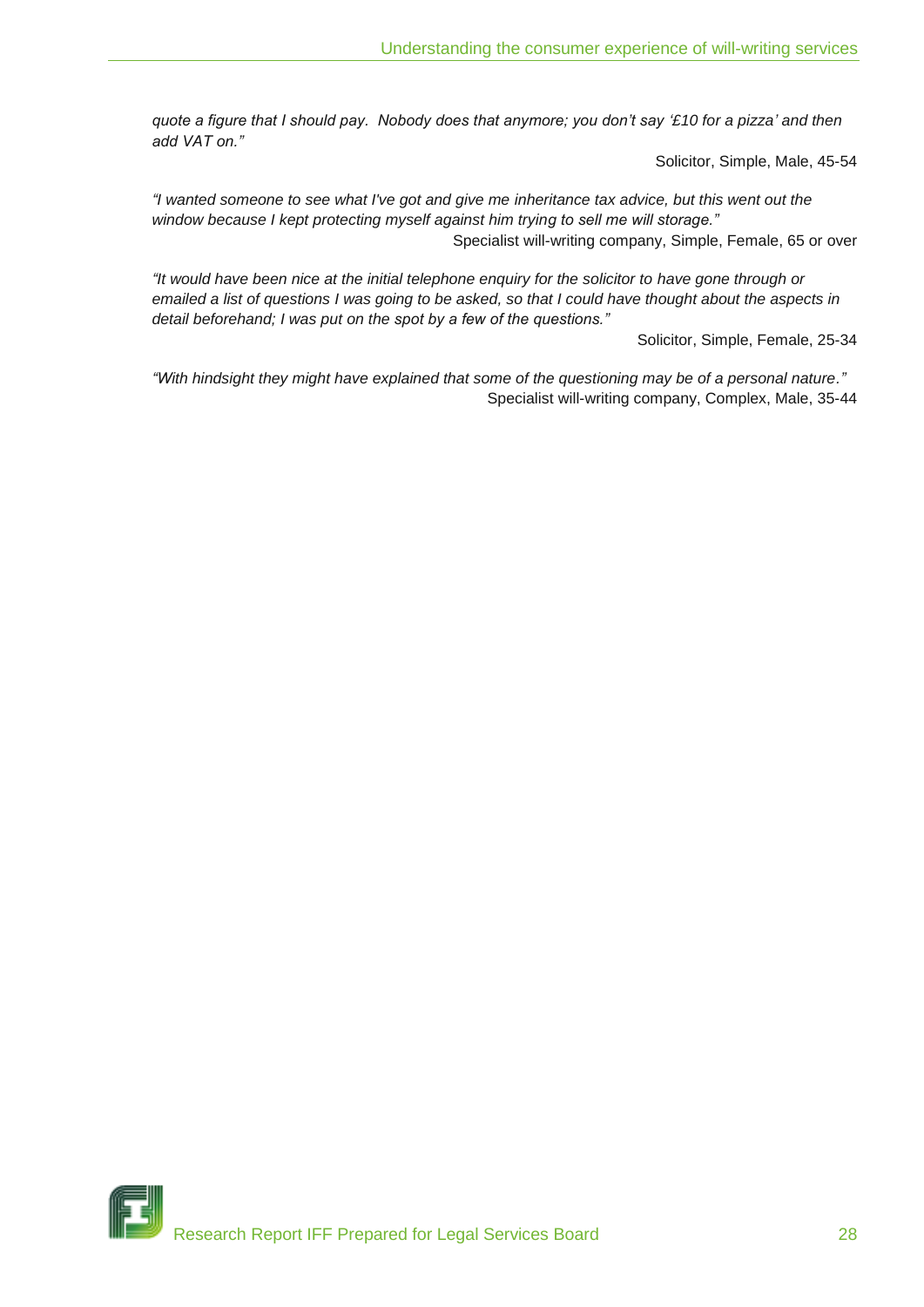- 5.22 For the remainder of this report, we focus on the *mode of will-writing* rather than the *channel of purchase*, i.e. those who approached a bank, building society or affiliate group are reclassified according to how their will was written (mode).
- 5.23 The majority of respondents (85%) agreed that there were enough opportunities to ask questions. Just over half (56%) agreed strongly; consumers who used a firm of solicitors were more likely to agree strongly (71%), compared with 60% who purchased via a specialist will-writer (Figure 5.6). Only 18% of those who completed the will themselves agreed strongly with the equivalent statement: "there was a facility for me to ask any questions or gain clarification on any issues easily".





5.24 Satisfaction with the extent of the opportunity to ask questions among users of solicitors and specialist will-writers was borne out by the findings of the shadow shopping exercise: the vast majority of participants felt that they were given sufficient opportunity to ask questions. There was some recognition also that the customer had an important role to play in getting the process off to a good start: that planning in advance what they wanted to achieve and noting down important questions meant that the initial meeting flowed better.

*"I had mentally prepared myself, and I asked the questions I wanted to ask ... I had made up my mind as to what I wanted to do before they came anyway because I"m fortunate in that I have only got one son and one daughter. To me it seemed fairly straightforward."*

Specialist will-writing company, Complex, Female, 65 or over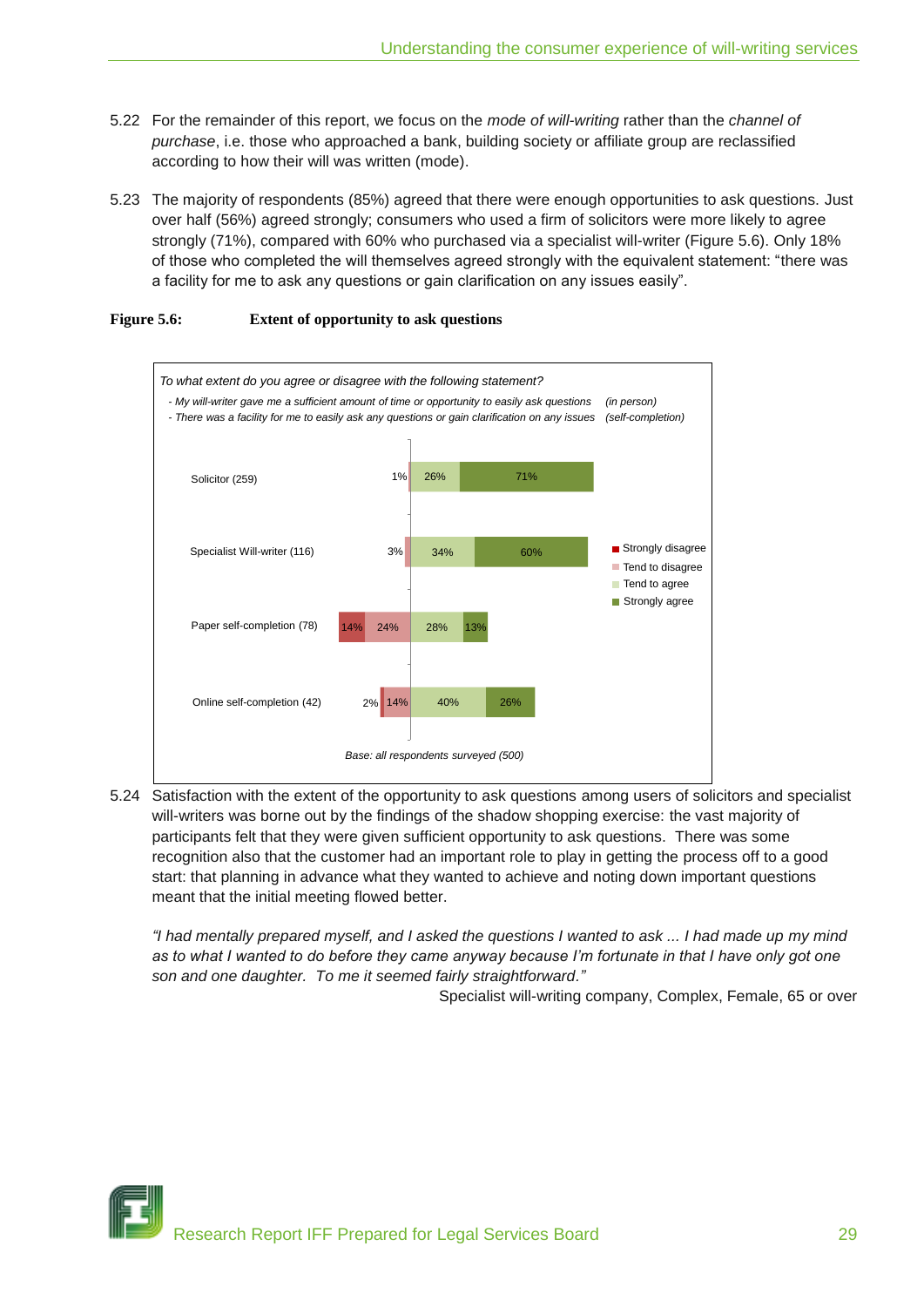## Collecting personal information

- 5.25 The shadow shopping exercise indicates that both customers of solicitors and specialist will-writers were fairly equally split between those who were asked about their reasons for making a will and those that were not. Shoppers tended to cite changes in personal circumstances (14/33) (especially recent or impending marriage, birth of children or acquisition of property), increased awareness of their own mortality (7/33) and a desire to reduce the tax burden when providing for their children (6/33) as reasons for making a will. Changes in personal circumstances were frequently mentioned as a reason by those who had already made a will (12/19). There was very little evidence that will-providers used these initial discussions to try to sell additional services to customers.
- 5.26 Respondents to the retrospective survey were provided with a list of issues that one might need to consider when writing a will and were asked whether their will-provider asked them about each issue (Figure 5.7). The great majority of respondents were asked about (or instructed to consider, in the case of self-completion wills) their children (including any adopted children or children from a previous relationship) (91%), property ownership (90%) and their marital status (86%).<sup>7</sup> Fewer than half were asked about the possibility of protecting their home against paying home care fees (43%).
- 5.27 In respect of the two face-to-face approaches to writing a will (solicitors and specialist will-writers), there were few differences in the proportions of customers who were asked about each issue. That said, specialist will-writers were more likely than solicitors to ask about businesses owned (72% vs. 61%), the possibility of setting up a trust (69% vs. 58%) and the possibility of protecting one"s home against paying care home fees (58% vs. 43%).

 $7$  While it might seem unlikely that any solicitor or will-writer would fail to ask a client about their children, property ownership or marital status, it is possible (a) that some respondents failed to recall the details of their early conversations with the will-provider, (b) that they mentioned these issues themselves – before the will-provider raised them, or (c) that their circumstances were sufficiently well known to the will-provider (especially if it was a solicitor), that these issues did not need to be covered.

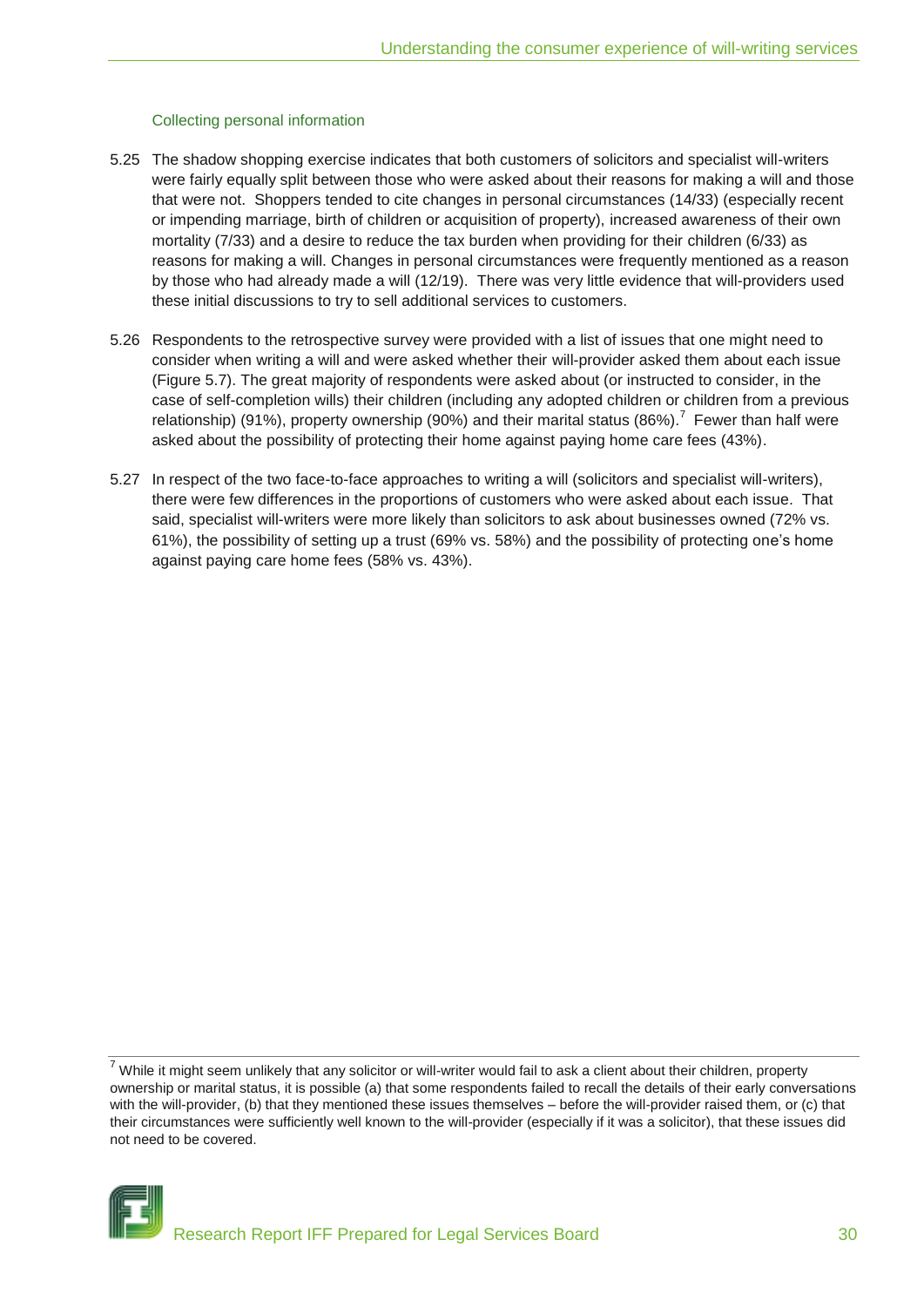5.28 For each issue, the proportion of consumers using a self-completion approach that was instructed to consider that issue was considerably lower than the proportion of consumers asked about it by a solicitor or specialist will-writer. This was also borne out by the experience of the participants in the shadow shopping exercise.



#### **Figure 5.7: Specific personal circumstances considered before will-writing begins**

- 5.29 The majority of will-writing businesses (73%) use a "testator" or "fact find" questionnaire to assist them in gathering information about clients' personal circumstances at their first meeting. Specialist willwriters (83%) are more likely to use such a questionnaire than solicitors (64%).
- 5.30 Virtually all solicitors (97%) that use a questionnaire use one of their own design. The majority of specialist will-writers also do so (72%), although a few report using a questionnaire designed or produced by a third party (28%). These third party questionnaires are typically obtained from the Society of Will Writers or the Law Society.
- 5.31 A significant minority of the will-writing organisations (31%) interviewed state that they often experience clients who have difficulty answering questions about their personal circumstances. The most commonly cited difficulties relate to some clients" reluctance to reveal information about their familial situations that they would otherwise have wished to keep secret from their spouse or partner, such as previous marriages or children from previous relationships (10% of all organisations). Solicitors and specialist will-writers alike, refer to these cases of "skeletons in the closet".

*"It could be a child previous to the relationship which the partner doesn't know about. That's awkward*  for clients to answer. I had one client who was quiet at the time, but got in touch with me later and I *had to rewrite his will for that. Those are the most awkward situations, when these issues are not known to the partner."*

Specialist will-writer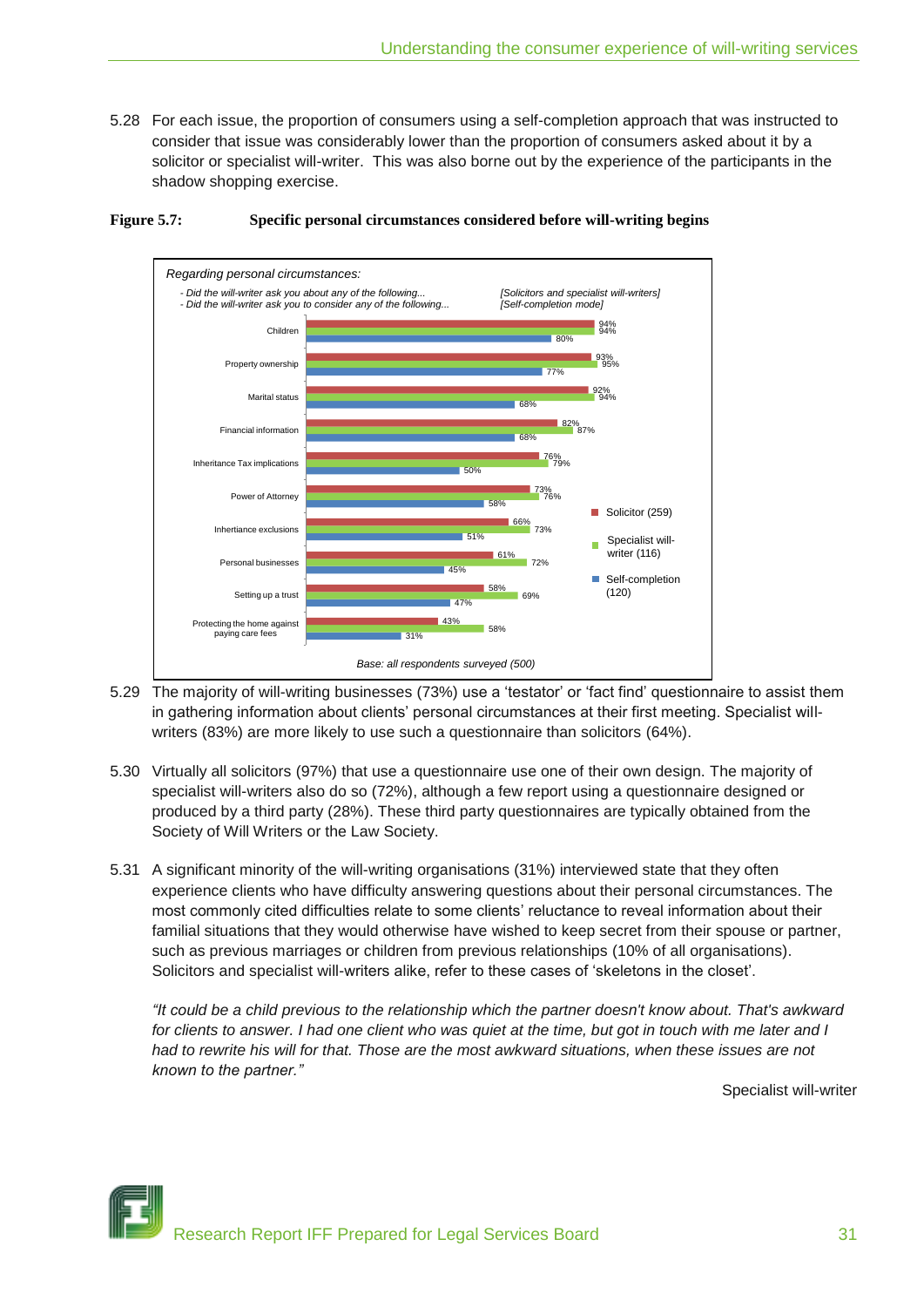- 5.32 Solicitors also commonly mentioned that clients can have difficulty calculating the value of their assets (10%), while several specialist will-writers reported that clients can have difficulty answering questions about funeral arrangements and guardianship (9%).
- 5.33 Around two-thirds of respondents who used a solicitor or specialist will-writing company (67%) were asked to prepare information prior to meeting their will-writer to discuss the content of the will. There was no significant difference between the two modes.
- 5.34 Two fifths of the will-writing businesses interviewed (36%) reported sending forms to clients ahead of the initial information gathering meeting to assist them in gathering the required personal information. The solicitors (42%) interviewed were more likely to send such forms pre-interview than specialist willwriting companies (30%).
- 5.35 Respondents were asked how long their will-provider spent obtaining information about their personal circumstances (Figure 5.8). Just under half (47%) spent half an hour or less doing so; one-quarter (24%) spent no more than an hour and a similar proportion (24%) reported spending over an hour. Customers of specialist will-writers were more likely to have spent over an hour discussing their personal circumstances (41% compared with 16% of solicitors' customers), while customers of solicitors were more likely to spend half an hour or less (53% compared with 34% of specialist willwriters' customers).



## **Figure 5.8: Time spent obtaining information about personal circumstances**

5.36 Almost all of the shadow shoppers who used solicitors, specialist will-writers or banks or affiliate groups (65/76) felt that the will-provider spent sufficient time obtaining information about their personal circumstances, although a small number questioned the relevance of some of the information requested (3/76).

*"[The will-provider] probed my financial circumstances thoroughly and details of my children, creating a*  family tree during the consultation, which lasted at least two hours. This was important as I have a *child by a previous husband."*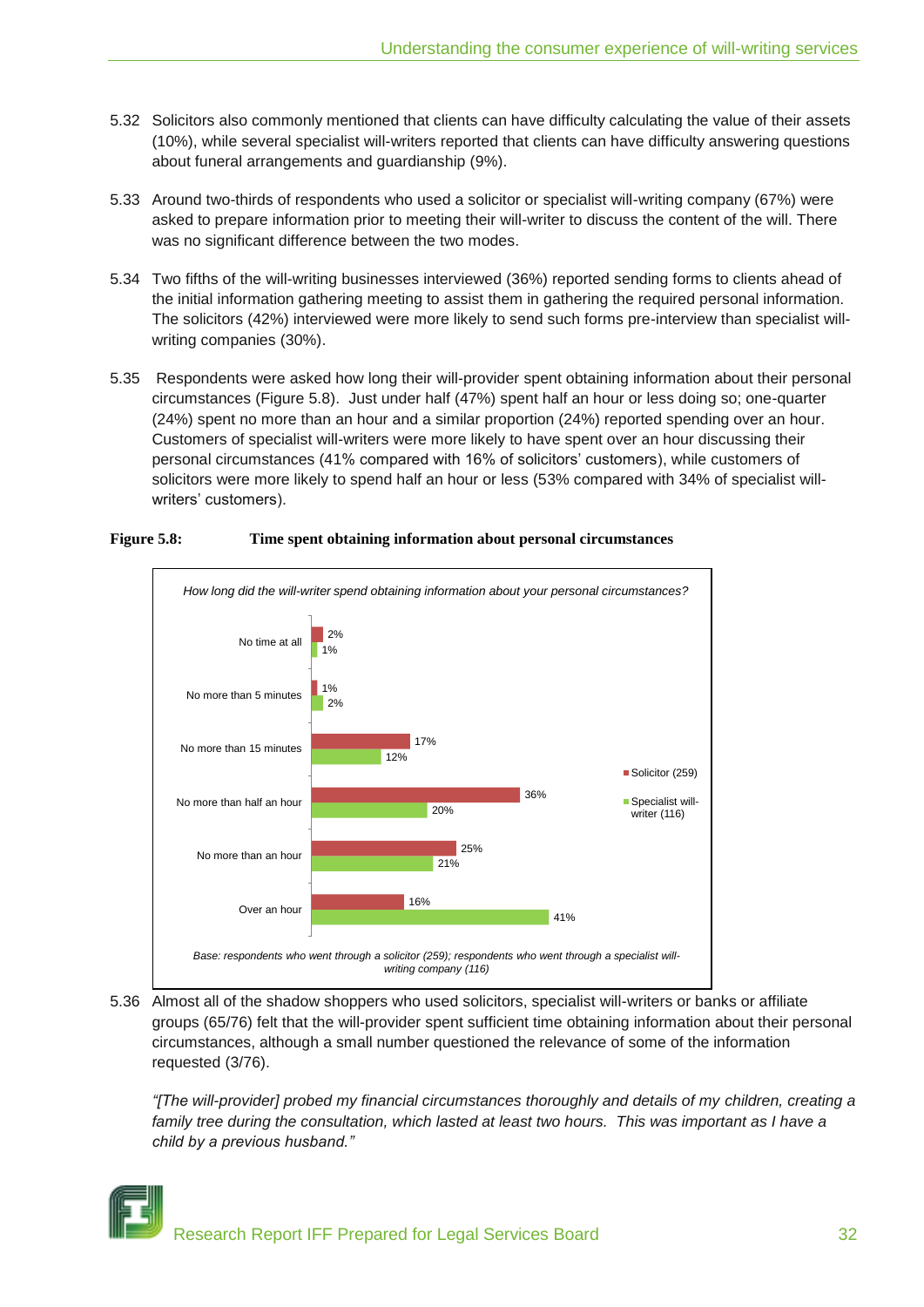Specialist will-writing company, Complex, Female, 35-44

*"I would have liked more asked about financial details. I could not understand why the solicitor did not want to know how much was in my bank account and how much my car was worth. [The solicitor] said that would be taken into account of your estate – it all goes to your estate. I don"t understand the will and I don"t have any legal background."*

Solicitor, Simple, Female, 35-44

*"[The will-provider] did ask some quite detailed questions about family members: their dates of birth and addresses. This was information that we had to go and find out and then they weren"t included in the final will; so I"m not sure why we were asked."*

Specialist will-writing company, Complex, Male, 55-64

5.37 Three-quarters of respondents (76%) reported that their will-writer (or the guidance material which accompanied their self-completion pack) explained to them why their personal circumstances can affect their will. This figure however was much lower among those had followed the self-completion route (57%; compared with 80% who used a solicitor and 86% who used a specialist will-writing company).

*"I was told that if I"m not married but later get married then this would invalidate the will straight away; so the way the will is written counters this."*

Solicitor, Simple, Female, 35-44

*"The will-writer suggested writing a letter accompanying the will spelling out the exclusion of my ex husband and the impact this would have if I wanted my son to take guardianship of my daughter."* Specialist will-writing company, Complex, Female, 45-54

*"They should try to incorporate all the different things and explain perhaps that marrying or remarrying could invalidate a will. If you had a first wife then marry again, the will might not be following your wishes."*

Paper self-completion, Simple, Male, 35-44

5.38 A much lower overall proportion of respondents (46%) were told that their personal circumstances could affect the cost of their will. While there was little difference between the experience of those who used solicitors or specialist will-writers (47% and 55%, respectively, were told), the proportion of selfcompleters to whom this was explained (either in the accompanying materials or via the website) was much lower: 34%.

*"It was a case where, the more complicated your assets and requests were, the more extensive the will would have to be."*

Specialist will-writing company, Simple, Female, 35-44

*"It was mentioned that the will would cost another £100 + VAT because I had overseas property and they would need to investigate the legal situation abroad."*

Solicitor, Complex, Female, 55-64

*"[The will-provider said that] if I require a more bespoke will then I would be charged an hourly rate – £161 +VAT – with an upper limit of £450 + VAT."*

Solicitor, Complex, Female, 55-64

*"But [the will-provider] did not explain how or why my circumstances were complex and therefore more expensive."*

Solicitor, Simple, Female, 25-34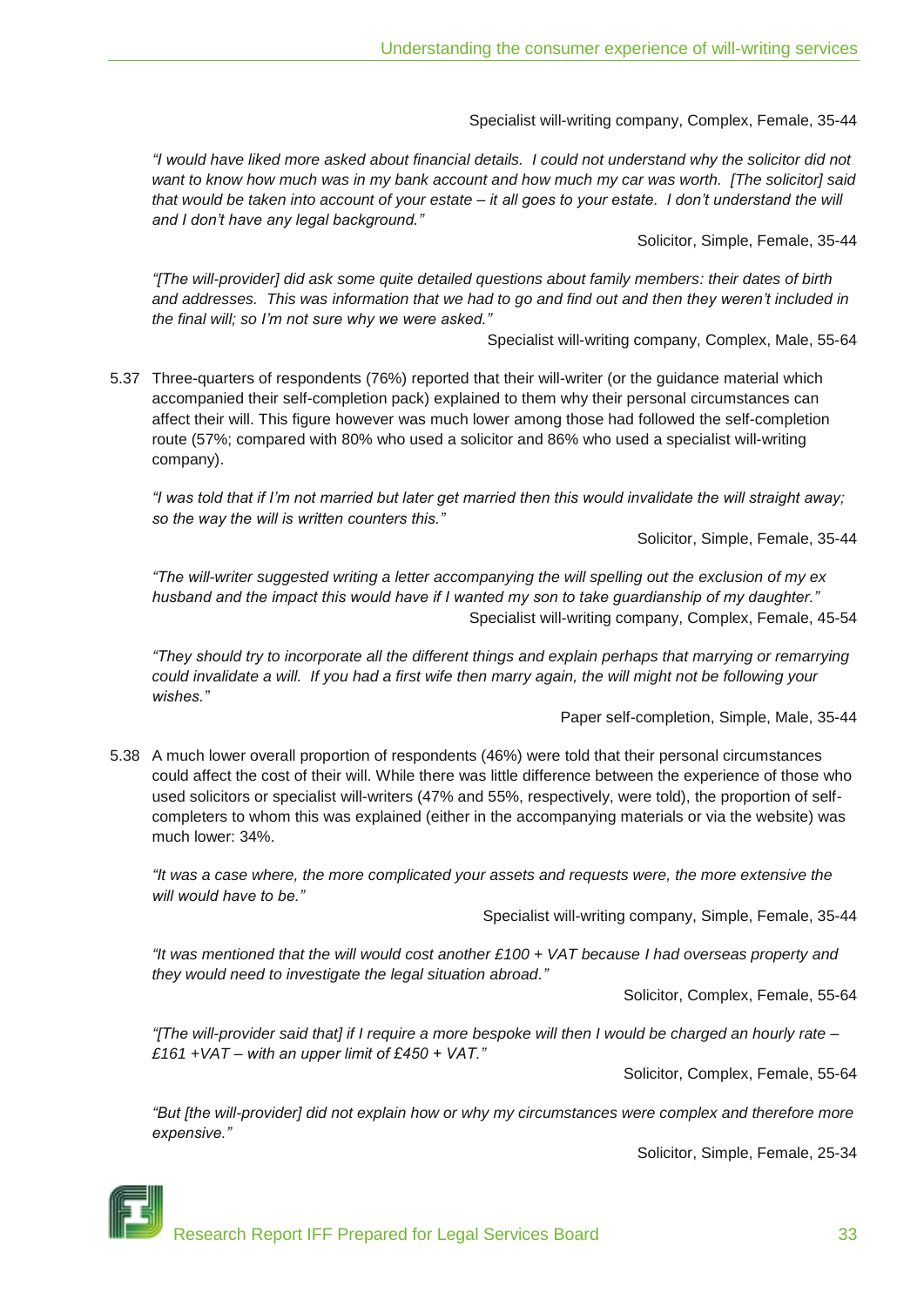5.39 The shadow shopping exercise appears to indicate that a smaller proportion of consumers were told why their personal circumstances could affect their will (50/102) and that their personal circumstances could affect the cost of their will (22/46). This difference may be attributed to post-sale rationalisation on the part of the consumer, whereby they report that certain elements of the will-writing process took place because they later assume that they ought to have taken place.

#### Queries; support and guidance

- 5.40 Just over one-third of all respondents (36%) raised queries about the content of their will. Significantly greater numbers of respondents who chose a solicitor (45%) and a specialist will-writer (47%) raised queries than those who went via the self-completion route (6%).
- 5.41 This figure was also considerably higher among those whose circumstances were complex (41% vs. 28% simple).
- 5.42 Almost all respondents were satisfied with the speed of response to their query (95%; 67% "very satisfied"), the quality of response (94%; 66% "very satisfied") and (where applicable) changes made to the will in response to the particular query (96%; 65% "very satisfied"). There are no significant differences in the level of satisfaction by mode of will-writing.

*"What would happen if all three family members died? He explained how the money would be separated between our families; he just had to clearly explain it to me."*

Solicitor, Simple, Female, 35-44

#### Review of will

- 5.43 Almost nine-tenths (86%) of consumers felt that they could fully understand the content of their will when they received it; the remainder required further explanation. There were no differences by mode of writing.
- 5.44 Nine-tenths (91%) of consumers who had their will written by another individual (solicitor or will-writer) rather than completing it themselves reported that they were offered the opportunity to review the content of the will with the will-writer (Figure 5.9).
- 5.45 Of those given the chance to review their will with the will-writer, 83% took up the offer. The proportion was higher among those using solicitors (86%) than specialist will-writers (75%).
- 5.46 Nearly all (99%) respondents who went through the content of their will with their will-writer thought that this process enabled them to understand their will sufficiently. Nevertheless, as the shadow shopping exercise indicates, some did feel a little pressured or "rushed" during the review.

*"I just asked to look at it there and then. The implication was that once we took it home it was completed. I asked about the cost of amending, whether that would be the same as writing a new will and he said yes."*

Solicitor, Simple, Female, 25-34

*"I would have liked the chance to have read through it and digested the wording slightly more, but not with him present, because you are going onto the next thing and cannot pore over it."* Solicitor, Simple, Female, 25-34

Research Report IFF Prepared for Legal Services Board 34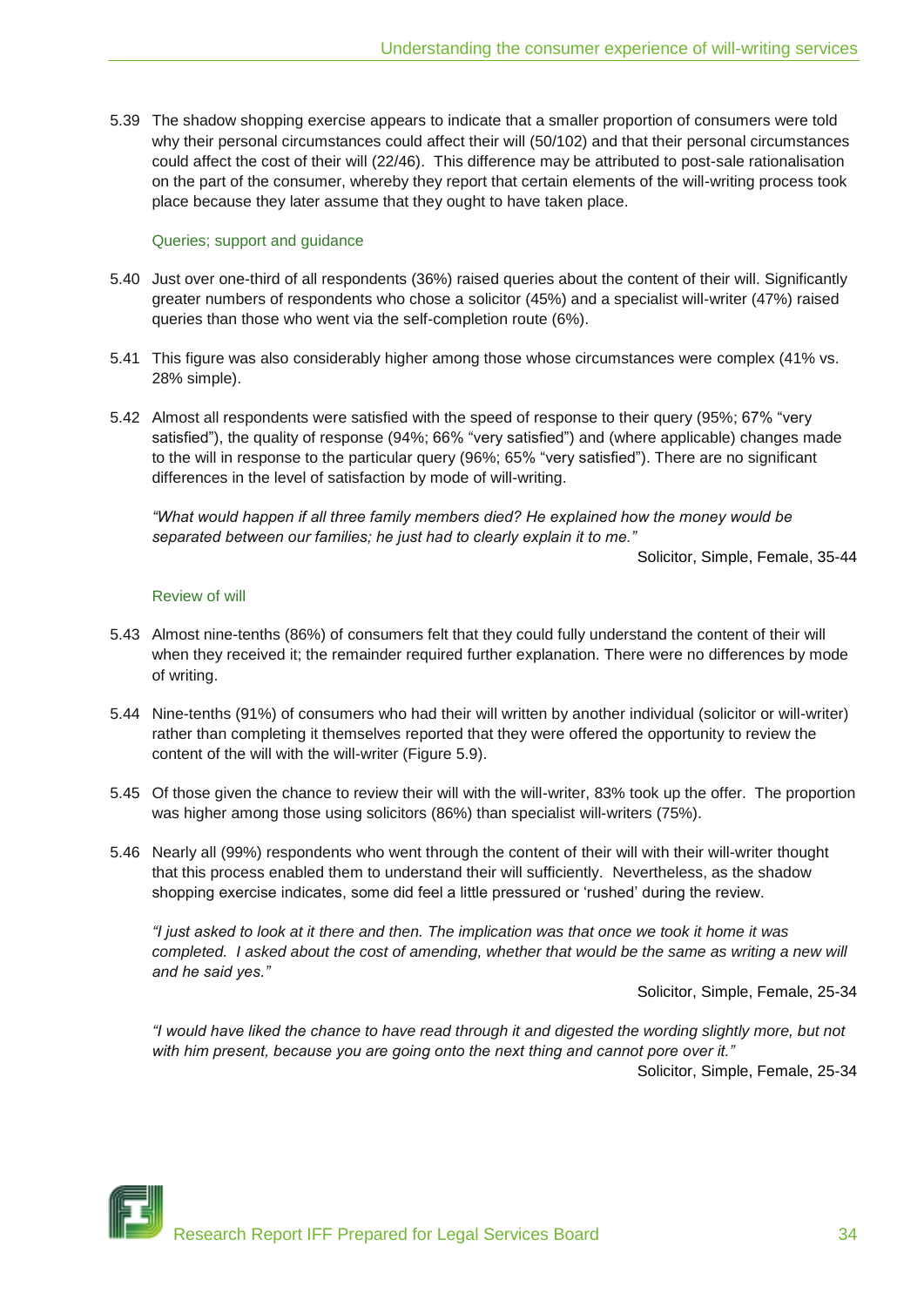5.47 Respondents who wrote their wills themselves were asked whether they were able to go through the content with someone such as a solicitor. Fifty per cent of respondents were offered this service, although only one-fifth of them took up the offer (Figure 5.9).



#### **Figure 5.9: Offer and take-up of review of will**

5.48 While base sizes are too low for reliable statistical analysis, the indication is that those who had used an online self-completion route were much more likely to be offered – and to use – this service than those who used a paper self-completion route.

*"You fill it in and then it goes off to a solicitors and they look at it and make sure it is OK and they release it back to the website for you to download. The way we had set it up the solicitor said we had missed out a stage, so we amended it on the phone and then it was released."*

Online self-completion, Simple, Male, 35-44

*"I had the opportunity – it provided the name of an association to which it could be sent for review – but I trusted what it said on the box: "Quick, simple, secure and legally binding"."*

Online self-completion, Simple, Female, 45-54

*"[I would have liked to have been able to review my will] for that reassurance. ... I wanted some reassurance that I had got things right. ... I don"t understand the legal system, so having someone from within it to review what I had done would hopefully mean the will should achieve what I wanted it to. ... The whole thing seemed too simple."*

Paper self-completion, Simple, Female, 35-44

5.49 Given the small number of respondents (13) who used the self-completion route and went through the content of their will with someone, it is not feasible to perform any sort of quantitative analysis, although almost all (12/13) agreed that this was done in a way that enabled them to sufficiently understand their will.

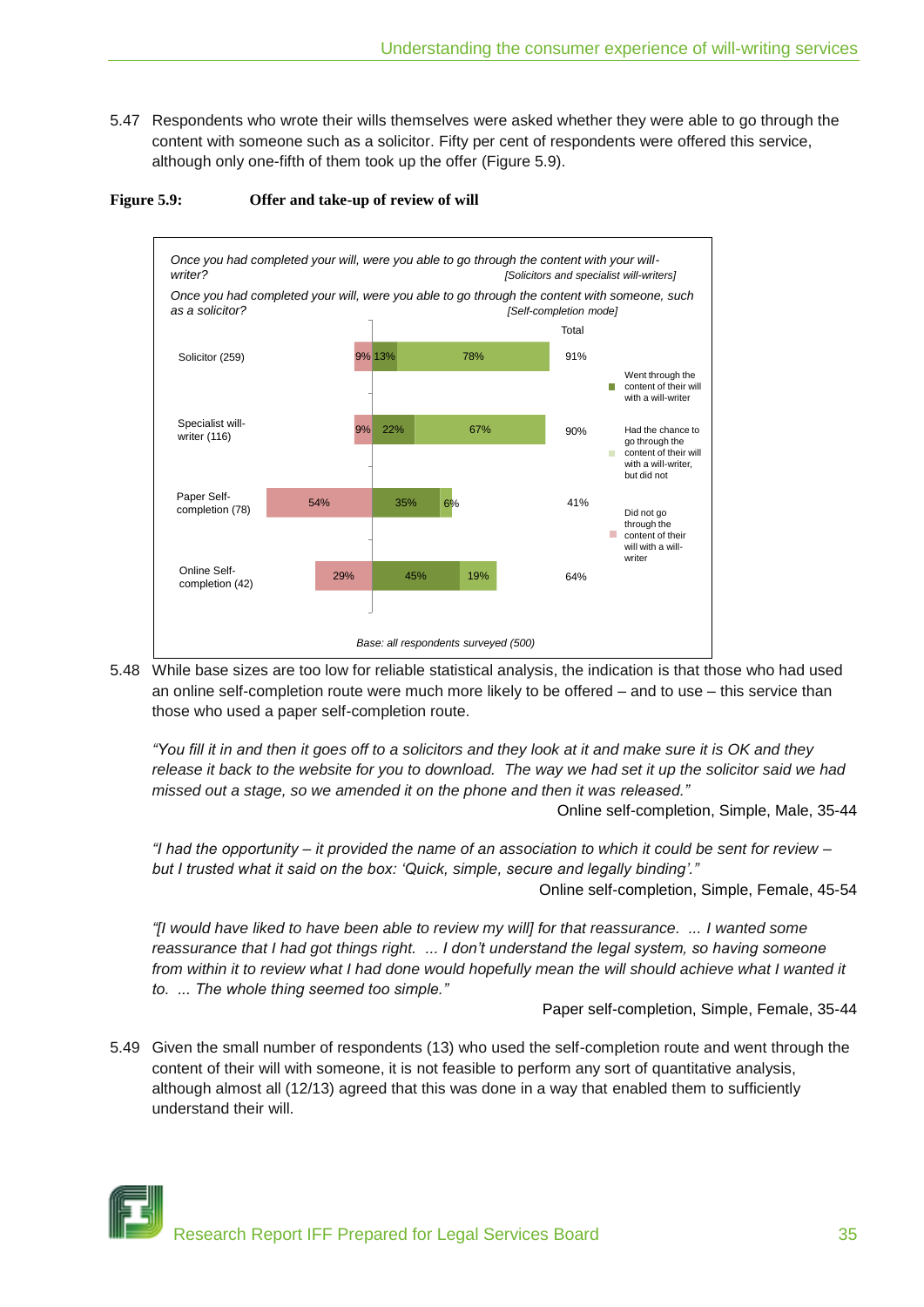## Signing the will

- 5.50 Nine-tenths of respondents were provided with guidance on how to sign the will themselves (91%) and how to have the will legally witnessed (91%). There were no statistically significant differences by mode of will-writing.
- 5.51 This aligns broadly with the output of the qualitative research among will-writing organisations. The vast majority of will-providers (79%) have guidelines for both signing and witnessing wills, while a small but significant minority state that they ensure the act of signing and witnessing takes place under their supervision (6%). The solicitors interviewed are less likely to have guidelines for the signing and witnessing process (74%).

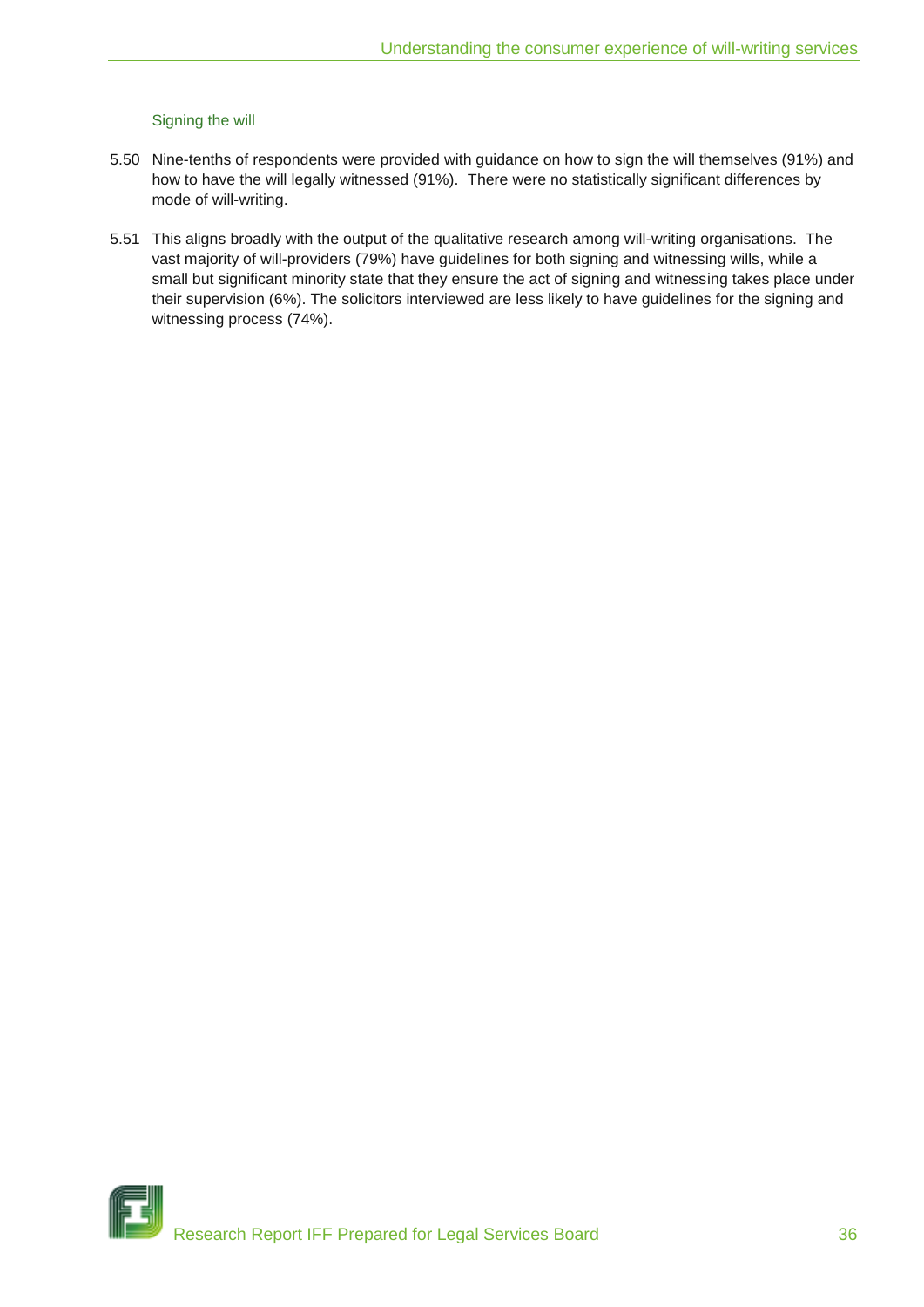## 6 Additional services and cost

## **Summary**

- 6.1 One in eight (12%) consumers appointed their will-provider as the executor of their will. Solicitors were far more likely than any other mode to become the executor: 19% of respondents who used a solicitor to write their will also appointed a representative of that organisation to be their executor (compared to 7% who used a specialist will-writer and 4% who chose the self-completion route).
- 6.2 Just over a third of respondents (35%) who appointed their will-writer to be their executor had this idea suggested to them by their will-provider (in three-quarters of these cases the will-provider was a solicitor). However, the shadow shopping exercise shows very little evidence of will-providers' applying pressure on customers to appoint them as executor. The qualitative interviews with willproviders reinforce these findings: only a minority of will-providers offer to be the executor *as standard* and this is particularly rare among specialist will-writers, many of whom state that they never offer to be the executor and that they don"t wish to.
- 6.3 Around a third of respondents (32%) purchased additional services. Will storage was the most popular additional service – 32% who were offered additional services chose to pay for will storage, while Power of Attorney was the next most frequently purchased service (17%). The views of will-providers themselves broadly align with the findings of the consumer survey and the shadow shopping exercise: solicitors stated that clients are most likely to take up Power of Attorney (56%), while specialist willwriters stated that Power of Attorney (49%) and document storage (38%) are the most popular.
- 6.4 Three-quarters of respondents who purchased an additional service (75%) felt under no pressure from their will-writer to do so. Customers of specialist will-writers were considerably more likely to feel pressured than those of solicitors, however (36% vs. 17%). There were also a small number of instances (4%) where respondents felt they were given no choice over the purchase of additional services and these were added to their bill automatically.
- 6.5 None of the will-providers interviewed reported that they make take-up of these additional services compulsory. However, around half (45%) recommend one (in most of these cases) or two (in a minority of these cases) of these services – most commonly Power of Attorney and/or document storage. Solicitors' and specialist will-writers' behaviour was similar in this respect.
- 6.6 Specialist will-writers are more reliant on these additional services for income than solicitors. For around half the solicitors interviewed (48%), these services make up less than 10% of their total income, while around half the specialist will-writers (44%) stated that these additional services make up at least one third of their income. Specialist will-writing companies would also seem more likely to encourage their staff to sell additional services to consumers than solicitor firms: approximately a quarter of specialist will-writing companies offer commission to incentivise staff compared to only one out of the 50 solicitor firms interviewed.
- 6.7 Over four-fifths (84%) of consumers interviewed in the retrospective survey reported that they had received a formal quote for or an estimate of the cost of their will. Only 5% reported that there had been no mention of cost. In line with the consumer survey data, the vast majority (89%) of solicitors and specialist will-writing organisations interviewed stated that they provide cost estimates (or offer fixed prices for will-writing services) as standard.
- 6.8 As expected, solicitors and specialist will-writing companies charged noticeably more for wills than self-completion companies (62% of consumers who made the will themselves paid £50 or less for their will, compared with 7% among those who used solicitors and 16% among those using specialist will-



Research Report IFF Prepared for Legal Services Board 37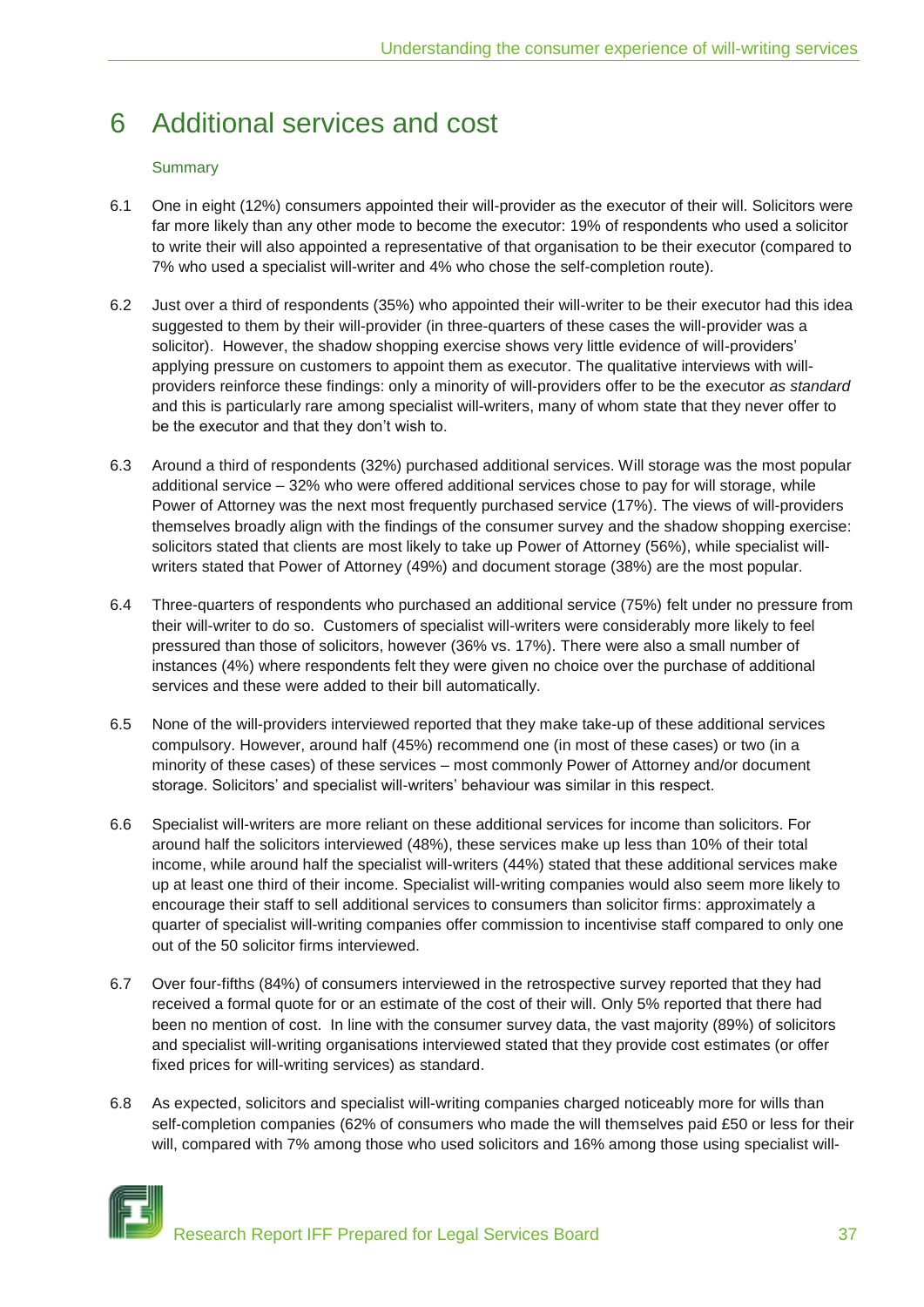writing companies). Solicitors' customers also tended to spend more than customers of specialist willwriting organisations: those using specialist will-writers were more likely to pay £50 or under for their will (16%) than solicitors' customers (7%), while those who used solicitors were more likely to pay more than £50 but less than £150 (45%) than those who used specialist will-writers (37%). One third of consumers who used a solicitor or a specialist will-writer paid over £150 for their will.

- 6.9 Among the will-providers interviewed, the average price for a will covering simple circumstances is £120; and £300 for a will covering more complex circumstances. There was little variation between solicitors and specialist will-writers.
- 6.10 Four-fifths (84%) of those who were provided with a formal quote or estimated cost reported that their will cost the same or about the same as the initial estimated cost. Customers of specialist will-writing companies were more likely than solicitors" customers to state that they were charged more had originally been quoted (19% vs. 9%).
- 6.11 The vast majority of respondents to the consumer retrospective survey reported (84%) there were no additional charges in addition to the cost of their will. Those who used a solicitor were less likely to incur additional charges (90%) than those who used a specialist will-writer or an online self-completion method (both 74%).

## Executor services

6.12 Respondents to the consumer retrospective survey were asked who they appointed to be the executor of their wills. Children (36%), partners (34%) and other family members (32%) were the most common executors, as shown in Figure 6.10 below (and borne out by the findings of the shadow shopping exercise).



#### **Figure 6.10: Type of individual appointed as executor**

6.13 Solicitors were far more likely than any other mode to become the executor of a will: 19% of respondents who used a solicitor to write their will also appointed a representative of that organisation

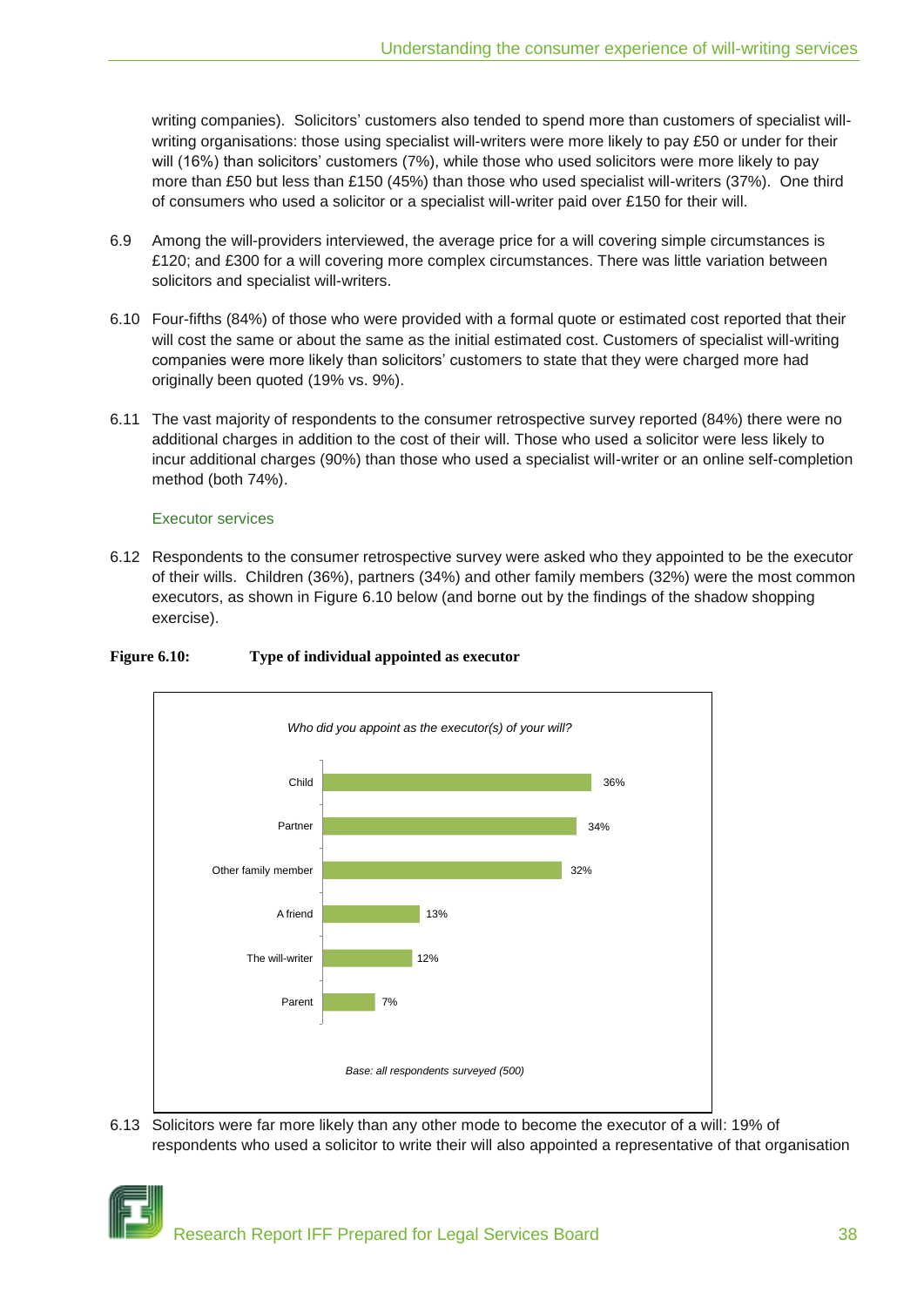to be their executor (compared to 7% of respondents who used a specialist will-writer and 4% who chose the self-completion route).

- 6.14 In line with the findings of the consumer retrospective survey, only a small number of shadow shoppers purchased executor services (6/102). Only around one in ten (11/102) reported that their will-writer recommended themselves as executor of the will and there was very little evidence of willproviders" applying high-pressure sales techniques (2/102).
- 6.15 The most common reasons for surveyed respondents" choice of executor were the perceived reliability of the executor or because they were next of kin. Interestingly, respondents with complex circumstances were more likely to choose their child as the executor of their will (41% compared with 30% with simple circumstances).

*"They are sensible in that they would be conscientious about carrying out wishes and they care."* Solicitor, Complex, Female, 55-64

*"Just because they are the next closest relation ... somebody I trust more than anybody else."* Bank or affiliate group, Complex, Female, 35-44

*"Because they are the beneficiaries and it"s up to them what they do."*

Paper self-completion, Complex, Female, 55-64

- 6.16 Two-thirds (69%) of respondents who chose their will-writer to be the executor did so because they felt that the will-writer understood legal matters, 39% did so because they felt that the will-writer was a responsible individual while 21% didn"t put much thought into it and deemed them to be the obvious choice.
- 6.17 Just over a third of respondents (35%) who appointed their will-writer to be their executor had this idea suggested to them by their will-writer. While low base sizes prohibit robust statistical analysis, it is worth noting that approximately three quarters of these people used a solicitor. The most common reasons will-providers gave for them to be the executor of respondents" wills was that it was standard procedure or that it would be easier for the beneficiaries. Two-thirds of those who appointed their willwriter to be their executor were informed how they would be charged for this service.
- 6.18 The vast majority did not feel under any pressure to appoint their will-writer as their executor, although there was evidence of some "hard selling" or playing on the customer"s conscience, as evidenced by the shadow shopping exercise where consumers have very "fresh" recall of the will-writing experience.

*"They did recommend themselves if we wanted but there was no hard sell."*

Solicitor, Simple, Female, 35-44

*"[They said] it would make things a lot easier. ... The fee structure is outlined and on an increasing scale based on size of estate. [The will-writer"s] fees would be £15,000."*

Bank or affiliate group, Complex, Female, 55-64

*"He put it in a way that: it"s not uncommon for a "person like him" to be one."*

Specialist will-writer, Complex, Female, 55-64

*"The [will-writer] was listed first [as executor] on the draft copy; I felt that the [will-writer] would take priority and that the daughter would not have a say in the matter – I was told the order of listing didn't matter."*

Specialist will-writer, Simple, Female, 55-64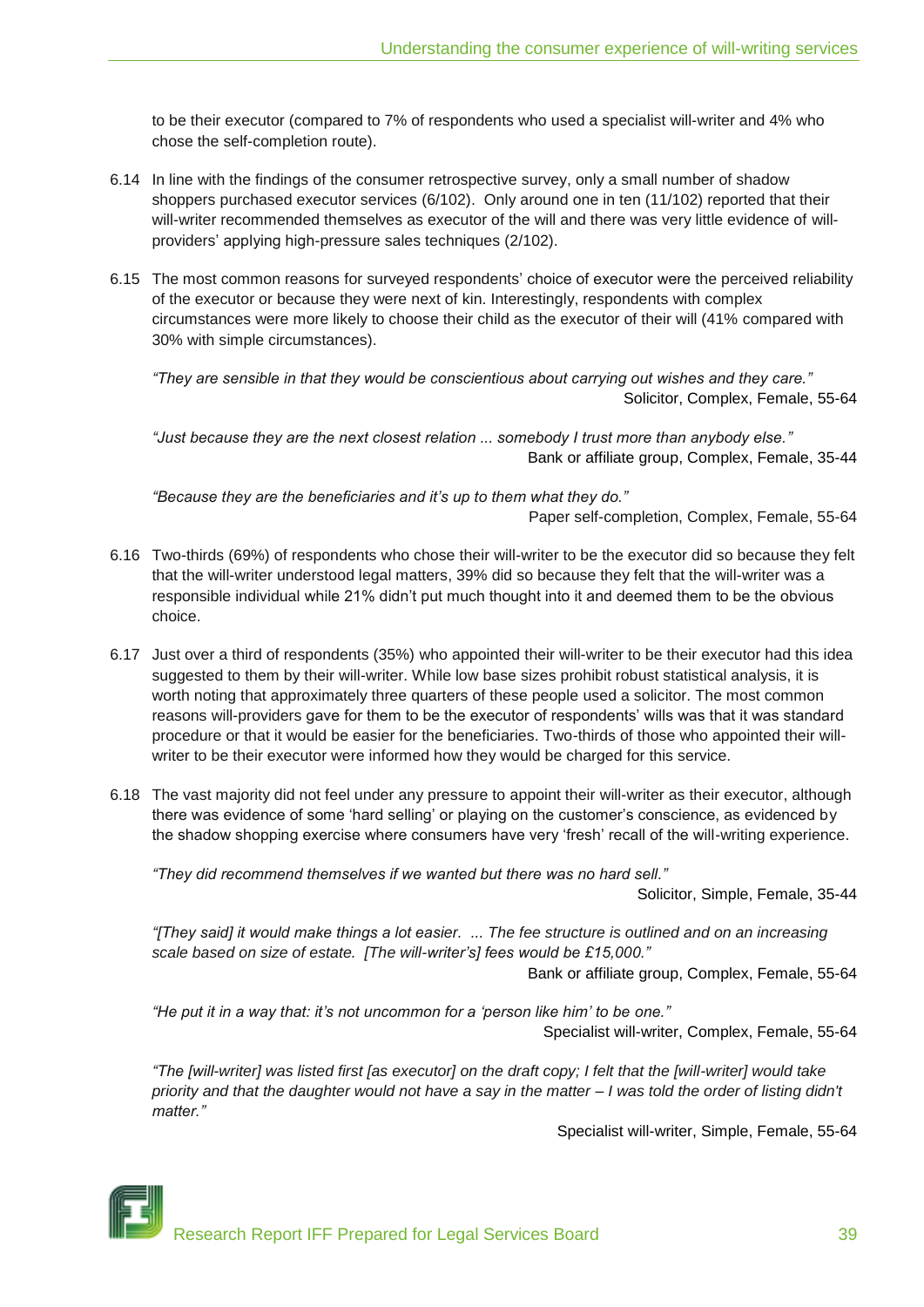*"It was constant pressure. He just felt like a salesman pitching that they were the safest people to do it, and it would save me money in the long run."*

Specialist will-writer, Complex, Female, 55-64

- 6.19 The qualitative interviews with will-providers reinforce these findings: only a minority of will-providers offer to be the executor *as standard* and this is particularly rare among specialist will-writers, many of whom state that they never offer to be the executor and that they don't wish to.
- 6.20 The majority of solicitors (62%) (and a minority of specialist will-writers 19%) will offer to be the executor under certain circumstances, mainly where the client does not have anyone they trust to act as an executor, although a small number of solicitors (8%) state that they will offer this service to all clients with complex circumstances.

*"We advise clients that they don't need professional executors, it's the exception rather than the rule. As a last resort and their situation is complex we would encourage the client to get professional involvement. We would suggest they could involve a clause in the will expressing a wish that they got professional assistance, but they are better off choosing professionals at that time, rather than at the time of doing a will."*

Specialist will-writer

*"We advise that in certain circumstances, it is a good idea to have a professional, and we offer ourselves as one option. We don't put it in as a default. It is very firmly the client's choice. We are more*  likely to be executors in complex trust work, or for people without any immediate family or friends that *they could appoint as executors."*

Solicitor

- 6.21 The majority of solicitors interviewed (76%) state that they act as the executor in 25% or less of the wills they write.
- 6.22 Will-writing organisations that do offer to be the executor (including those who only offer this service for certain clients, as discussed above) recognise the lucrative benefits for their business in terms of the additional income (i.e. through probate) that this brings (mentioned by 68% of these providers). These organisations believe that their acting as executor also has significant benefits for their clients – namely the professional service they offer, their neutrality when an estate causes contention and the peace of mind afforded by having a third party take charge of affairs during a time of mourning.
- 6.23 Solicitors are split between those who charge a percentage of the estate value for acting as the executor, typically between 0.5% and 3%, (68%) and those who charge their standard rates for probate services (32%). As noted above, specialist will-writers tend not to offer this service but where they do, a percentage rate is charged (typically between 1% and 3%).

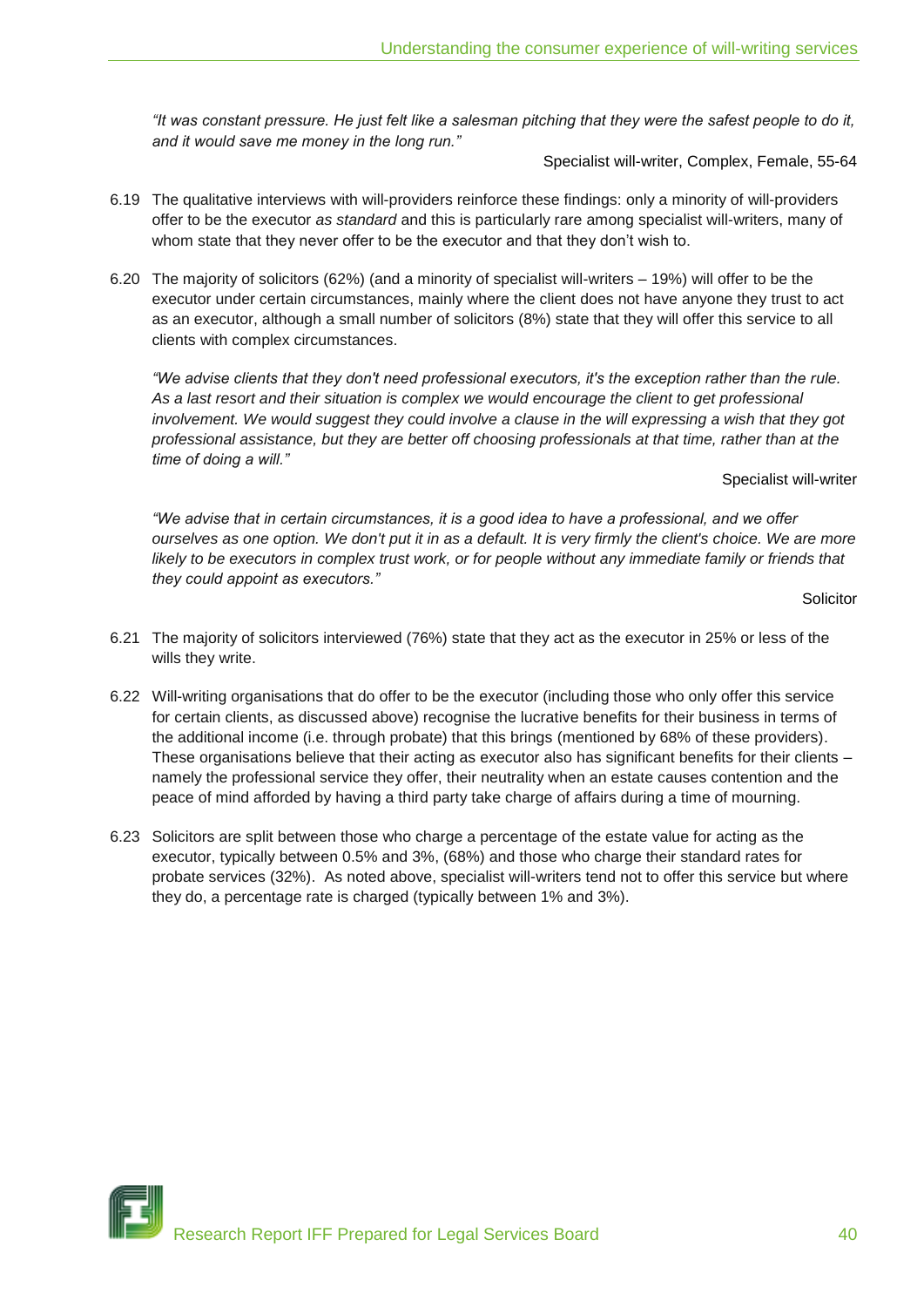## Other services

- 6.24 On top of executor services offered by will-writing companies, respondents were also offered numerous other services alongside their will (Figure 6.11). The most common service offered was the storage of their will online or as a hard copy (45% of all respondents were offered this service), followed by Power of Attorney (28%) and legal assistance in the future (22%). Just over a quarter of respondents (27%) were not offered any additional services; the proportion rises to 58% among those who made their will using a paper-based self-completion pack.
- 6.25 Consumers who used a specialist will-writer were more likely to be offered will storage (61%), Power of Attorney (46%) or Probate/ estate administration (25%) than those who used a solicitor (49%, 25% and 15% respectively).



## **Figure 6.11: Additional services offered**

- 6.26 Conversely the qualitative interviews with will-providers indicated that solicitors are more likely to offer additional services (i.e. services other than executor services) than specialist will-writers. All solicitors bar a very small minority reported offering one or more of probate services (84%), estate administration (88%), Power of Attorney (92%) and document storage (98%). Virtually all the specialist will-writers interviewed offer their clients Power of Attorney (91%) and document storage (80%), around half offer one or more of the other additional services.
- 6.27 The findings of the shadow shopping exercise align more with the output of the consumer retrospective survey than with the qualitative interviews with will-providers, indicating that specialist will-writers are more likely to offer additional services than solicitors. The shadow shopping component also illustrates the emphasis will-providers place on the importance of will storage, highlighting the need for security when offering this service to their clients. It also demonstrates the ways in which they sell other services, such as Power of Attorney.

*"We were told that if we lose the hard copy then a photocopy isn"t good enough."*

Solicitor, Complex, Male, 65 or over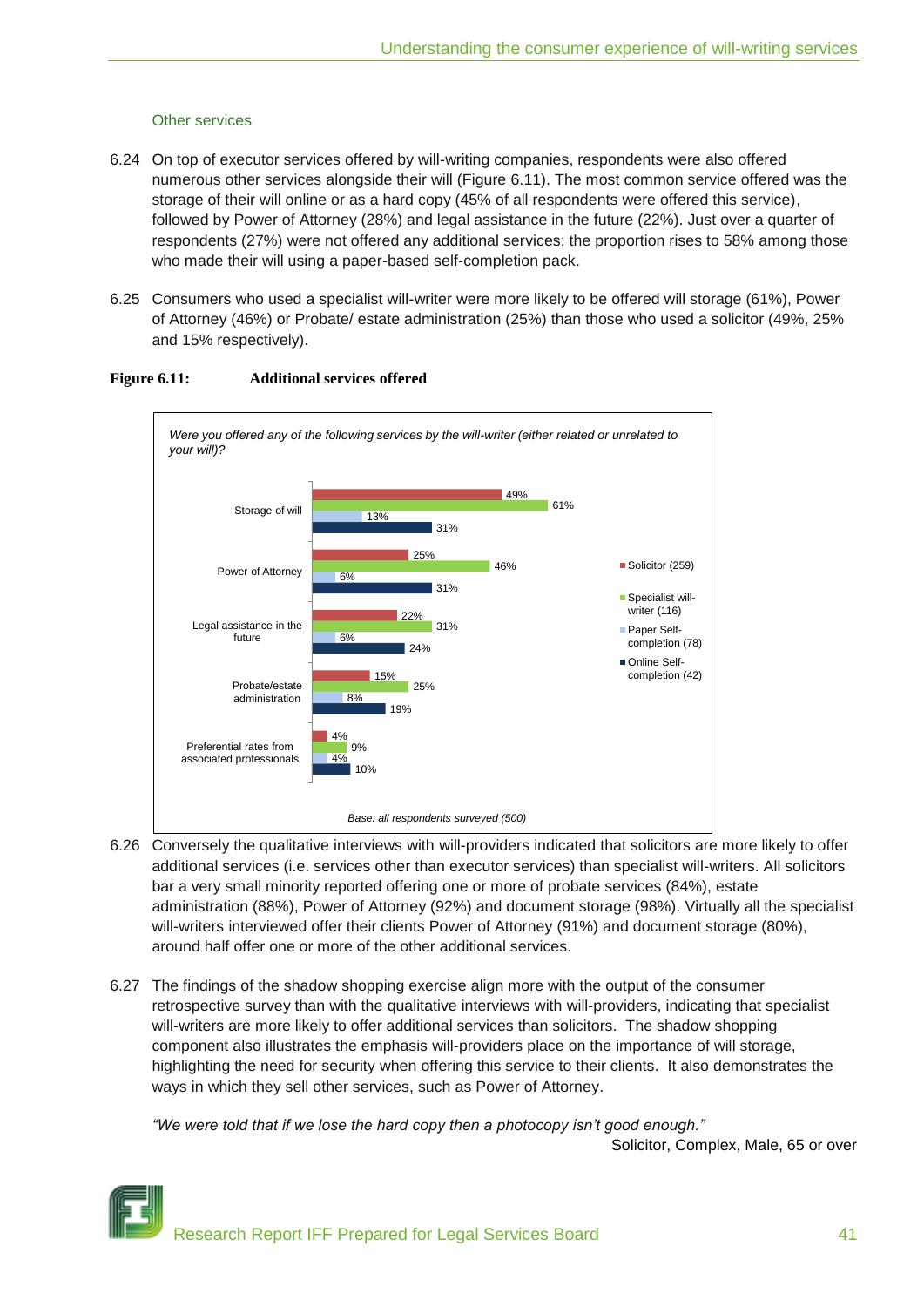*"They recommended a fire-proof, bomb-proof, hurricane-proof place in Bath."* Specialist will-writer, Complex, Female, 55-64

*"Will storage would make it safe from moths and ants and people would know where it is."* Solicitor, Complex, Female, 55-64

*"He did explain the reasons for Power of Attorney and I do think it is a very good idea but the cash in my current bank balance meant it was not right for me now. I think he used a car crash as an example, then he said, "You need somebody to make decisions about your own care or your estate.""* Specialist will-writer, Simple, Male 25-34

*"I hadn't had [Power of Attorney] before and had to comply with current legislation"* Specialist will-writer, Complex, Male, 55-64

- 6.28 Around a third of respondents (32%) purchased additional services. Will storage was the most popular additional service – 32% who were offered additional services chose to pay for will storage, while Power of Attorney was the next most frequently purchased service (17%). Owing to low base sizes it is only feasible to compare the experience of consumers who used solicitors or specialist will-writers; those who chose a specialist will-writer were far more likely (25%) to purchase Power of Attorney services than those who used a solicitor (12%).
- 6.29 The findings of the consumer retrospective survey are borne out in the experience of the participants in the shadow shopping exercise. Just over half (55/102) of the shadow shoppers purchased additional services: a majority (41/55) of these purchased will storage and, while none of the participants purchased probate or estate administration services, a small number (6) purchased Power of Attorney. Just over one-quarter (10/36) of those who purchased through a bank or affiliate group or bought a paper or online self-completion kit had their will reviewed by an individual.
- 6.30 The views of will-providers themselves broadly align with the findings of the consumer survey and the shadow shopping exercise. 56% of solicitors stated that clients are most likely to take up Power of Attorney, while 22% stated that living wills are the least popular services, along with Court of Protection (a further 22% of solicitors). 49% of specialist will-writers reported Power of Attorney (49%) as the most popular service (38% reported document storage), while 26% of specialist will-writers identified living wills as the least popular service, followed by funeral plans (19%).
- 6.31 The shadow shopping exercise suggests that a proportion of consumers were unaware of the process by which these services were to be paid – this area of the will-writing process did not seem to be as transparent as other areas. Not all were told about the cost of these additional services upfront.

*"I assume it is free - there was no mention of cost."*

Solicitor, Complex, Female, 55-64

*"I don"t know how much it will cost."*

Solicitor, Complex, Female, 55-64

6.32 Three-quarters of respondents who purchased an additional service (75%) felt under no pressure from their will-writer to do so. Customers of specialist will-writers were considerably more likely to feel pressured into purchasing an additional service than those of solicitors, however (36% vs. 17%). There were also a small number of instances (4%) where respondents felt they were given no choice over the purchase of additional services and these were added to their bill automatically. High-pressure sales tactics were less frequently reported by shadow shoppers (2/102) than by respondents to the consumer retrospective survey.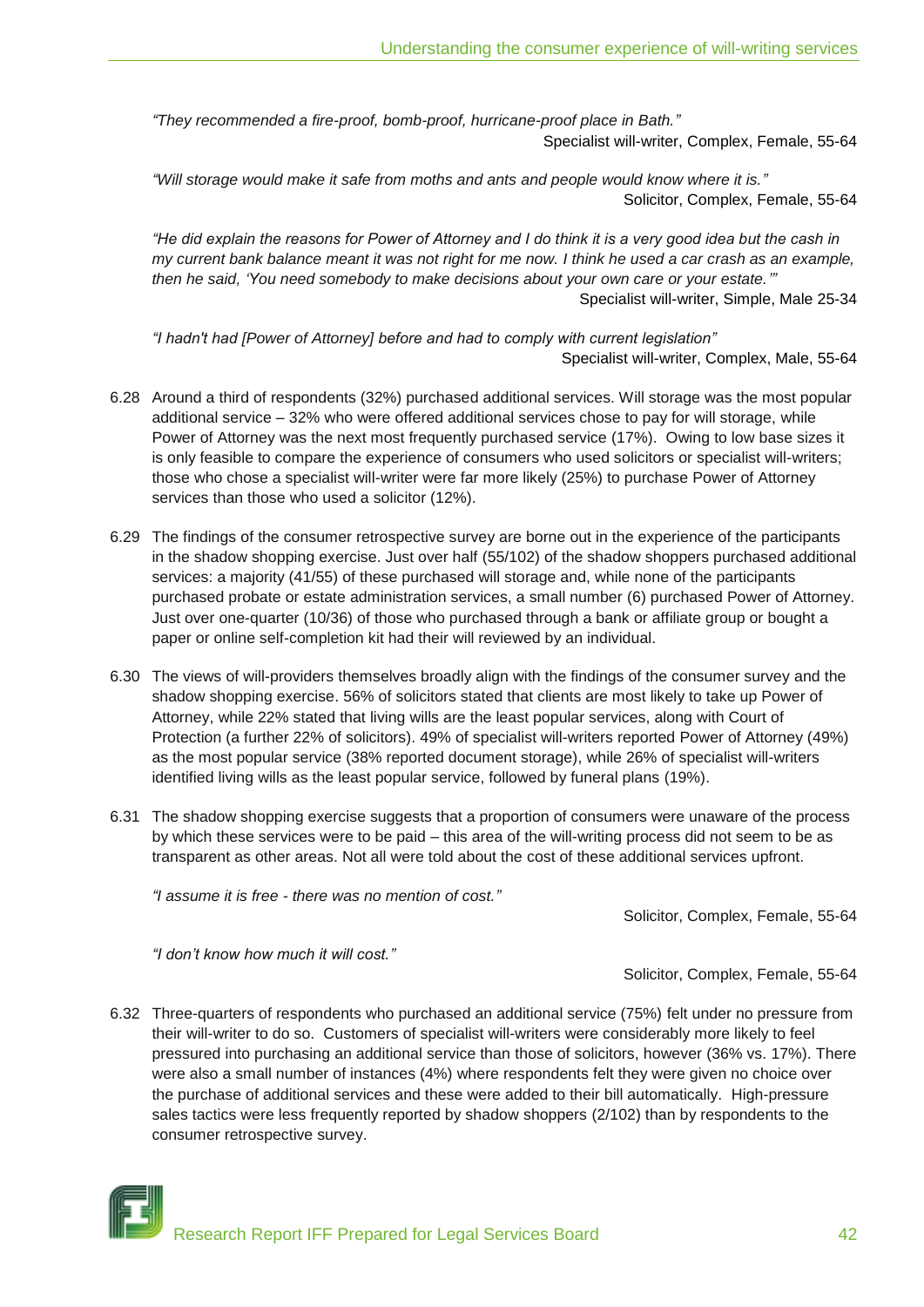*"They are not intimidating – you go there and are welcomed and they don"t push you into having things you don"t want, and from my previous dealings they have always been good."*

Solicitor, Complex, Female, 65 or over

*"He was upfront and said that is how they make their money."*

Specialist will-writer, Complex, Female, 55-64

*"He said, "It was most unusual for someone not to take these services". I was made to sign a form by him that said they (the company) weren"t responsible and that I had declined the offer of will storage. He didn"t seem as friendly after I declined."*

Specialist will-writer, Simple, Female, 65 or over

- 6.33 None of the will-providers interviewed reported that they make take-up of these additional services compulsory. However, around half (45%) recommend one (in most of these cases) or two (in a minority of these cases) of these services – most commonly Power of Attorney and/or document storage. Solicitors" and specialist will-writers" behaviour was similar in this respect.
- 6.34 Specialist will-writers are more reliant on these additional services for income than solicitors. For half the solicitors interviewed (48%), these services make up less than 10% of their overall income, while just under half the specialist will-writers (44%) stated that these additional services make up at least one third of their income. However, half of solicitors (48%) stated that the percentage of their income accounted for by sales of these additional services has increased, compared with around a third of specialist will-writers (34%). Very few of either type of will-writer had seen a decrease in the proportion of income accounted for by the sale of these services.

#### Cost of the will

- 6.35 Almost three-fifths (57%) of consumers interviewed in the retrospective survey reported that they had received a formal quote for the cost of their will; one-quarter (27%) received an estimate of the cost. Only 5% reported that there had been no mention of cost
- 6.36 Consumers who used specialist will-writing companies were significantly more likely to provide formal quotes than those who used solicitors (68% vs. 53%), while those who used solicitors were more likely to be given an estimated cost (32% vs. 22% among customers of specialist will-writers). A similar trend was evident among shadow shoppers.
- 6.37 The will-writing organisations interviewed suggest that formal quotes are a more common occurrence as the vast majority stated that they provide an indication of likely cost (or offer fixed prices for willwriting services) as standard (89%). The solicitors interviewed (96%) were generally more likely to do so than the specialist will-writers (81%). A handful of specialist will-writers (4%) at the "top end" of the market never provide cost estimates for their clients. These organisations stated that they deal mostly with clients with complex circumstances and needs.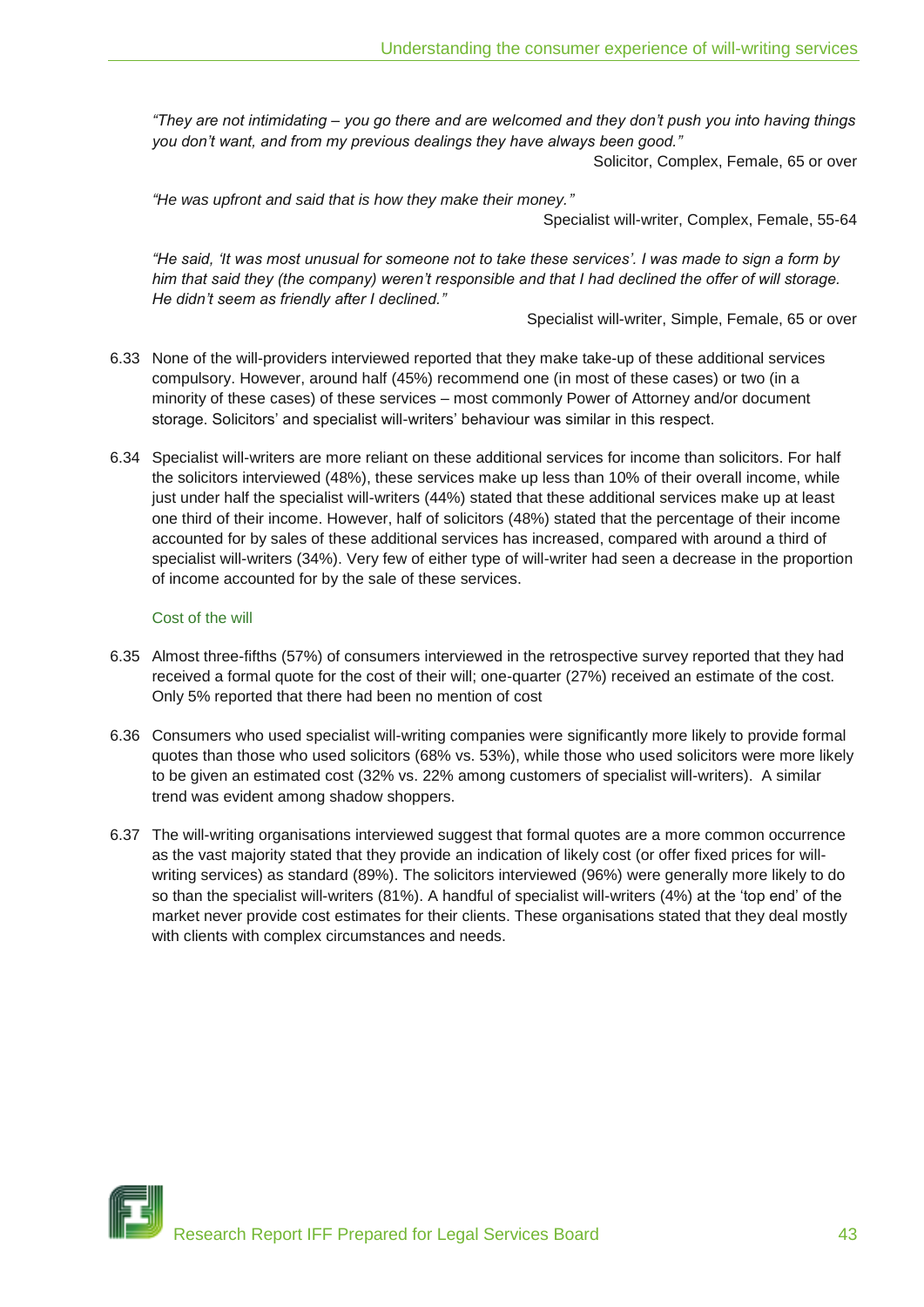6.38 As expected, solicitors and specialist will-writing companies charged noticeably more for wills than self-completion companies (62% of consumers who made the will themselves paid £50 or less for their will, compared with 7% among those who used solicitors and 16% among those using specialist willwriting companies). The breakdown of prices by mode of will-writing is shown in Figure 6.12 below.



**Figure 6.12: Price of will (excluding additional services)**

- 6.39 One third of consumers who used a solicitor or a specialist will-writer paid over £150 for their will. Customers using specialist will-writers were more likely to pay £50 or under for their will (16%) than solicitors' customers (7%), while those who used solicitors were more likely to pay more than £50 but less than £150 (45%) than those who used specialist will-writers (37%). This perhaps indicates that specialist will-writers are more likely than solicitors to operate at the "bottom end" of the market in terms of costs, while solicitors are more likely to position themselves as "mid-market". At the "top end" there is little to choose between the two types.
- 6.40 It is worth noting that 9% of wills cost £10 or under (4% of solicitors and 5% of specialist will-writing companies charged within this band).
- 6.41 Unsurprisingly respondents with simpler circumstances were more likely to purchase cheaper wills: 19% of respondents with simple circumstances were charged over £150 compared to 29% of respondents with complex circumstances.
- 6.42 The evidence from the shadow shopping exercise reinforces these findings. As Table 6.1 shows, solicitors tend to charge slightly more than specialist will-writers, and both are considerably more costly than either self-completion method. Online self-completion wills tend to be more expensive than paper self-completion packs and individuals with complex circumstances tend to spend more on their wills than those with simple circumstances. Please note the small base sizes in the table – findings should be treated as indicative rather than statistically robust.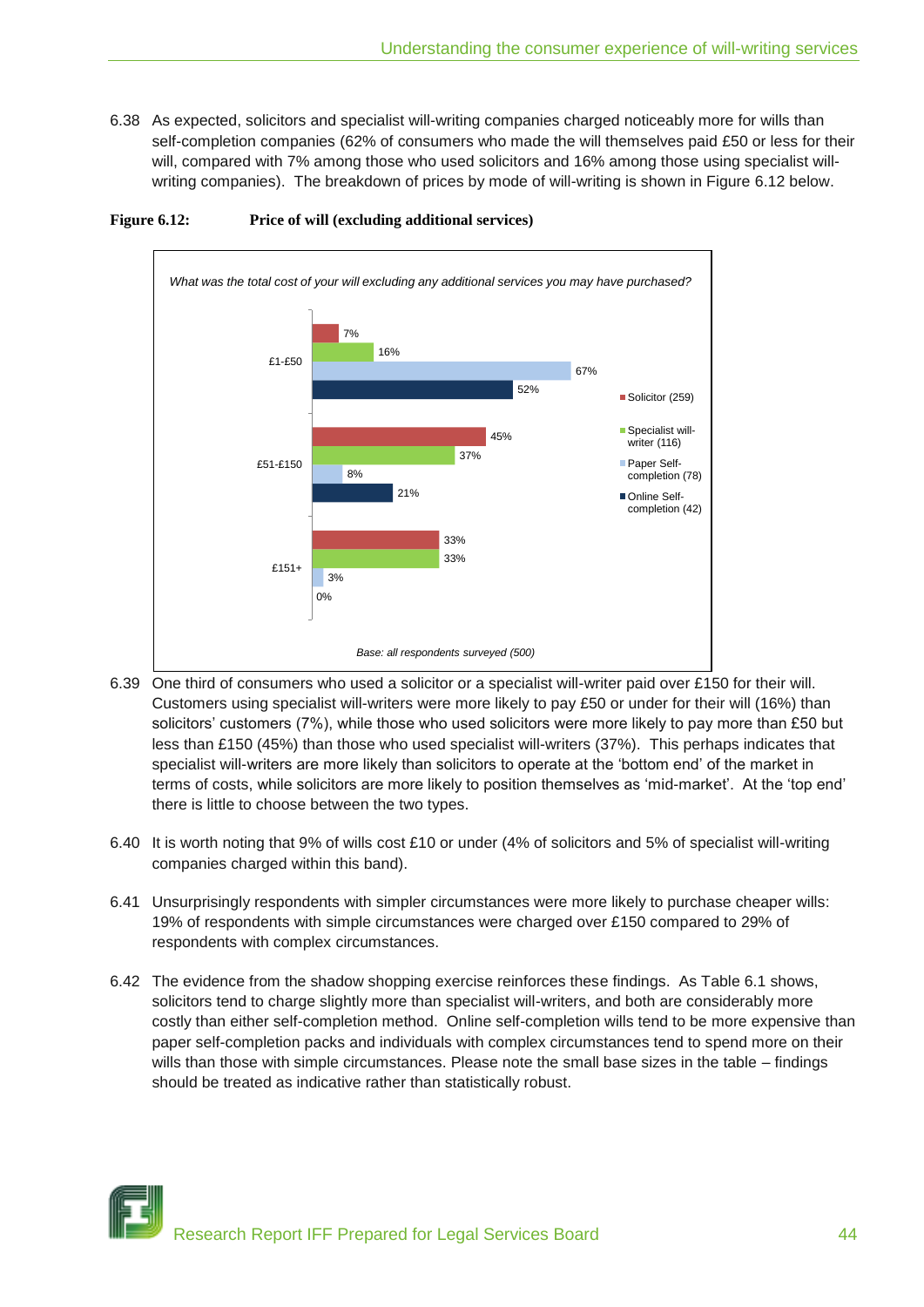|                               |                | <b>Complexity of personal circumstances</b> | <b>Total</b>  |      |      |      |
|-------------------------------|----------------|---------------------------------------------|---------------|------|------|------|
|                               | <b>Complex</b> |                                             | <b>Simple</b> |      |      |      |
| <b>Mode of will-writing</b>   | Mean cost      | Base                                        | Mean cost     | Base |      | Base |
| <b>Solicitor</b>              | £147           | 25                                          | £142          | 22   | £145 | 47   |
| <b>Specialist will-writer</b> | £140           | 16                                          | £126          | 9    | £135 | 25   |
| <b>Paper Self-completion</b>  | £9             | 4                                           | £8            |      | £8   | 11   |
| <b>Online Self-completion</b> | £18            |                                             | £35           | 11   | £29  | 18   |
| Other <sup>9</sup>            | £80            |                                             |               |      | £80  |      |
| <b>Total</b>                  | £116           | 53                                          | £96           | 49   | £106 | 102  |

## **Table 6.1: Mean cost of will<sup>8</sup>**

6.43 It is worth noting that, of the ten wills purchased through the bank or affiliate group channel, six were free of charge, that is, will-writing is included in the cost of membership.

- 6.44 Among the will-writing organisations interviewed, the average price for a will covering simple circumstances is c. £120 – broadly in line with the shadow shopping findings; and £300 for a will covering more complex circumstances – which is considerably higher than the mean cost found in the shadow shopping exercise. There was little variation between solicitors and specialist will-writers.
- 6.45 Respondents who were provided with a formal quote or estimated cost for their will were asked whether the actual cost met this prediction. Four-fifths (84%) reported that the will cost the same or about the same as the initial estimated cost, 12% said that it cost more and 3% less. Customers of specialist will-writing companies were more likely than solicitors' customers to state that they were charged more than had originally been quoted (19% vs. 9%).
- 6.46 Three-fifths (62%) of respondents reported that their will cost about what they originally expected. Those who chose a solicitor were more likely (66%) than those who chose other channels (specialist will-writing companies: 56%) to experience this.

## Cost of additional services

- 6.47 The vast majority of respondents to the consumer retrospective survey reported (84%) there were no additional charges in addition to the cost of their will. Those who used a solicitor were less likely to incur additional charges (90%) than those who used a specialist will-writer or an online self-completion method (both 74%).
- 6.48 The cost of additional services tended to come in the form of one off charges (59% of all charged additional services), rather than ongoing charges (28%) or other forms. Customers of specialist willwriters were significantly more likely to pay ongoing charges (12% overall compared to 1% among solicitors and 2% among self-completion companies) as well as one off charges (14% compared to 7% among solicitors and 6% among self-completion companies).
- 6.49 Two-fifths of those who incurred additional charges and were willing to name the amount paid less than £100.

 $^9$  This participant purchased their will through a bank or affiliate group but did not know the mode of will-writing, i.e. what kind of organisation drafted the will.



 $^8$  Figures in this table show the mean cost of a single will, excluding any additional services but including services necessary to the production or delivery of the will (i.e. printing or postage). In the small number of instances where two wills were purchased (e.g. a 'mirror' will was included), the cost of a single will is calculated as 50% of the total cost.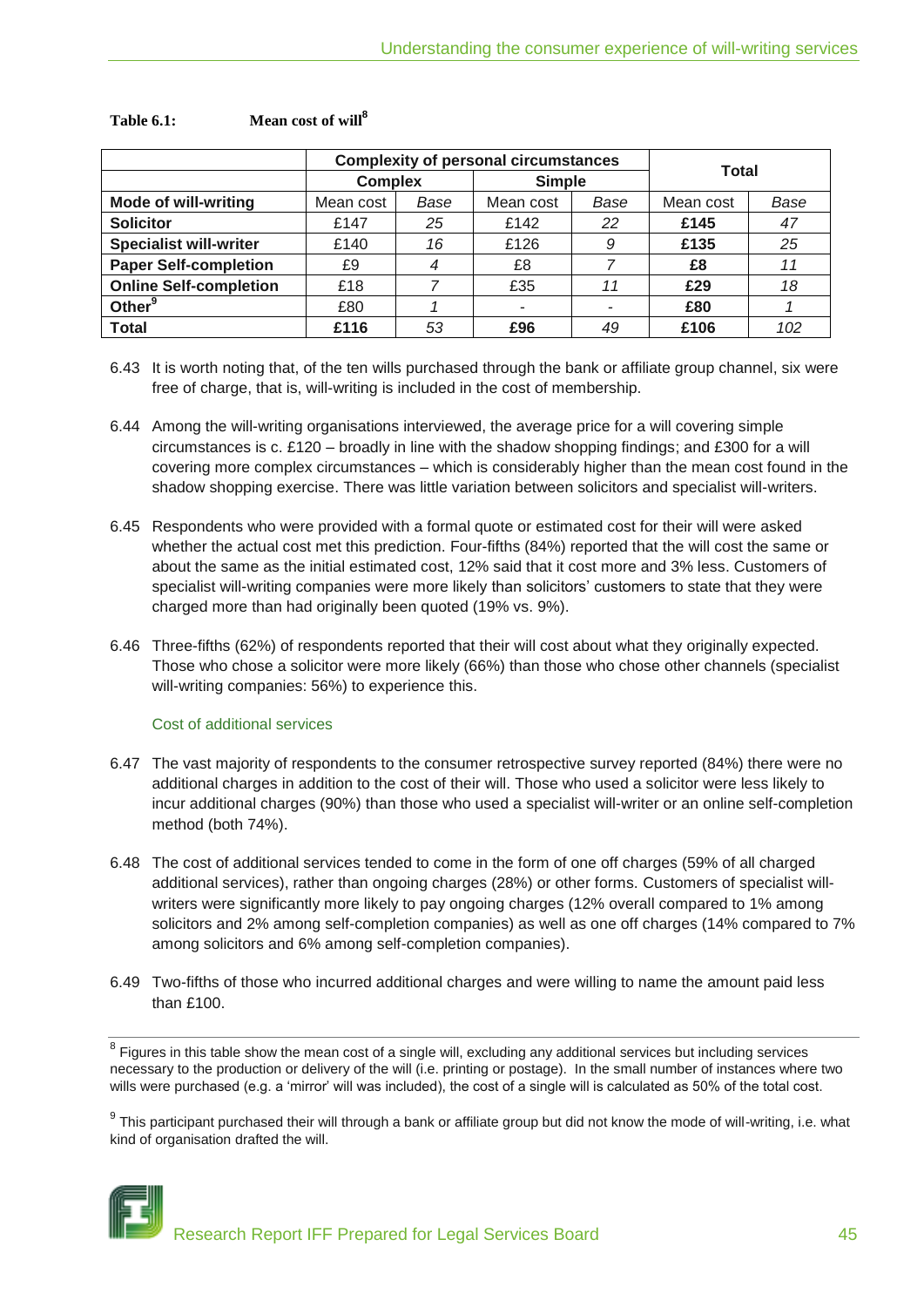- 6.50 As noted in the section on "Other services" above, very few participants in the shadow shopping exercise spent extra on additional services. Will storage, where purchased, was generally included in the price (33/41); where it was not, customers tended to be charged between £10 and £20 for the service. In a small number of cases, will storage was free for the first year. The drafting of a codicil was included in the price of the will for a handful of participants.
- 6.51 Customers who used a bank or affiliate group, or a paper or online self-completion approach and had their will reviewed by an individual paid no extra for this service: in every instance this was included in the price.
- 6.52 Four of the five shoppers who purchased executor services reported that the fee for these services was to be paid out of the estate (although there was a degree of uncertainty as to the amount), and those who purchased Power of Attorney (a similar number) stated that it cost between £50 and £1,000.
- 6.53 There is certainly some evidence from the qualitative telephone interviews to suggest that there is a stronger focus among specialist will-writing companies than solicitor firms on selling their services to consumers. While around a quarter (23%) of specialist will-writing companies offer commission to incentivise staff, only one out of the 50 solicitor firms interviewed did so as well.

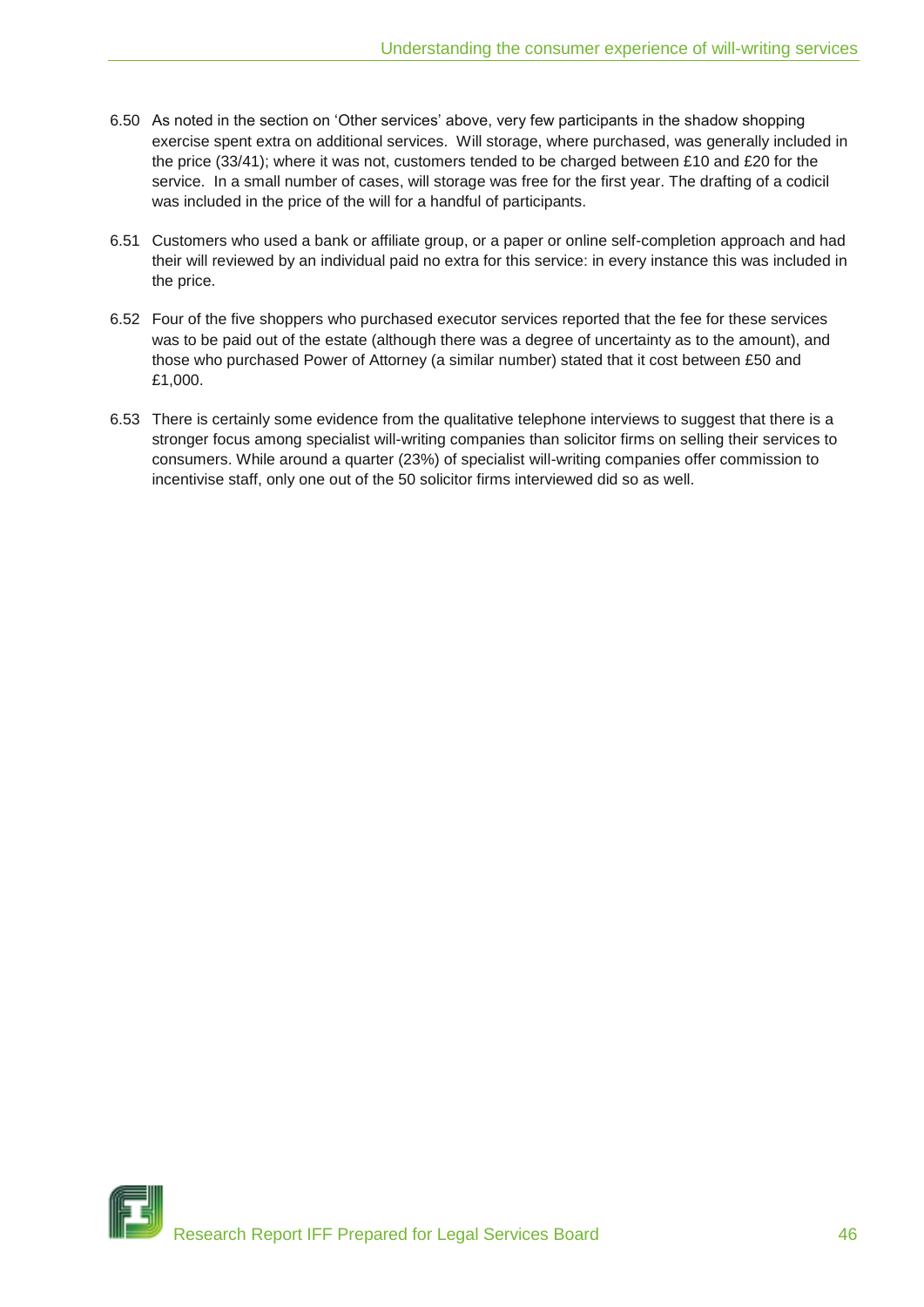## 7 Satisfaction

## **Summary**

- 7.1 Respondents to the consumer retrospective survey were invited to rate their satisfaction overall, and with various aspects of – the will-writing process. Four-fifths (79%) of respondents were satisfied with the quality of their will (8 or more out of 10). Satisfaction among solicitors' customers (84%) was higher than that of those who used a self-completion approach (71%). There was a notable difference in satisfaction levels between respondents who had reviewed the content of their will (mean score: 9.0) with the will-writer and those who had not (8.0).
- 7.2 There were no aspects of the customers" satisfaction with the will-writing service where there were statistically significant differences between customers of solicitors and those of specialist will-writers.
- 7.3 Participants in the shadow shopping exercise were asked how their service could have been improved. Those who chose the self-completion route were generally in favour of receiving more guidance such as a glossary of terms, a helpline or a face to face meeting, while some of those who used solicitors were worried that their will-provider had eschewed pertinent questions over personal circumstances and had confused them with legal terms. Those who chose a specialist will-writer gave a variety of areas for improvement such that none stood out prominently.
- 7.4 Regardless of which method of will-writing survey respondents used, they generally found the will to be good value for money (8.3 on average) and there appeared to be a sense that consumers recognised that "you get what you pay for".
- 7.5 Two-thirds of respondents in the consumer retrospective survey (66%) would be happy to recommend the company they used if asked, with a further 23% reporting that they would pro-actively do so without being asked. Respondents who used solicitors or specialist will-writers were more likely to recommend their chosen approach than those who completed the will using a paper-based selfcompletion pack. The shadow shopping exercise revealed that a propensity to recommend solicitors and specialist will-writers tended to be driven by a range of factors: having received an efficient and professional service; having received a will containing all the consumer"s aims and having experienced a straightforward and easy process.
- 7.6 Solicitors and specialist will-writers held similar views about the challenges they faced when writing wills. The main challenge – taking accurate instructions to ensure a will addresses all the client's personal circumstances and needs (mentioned by 57% of providers) – presents itself in two forms: exhausting every potential avenue of questioning and obtaining unambiguous and complete information from the client. Other challenges faced in the will-writing process mentioned by the solicitors and specialist will-writers interviewed were dealing with complex circumstances effectively (as there is more scope for inaccuracy and error) – mentioned by 13% of providers, and ensuring the client understands the content of their will correctly and fully (mentioned by 8%).
- 7.7 Solicitors and specialist will-writers" approach to dealing with these challenges is broadly similar and comprises three key elements: using a "fact find" or testator questionnaire (mentioned by 22% of providers); reviewing draft wills internally (mentioned by 10%); and sending a draft to the client with an accompanying letter of explanation (mentioned by 47%).

## Satisfaction with the quality of the will

7.8 Respondents to the consumer retrospective survey were invited to rate their satisfaction – overall, and with various aspects of – the will-writing process on a scale of 1 to 10, where 1 represented "not at all

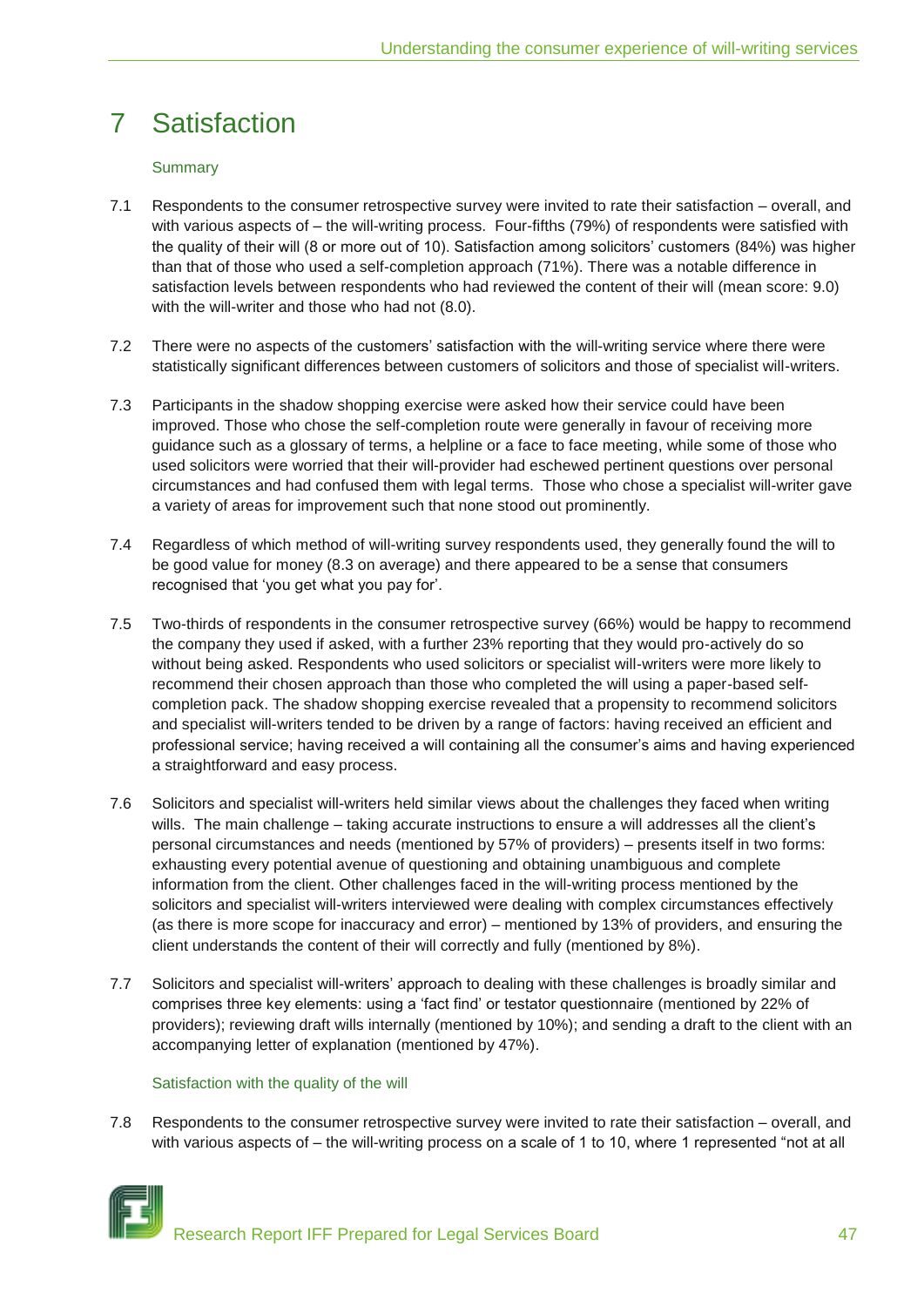satisfied" and 10 represented "completely satisfied". Their responses have been grouped into three categories of satisfaction for analysis and reporting purposes: high (8 to 10), medium (6 or 7) and low (1 to 5).

7.9 Four-fifths (79%) of respondents were satisfied with the quality of their will (8 or more out of 10). Satisfaction among solicitors' customers was higher (84%) than that of those who used a selfcompletion approach (71%). Satisfaction with the quality of the will by mode of will-writing is shown in Figure 7.13 below.



## **Figure 7.13: Satisfaction with the quality of the will**

7.10 Shadow shoppers" satisfaction with the quality of the will provided followed a similar pattern to that of respondents to the consumer retrospective survey. Their comments provided considerable insight into the kinds of issues that appear to drive satisfaction (and dissatisfaction):

*"I do think it is adequate. I have read through it and him explaining it, I do feel it is adequate."* Solicitor, Complex, Female, 35-44

*"There's always room for improvement, but I was pretty much satisfied with the service."* Specialist will-writer, Simple, Female, 25-34

*"I gave clear instructions which were documented but when the will arrived all details apart from the names had been missed."*

Specialist will-writing company, Complex, Male, 55-64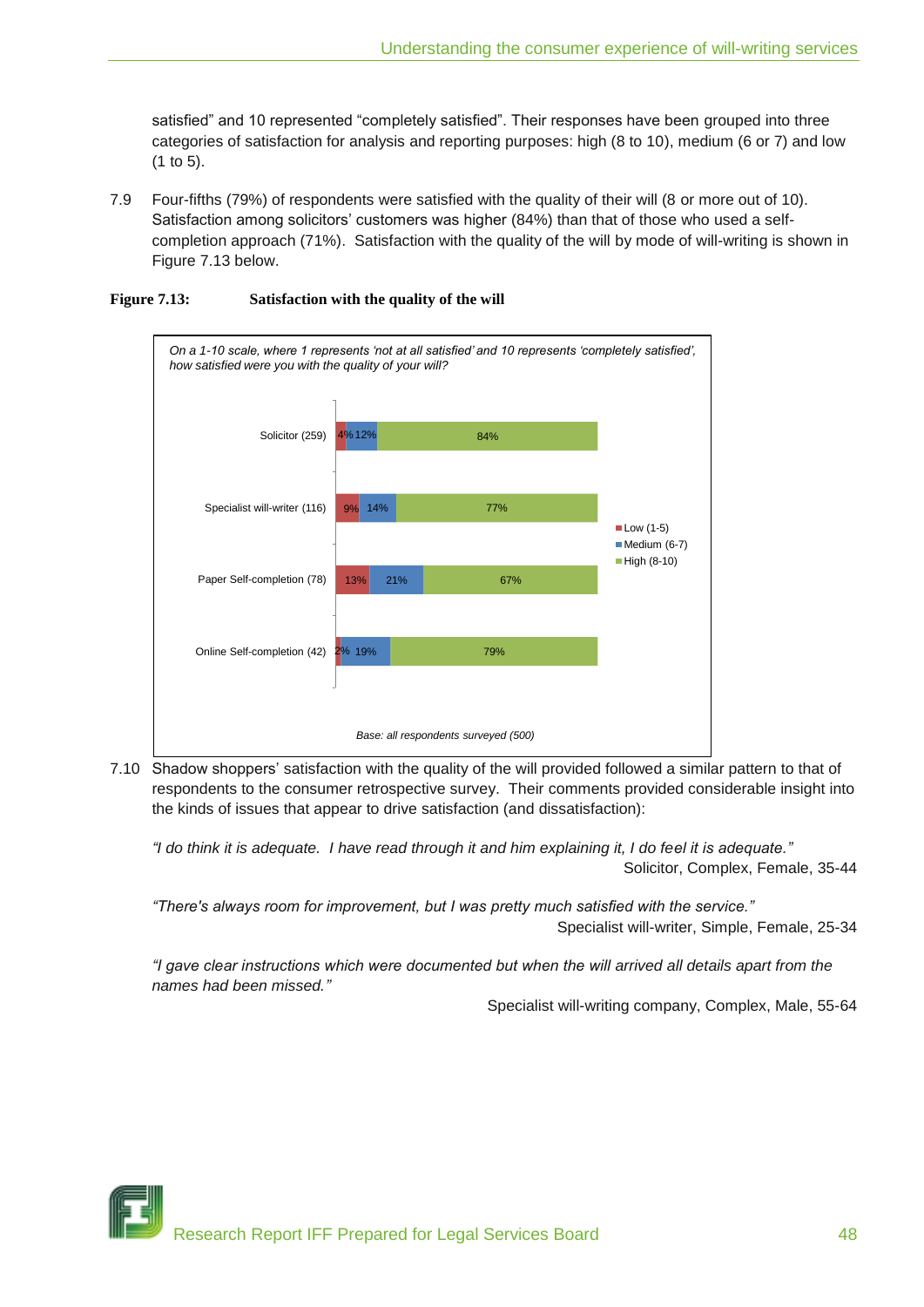*"It looks professional – there is fancy scroll work and fonts."*

Online self-completion, Simple, Male, 35-44

*"It was a rip off."*

Paper self-completion, Complex, Male, 55-64

7.11 There was a notable difference in satisfaction levels between respondents who had reviewed the content of their will (mean score: 9.0) with the will-writer and those who had not (8.0). Older respondents tended to be more satisfied with the quality of their will. 83% of those over 50 years old were satisfied with the quality of their will compared to 69% of respondents under 50.

Satisfaction with the will-writing service

7.12 Respondents were asked to rate their satisfaction with ten specific aspects of the will-writing process using the same 10-point scale. The results are set out in Table 7.2 below.

**Table 7.2: Satisfaction with the aspects of the will-writing process**

| <b>Channel</b>                                         | <b>Solicitor</b> | Specialist will-<br>writer | <b>Paper Self-</b><br>completion | <b>Online Self-</b><br>completion |
|--------------------------------------------------------|------------------|----------------------------|----------------------------------|-----------------------------------|
| Base                                                   | 259              | 116                        | 78                               | 42                                |
| Will-writer's<br>professionalism                       | 84%              | 80%                        |                                  | ٠                                 |
| <b>Will-writer</b><br>clearly explained<br>options     | 82%              | 81%                        |                                  |                                   |
| Will-writer's<br>understanding<br>of needs             | 81%              | 81%                        |                                  |                                   |
| Time taken to<br>explain the<br>process                | 83%              | 75%                        |                                  |                                   |
| <b>Transparency of</b><br>the process                  | 82%              | 81%                        | 53%                              | 64%                               |
| Ease of getting<br>in touch                            | 84%              | 80%                        | 45%                              | 55%                               |
| Speed of<br>response to<br>queries                     | 82%              | 79%                        | 46%                              | 57%                               |
| Value for money                                        | 72%              | 75%                        | 73%                              | 76%                               |
| <b>Guidance or</b><br>supporting<br>literature         |                  |                            | 58%                              | 69%                               |
| <b>Clarity with</b><br>which options<br>were explained |                  |                            | 62%                              | 60%                               |

7.13 As indicated in Table 7.2, a number of the factors were asked only of those who used a solicitor or specialist will-writer, as they were not relevant to a self-completion approach. On the factors where users of each channel were asked to rate their satisfaction – other than value for money – customers of solicitors and specialist will-writers were consistently more satisfied. There were no aspects of the

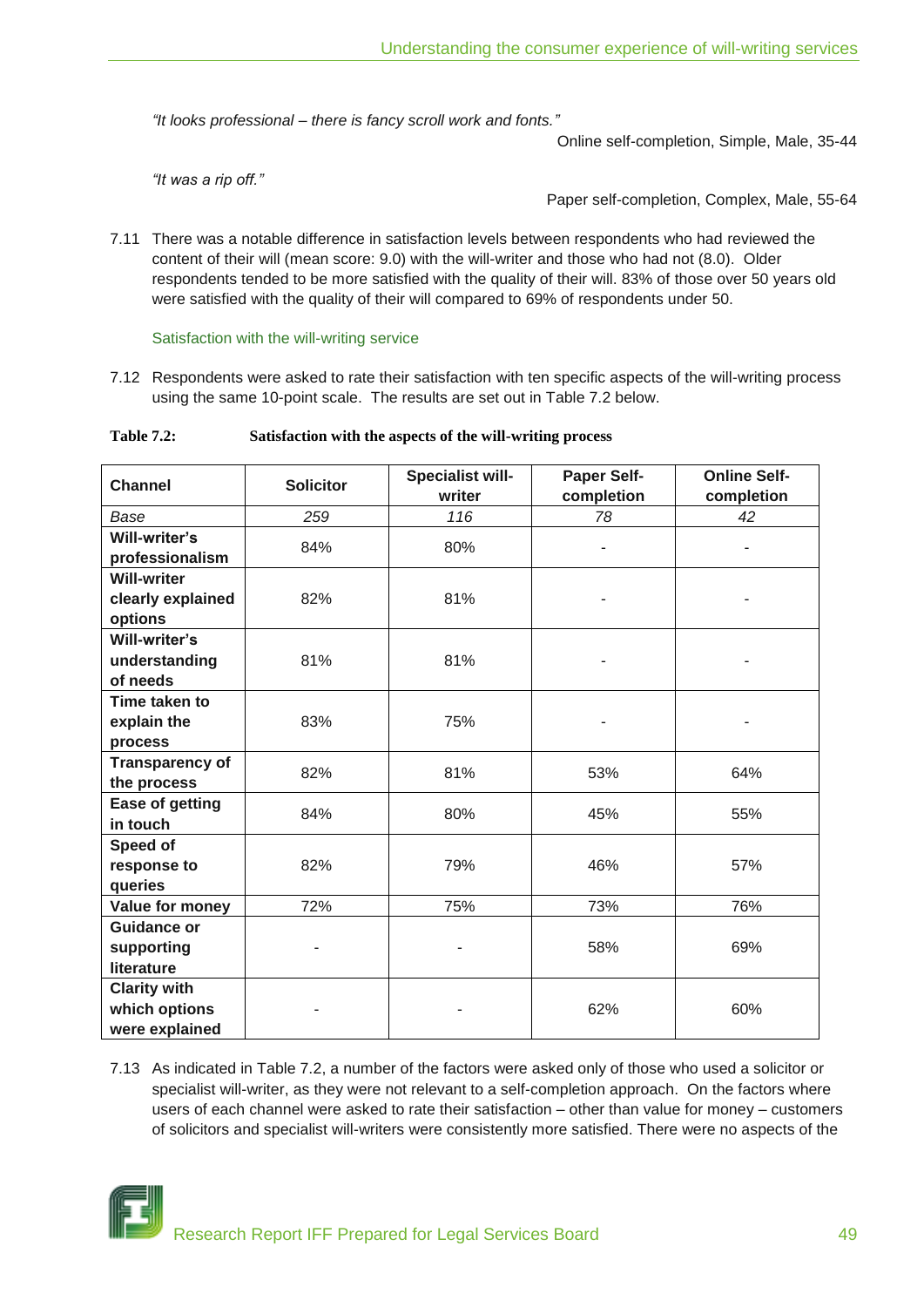service where there were statistically significant differences between customers of solicitors and those of specialist will-writers.

- 7.14 The findings of the shadow shopping exercise indicate that shoppers" levels of satisfaction with various aspects of the service were broadly in line with survey respondents. The shadow shopping data also further insight into the factors which influence satisfaction with the will-writing process.
- 7.15 Approval among shadow shoppers of their will-providers" professionalism was generally lower for those who chose a specialist will-writer than for those who chose a solicitor. Indeed all negative points raised on this topic related to specialist will-writers with quibbles ranging from "scare tactics" to poor attire.

*"He didn't have a tie."*

Specialist will-writer, Complex, Female, 55-64

*"He was unprofessional] because of his sales pitch, the scare tactics about the will not being valid if it was marked in any way, and the way he tried to sell the additional services."*

Specialist will-writer, Complex, Female, 55-64

*"We gave this the lowest mark as we thought he"d [the will-writer] had had a pint before coming, which bothered my husband more than me."*

Specialist will-writer, Complex, Female, 35-44

7.16 In hindsight many customers were not happy with the level and quality of communication they had with their will-provider, specifically with regards to questions about personal circumstances that could affect the will.

*"There was an assumption from the beginning that we wanted everything to go to the other spouse [even when there are step children involved]."*

Solicitor, Simple, Female, 35-44

*"Some things weren't covered – I had to ask a lot of questions."*

Solicitor, Simple, Female, 25-34

*"They didn"t explain "Executor" or provide a glossary explaining all the terms."*

Online self-completion, Simple, Female, 25-34

*"I received a letter from the will-writer which closed "I look forward to hearing from you soon". I presumed the matter was dealt with but now have doubts."*

Specialist will-writer, Simple, Female, 16-24

7.17 Time, cost and errors in the will also contributed to reasons of dissatisfaction among shadow shoppers.

*"She only worked one day a week – this meant a lot of waiting."*

Solicitor, Simple, Male, 45-54

*"I had to push them for the delivery of the draft and they gave me the wrong address. On the letter it*  said I only had a certain amount of days to get it back to them if I wanted anything changed or there *would be a penalty."*

Specialist will-writer, Complex, Female, 55-64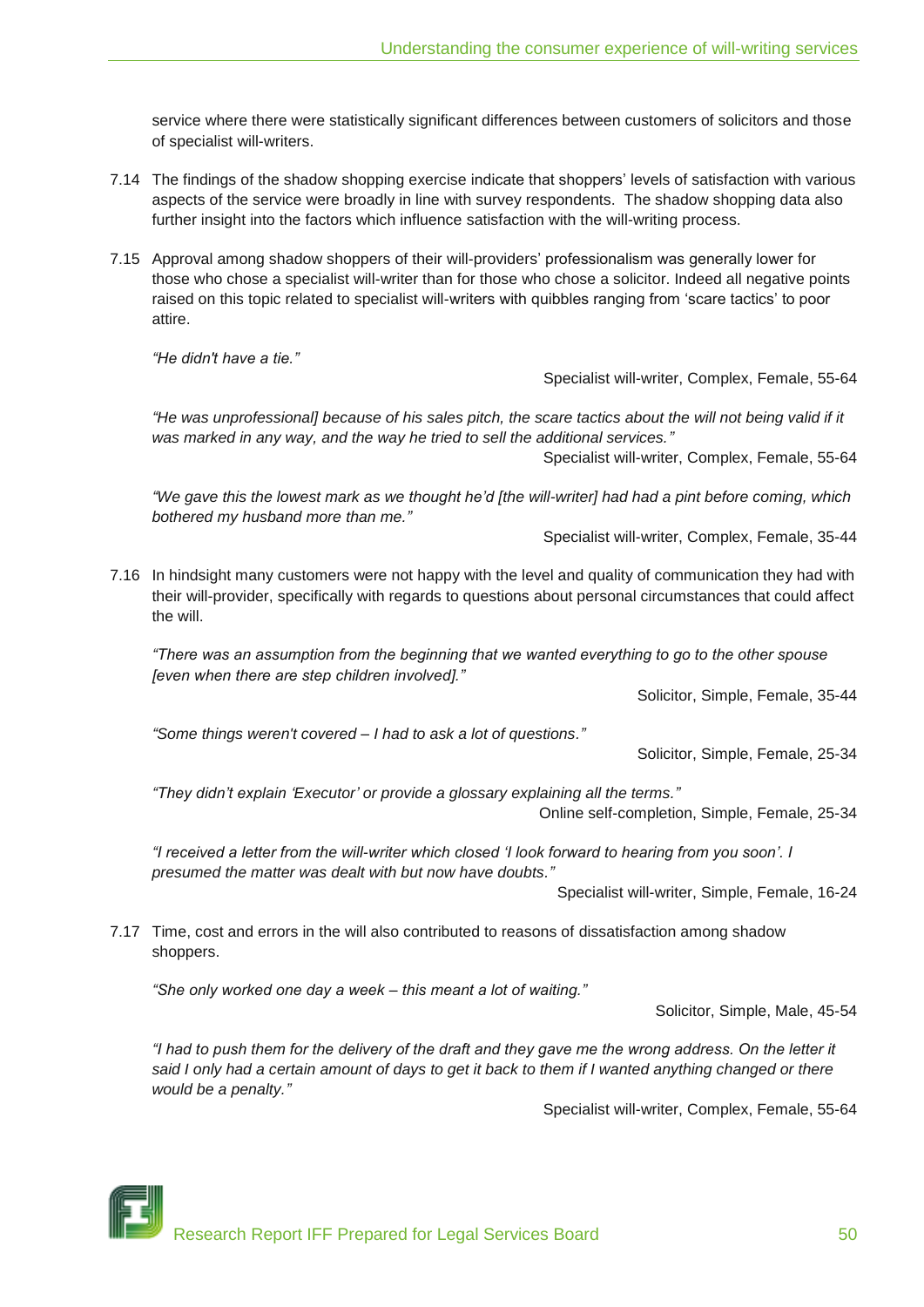*"The payment was £99 and when asked for mirror wills I was told it would cost £99 each. I can't understand why it would cost twice as much when it is basically the same will – it doesn"t seem right."* Solicitor, Simple, Male, 55-64

*"The will-writer failed to get numerous (sale of) donations right."*

Specialist will-writer, Complex, Male, 55-64

7.18 Respondents in the shadow shopping survey were asked how their service could have been improved. Those who chose the self-completion route were generally in favour of receiving more guidance such as a glossary of terms, a helpline or a face to face meeting.

*"I think there could have been more guidance in general - it seemed far too straightforward."* Bank or affiliate group, Simple, Male, 35-44

*"The small print should be in the same font size – you feel as though they are trying to trick you. It would also have been nice to have had the option to meet someone if I wanted to."* Online self-completion, Simple, Male, 25-34

*"An FAQ sheet with the guidance notes would be helpful; helpline; email address, or being able to contact on receipt of the draft."*

Bank or affiliate group, Simple, Female, 35-44

7.19 Possible areas of improvement voiced among those who used solicitors generally mirrored reasons for dissatisfaction, with reports that solicitors had eschewed pertinent questions over personal circumstances and a confusion with legal terms providing the most common areas where the willwriting service could be improved.

*"I don't understand legal wording - it makes you have to rely on [the] will-writer."*

Solicitor, Simple, Female, 55-64

*"They should have a script or checklist, rather than leaving us to raise it; I felt put on the spot when discussing funeral preferences as I hadn't even discussed it with my husband."*

Solicitor, Simple, Female, 25-34

- 7.20 Shadow shoppers who chose a specialist will-writer gave a variety of areas for improvement such that none stood out prominently. Greater speed, more information, better guidance and more questions about personal circumstances were all areas highlighted for improvement.
- 7.21 Regardless of which method of will-writing survey respondents used, they generally found the will to be good value for money (8.3 on average: solicitors 8.2, specialist will-writers 8.4, self-completion route 8.4) and there appeared to be a sense that consumers recognised that 'you get what you pay for'. Areas of dissatisfaction as illustrated in the shadow shopping relate to instances where consumers have felt short-changed by the length or detail of their will.

*"Two pages does not seem like a lot for the money."*

Solicitor, Simple, Female, 35-44

*"It doesn't seem to be what I wanted."*

Specialist will-writer, Complex, Female, 55-64

7.22 Very few respondents in the consumer retrospective survey (5%) would be critical of their will-writing service and two-thirds (66%) would be happy to recommend the company they used if asked, with a further 23% reporting that they would pro-actively do so without being asked. Respondents who used



Research Report IFF Prepared for Legal Services Board 51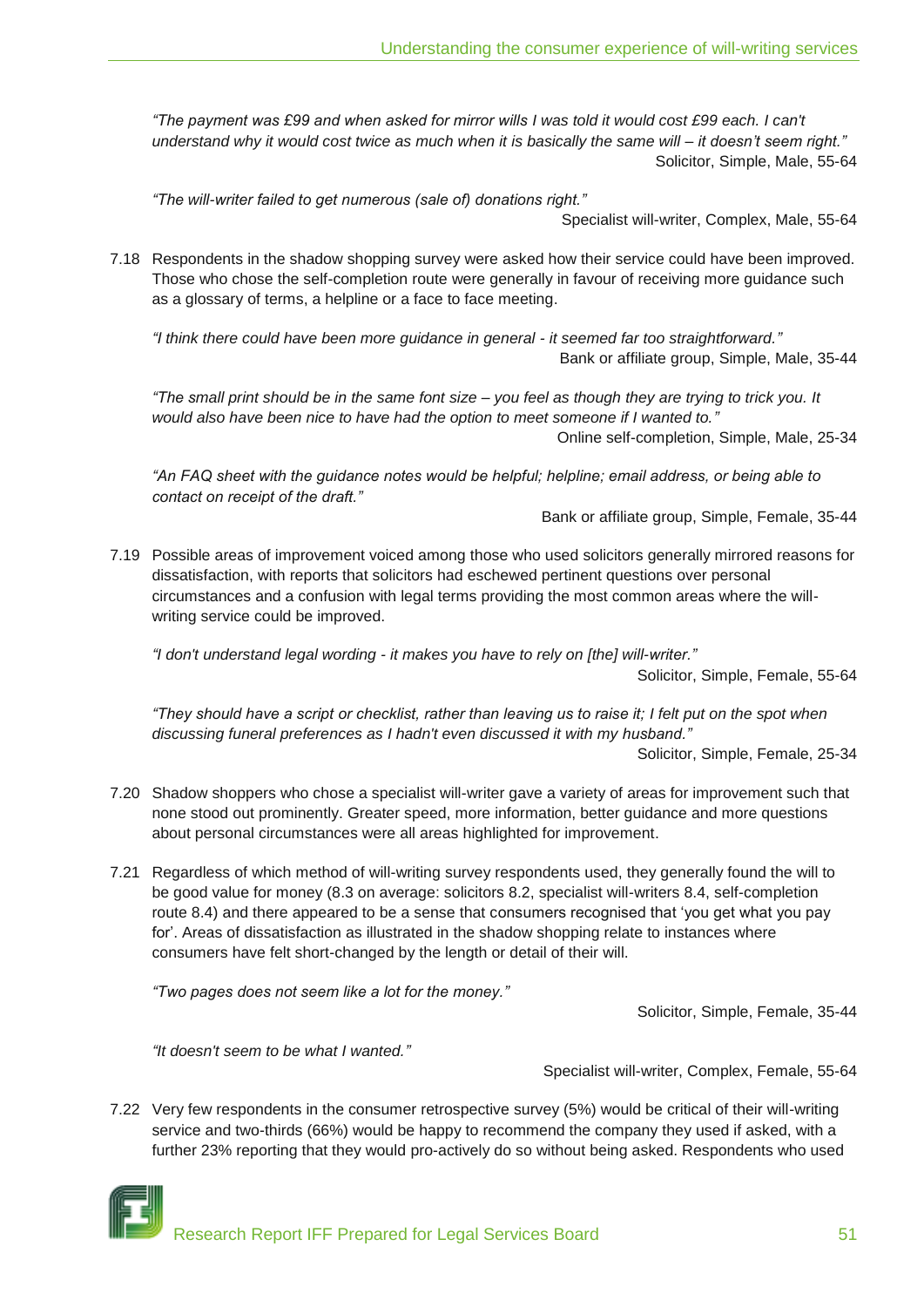solicitors or specialist will-writers were more likely to recommend their chosen approach than those who completed the will using a paper-based self-completion pack.

7.23 This pattern is repeated in the shadow shopping exercise, which also revealed that a propensity to recommend solicitors and specialist will-writers tended be driven by a range of factors: having received an efficient and professional service; having received a will containing all the consumer"s aims and having experienced a straightforward and easy process.

*"I would say here"s a man who seems straight, succinct, knows what he"s talking about, gives you good value for money and is prompt."*

Solicitor, Simple, Male, 65 or over

*"It just went really quite well ... he was very professional."*

Solicitor, Complex, Female, 35-44

*"I think he was reasonably priced, he knew what he was talking about. All in all I"m very happy with my will and with him."*

Specialist will-writing company, Complex, Female, 55-64

*"It is a nice easy process and done efficiently ... he wasn"t at all pushy about it, or too pressurised which was a concern we did have, and what put us off before – not knowing how pushy they are going to be."*

Specialist will-writing company, Complex, Female, 35-44

7.24 It is worth noting however, that those who would recommend their will-writer on the basis of the process being simple and straightforward, often those who chose the self-completion route, commonly appended a caveat to this, emphasising that they would be less likely to recommend their will-writer to a person with more complex circumstances as the process does not necessarily facilitate this.

*"[The process was] straightforward, painless, not difficult. I wouldn't recommend it to someone with more complex circumstances."*

Online self-completion, Complex, Male, 55-64

*"I would recommend the company to them if their affairs were simple and straightforward. If things were more complicated ... I'd advise they seek professional help."*

Online self-completion, Complex, Male, 55-64

7.25 Consumers who would not recommend their will-writing company did so for a variety of reasons including a lack of confidence in the quality of the will produced by their will-writer, a desire for their friends/ family to avoid sales pitches and poor value for money.

*"I would not recommend them because of the frightening way that they behave and they go into vulnerable people"s homes, a solicitor would not do that."*

Specialist will-writing company, Complex, Female, 55-64

*"It"s too expensive for what it is."*

Paper self-completion, Complex, Male, 55-64

*"They did not instil confidence in accuracy ... they didn"t do what it said on the tin."* Specialist will-writing company, Complex, Female, 45-54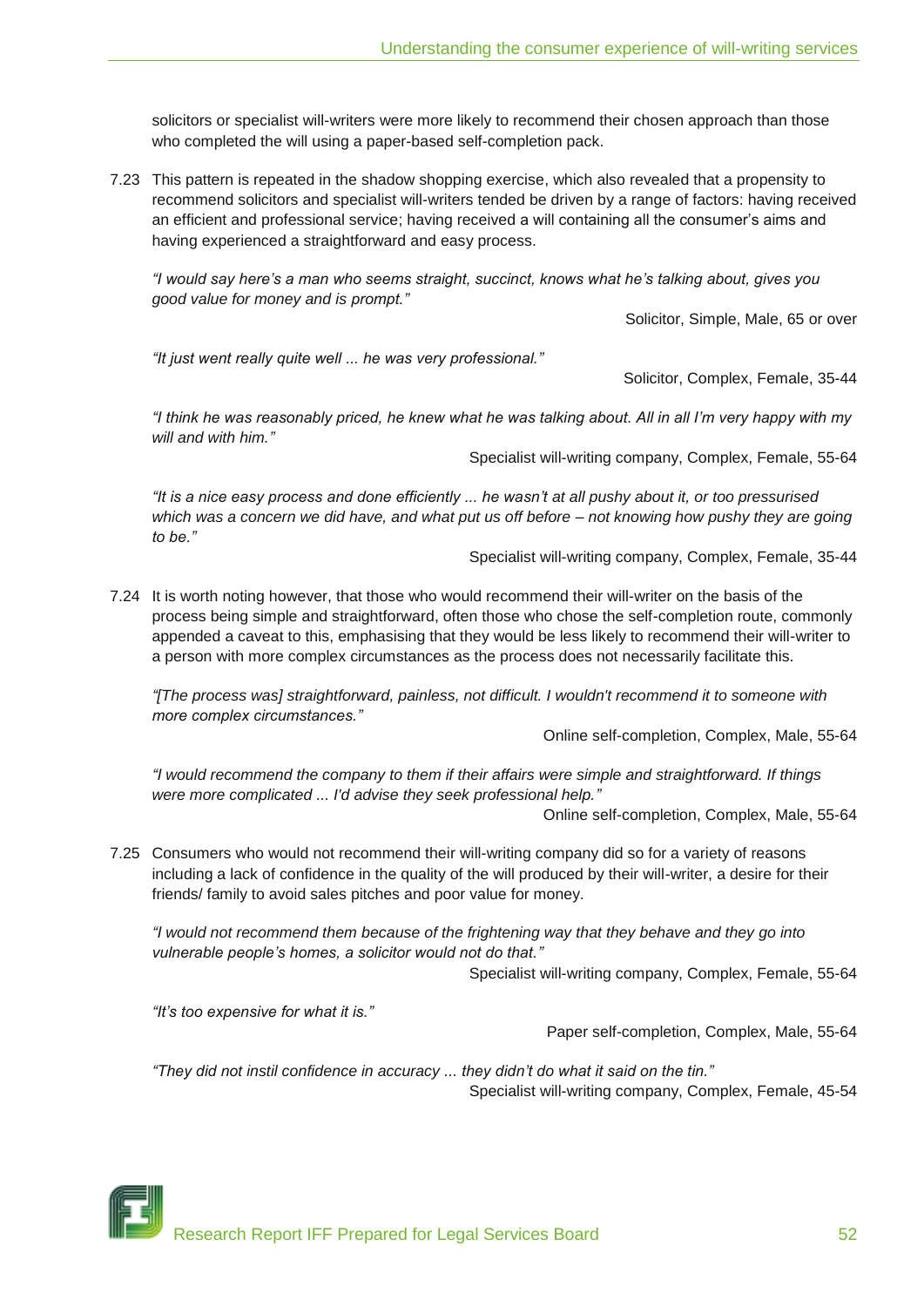## **Challenges**

- 7.26 The qualitative interviews with will-writing businesses enabled us to explore the views of will-providers as to the challenges they face in meeting their clients" needs, providing a complementary perspective.
- 7.27 Solicitors and specialist will-writers are very similar in what they perceive to be challenges they face within the will-writing process. Will-providers state that the main challenge they face is taking accurate instructions to ensure a will does everything it needs to as per the client"s personal circumstances and needs (mentioned by 57% of providers). This challenge can present itself in two forms (which are clearly interlinked):
	- Ensuring every possible question is asked and every scenario discussed to ensure clients, who are of course not the experts, are able to cover their situation and circumstances fully.

*"The biggest challenge is taking instructions properly in the first place and making sure you thoroughly and exhaustively asked all the correct questions and get the correct answers. It is possible sometimes to accidentally skim over something and realise this later down the line when you're actually writing the will."*

Specialist Will-writer

Obtaining unambiguous and complete information from the client – as discussed earlier in Chapter 5, clients can on occasion be reticent to provide pieces of personal information; furthermore clients may not realise the importance of certain facts and situations and may therefore not go in to sufficient detail.

*"We hope the client has given us full information. We always make sure that they've told the truth or if there's anything contentious or anything that they didn't want to tell us,"*

Specialist Will-writer

- 7.28 Other challenges faced in the will-writing process mentioned by the solicitors and specialist will-writers interviewed were dealing with complex circumstances effectively (mentioned by 13% of providers), as there is more scope for inaccuracy and error, and ensuring the client understands the content of their will correctly and fully (mentioned by 8%).
- 7.29 Solicitors and specialist will-writers" approach to dealing with these challenges is broadly similar and comprises three key elements: using a "fact find" or testator questionnaire (mentioned by 22% of providers); reviewing draft wills internally (mentioned by 10%); and sending a draft to the client, with an accompanying letter of explanation (mentioned by 47%).

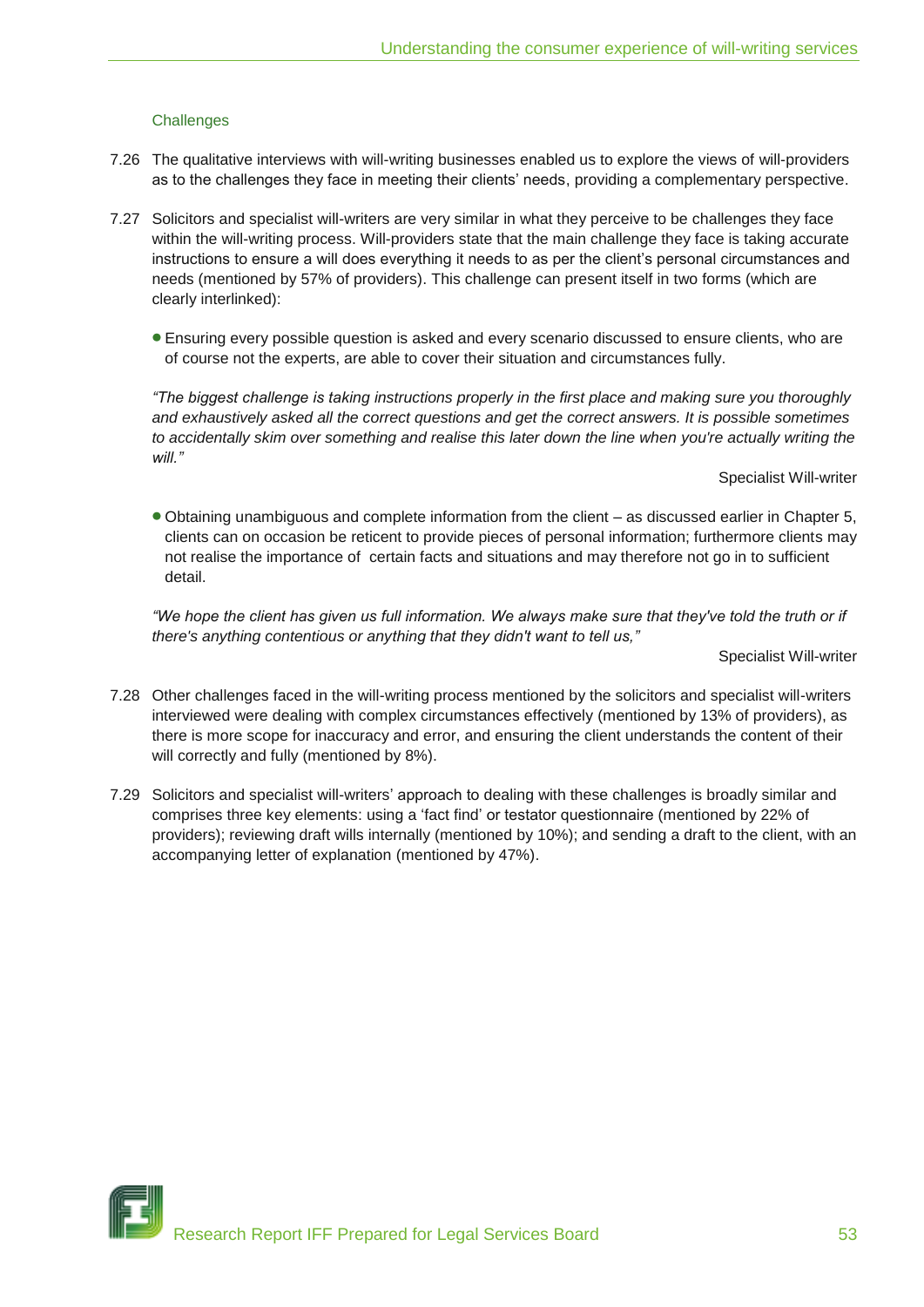## 8 Quality of the will

## **Summary**

- 8.1 Approximately one-quarter of all wills collected failed the assessment, primarily because they were deemed to be of insufficient quality (that is, they failed to meet the needs and circumstances of the client) and less frequently because they were deemed not to be legally valid. There was little difference between solicitors and specialist will-writers in terms of the proportion of wills that failed, while the proportion of fails among self-completion wills was considerably higher.
- 8.2 In line with the overall assessment, the highest scores for the quality of the will were achieved by banks or affiliate groups, solicitors and specialist will-writers; self-completion wills received considerably lower quality scores.
- 8.3 While wills were assessed to have "failed" on one of two criteria, and sometimes both (not being legally valid or receiving a grade of "poor" or "very poor" for the quality of the document), there were nevertheless a variety of specific reasons behind these failures, which are summarised below:
	- **Inadequacy** where the content of the will does not account for an estate fully, fails to make adequate provision or neglects to take certain outcomes in to consideration. It also includes wills which are legally invalid;
	- **Requirements** where the client"s requests have not been met (as specified in the testator questionnaire) through omission or conflicting specification;
	- **Legality** where the actions specified in the will are potentially illegal;
	- **Inconsistency** where the language, logic and/or content of the will is contradictory;
	- **Detail** where items, people and requests are described in insufficient detail; and
	- **Presentation** where the language and format of the document is lacking.
- 8.4 While wills were considered to have passed or failed for the purposes of the research, the extent of consumer detriment arising would vary significantly among those wills that failed. While in some cases the level of detriment to the consumer might be relatively small, in others mistakes could lead to high levels of consumer detriment, whereby beneficiaries might fail to receive all or part of their intended inheritance.

## Introduction

- 8.5 Key to the research project are the results of the LSB panel's assessments of shadow shoppers' wills in terms of legality and being fit for respondents' requirements. Each will and testator questionnaire collected was passed on to two assessors (one solicitor and one specialist will-writer) from an assessment panel of solicitors and specialist will-writers recruited by the LSB<sup>10</sup>. The purpose of the assessment was to establish whether the will (a) is legally valid and (b) is of sufficiently high quality (i.e. effectively addresses the needs and circumstances of the respondent).
- 8.6 In order to assess the effectiveness of the will it was necessary not only to review the will itself but to understand the needs and circumstances of the client. This was achieved using a "testator

 $10$  Inevitably, there were occasions where one assessor marked the will as a pass and one as a fail. On these occasions the will was passed for three further assessments. The mark given in the majority of assessments was taken as the overall mark for the will.

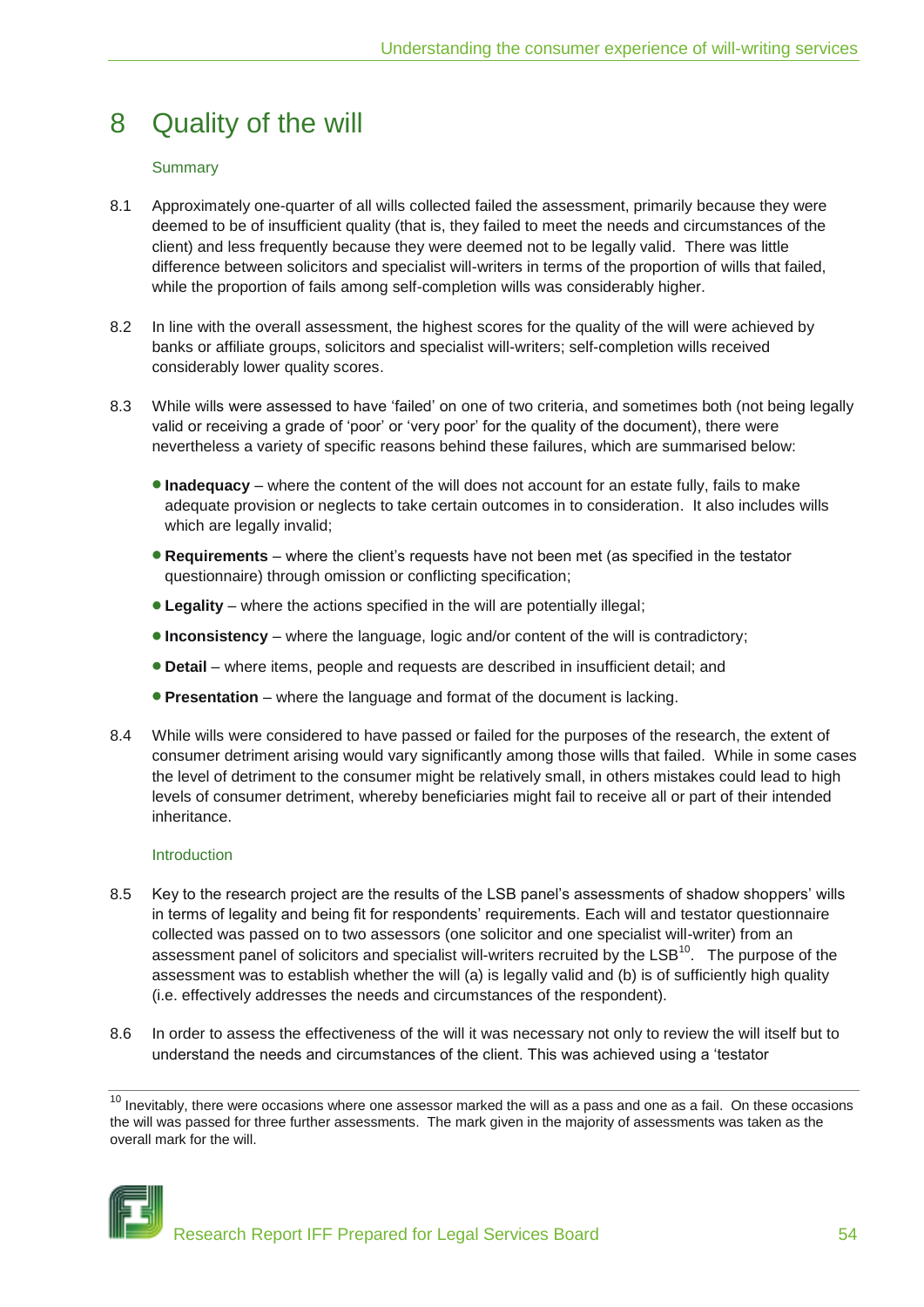questionnaire": each respondent was asked to complete this questionnaire, thereby providing detailed information about their personal circumstances, assets, liabilities and intended beneficiaries.

8.7 A number of issues should be taken into consideration when interpreting the findings of this component of the research; these are set out in Annexe B.

## Results of assessments

- 8.8 Table 8.3 below shows the breakdown of passes and fails: (a) by whether the will is legally valid ('Execution'); (b) by the quality of the will; and (c) at the overall level<sup>11</sup>. Some wills fail on both counts; hence the total number of fails across 'Execution' and 'Quality' is 32 rather than 26 (as per the 'Overall' column).
- 8.9 Approximately one-quarter of all wills collected failed the assessment, primarily (24 out of 26 cases) because they were deemed to be of insufficient quality (that is, they failed to meet the needs and circumstances of the client) and less frequently (8 out of 26 cases) because they were deemed not to be legally valid. There was little difference between solicitors and specialist will-writers in terms of the proportion of wills that failed (9 out of 41 and 5 out of 24), while the proportion of fails among selfcompletion wills was considerably higher (11 out of 26). Only one of the 10 wills supplied by a bank or affiliate group failed the assessment.<sup>12</sup>
- 8.10 There was very little difference between simple and complex wills in terms of the proportion of wills that were assessed to have failed: 12 of the 49 simple wills failed the assessment, compared with 14 of the 52 complex wills.

 $12$  Of the 10 wills provided by a bank or affiliate group eight had the involvement a solicitor, either drafting the will or reviewing the will that had been drafted by the respondent.



<sup>&</sup>lt;sup>11</sup> The quality of the will is marked on a five-point scale: "Excellent"; "Good"; "Passable"; "Poor"; and "Very poor". A rating of "Excellent", "Good" or "Passable" constitutes a "pass".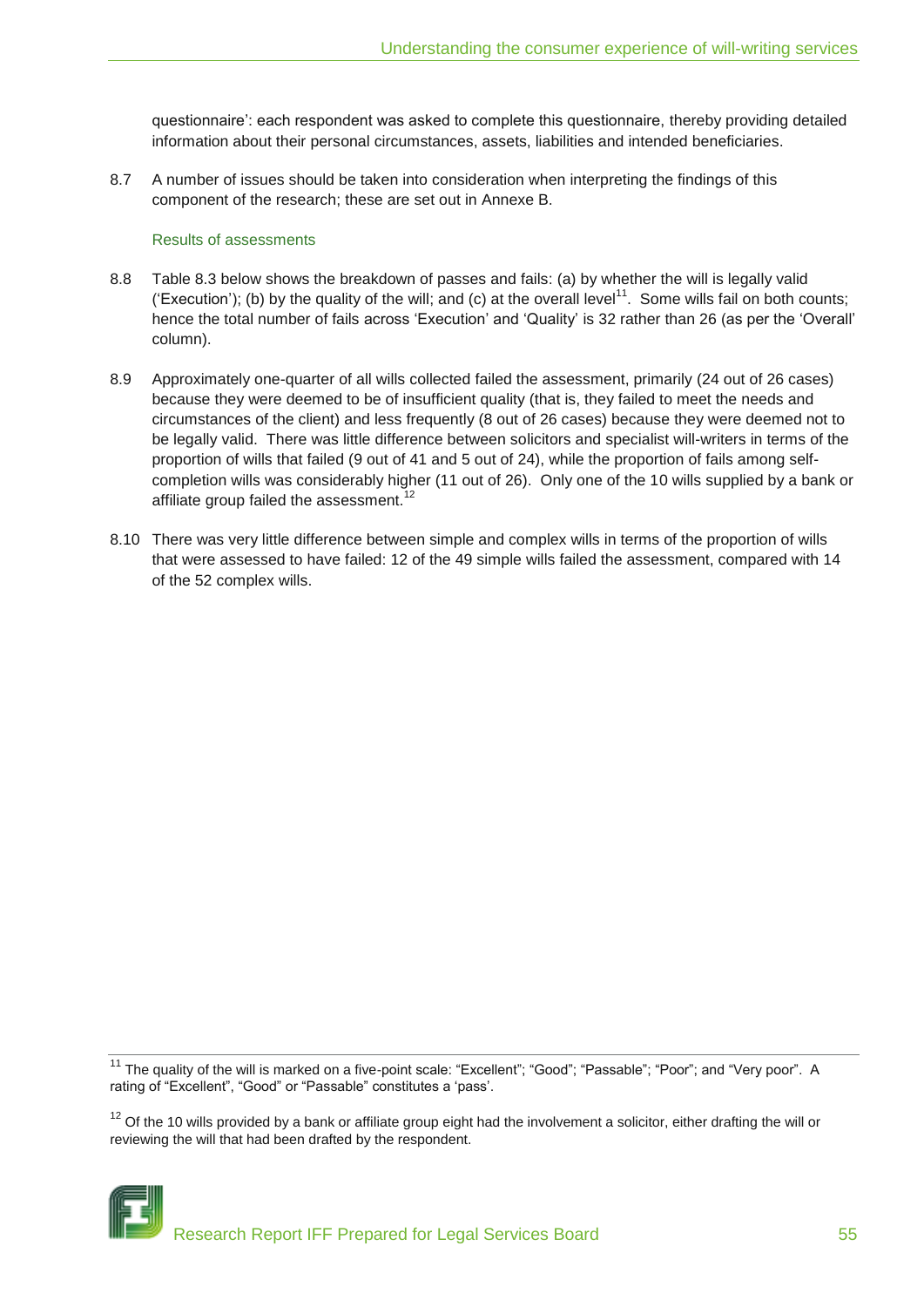| <b>Overall</b>                 | <b>Assessment</b> |                |                |                |                |                |                |
|--------------------------------|-------------------|----------------|----------------|----------------|----------------|----------------|----------------|
|                                |                   | Execution      |                | Quality        | Overall        |                | Total          |
| <b>Channel</b>                 | Pass              | Fail           | Pass           | Fail           | Pass           | Fail           |                |
| <b>Solicitor</b>               | 40                | 1              | 32             | 9              | 32             | 9              | 41             |
| Complex                        | 20                | 1              | 17             | $\overline{4}$ | 17             | $\overline{4}$ | 21             |
| Simple                         | 20                | 0              | 15             | 5              | 15             | 5              | 20             |
| <b>Specialist will-writer</b>  | 22                | $\mathbf{2}$   | 19             | 5              | 19             | 5              | 24             |
| Complex                        | 14                | 1              | 11             | 4              | 11             | 4              | 15             |
| Simple                         | 8                 | 1              | 8              | 1              | 8              | 1              | 9              |
| <b>Bank or affiliate group</b> | $\boldsymbol{9}$  | 1              | 9              | 1              | 9              | 1              | 10             |
| Complex                        | $\overline{4}$    | 1              | 4              | 1              | 4              | 1              | 5              |
| Simple                         | 5                 | 0              | 5              | 0              | 5              | 0              | 5              |
| <b>Paper self-completion</b>   | $6\phantom{1}$    | $\overline{2}$ | 5              | 3              | 5              | 3              | 8              |
| Complex                        | 3                 | 1              | 3              | 1              | 3              | 1              | $\overline{4}$ |
| Simple                         | 3                 | 1              | 2              | 2              | $\overline{c}$ | 2              | 4              |
| <b>Online self-completion</b>  | 16                | $\overline{2}$ | 10             | 8              | 10             | 8              | 18             |
| Complex                        | 6                 | 1              | 3              | $\overline{4}$ | 3              | 4              | $\overline{7}$ |
| Simple                         | 10                | 1              | $\overline{7}$ | 4              | $\overline{7}$ | 4              | 11             |
| <b>Total</b>                   | 93                | 8              | 77             | 24             | 75             | 26             | 101            |

## **Table 8.3: Assessment results**

- 8.11 The quality of each will was assessed using the following five-point scale: Excellent; Good; Passable; Poor; Very poor. There is no single overall quality assessment for each will, as the assessors often gave differing assessments, so a mean overall quality assessment has been calculated by converting the above five-point scale into a numeric scale: Excellent: 5; Good: 4; Passable: 3; Poor: 2; Very poor: 1 and calculating the mean score for each will based on all assessments that provided a quality mark on the five-point scale.<sup>13</sup> As such, a will which received a Passable (3) and Good (4) mark would achieve a mean quality score of 3.5.
- 8.12 In line with the overall assessment, the highest quality mean scores were achieved by banks or affiliate groups (3.30), solicitors (3.28) and specialist will-writers (3.14); self-completion wills received considerably lower quality scores (paper: 2.67; online: 2.46). Solicitors tended to score higher than specialist will-writers for complex wills and lower for simple wills, although it would be unwise to extrapolate on the basis of such small sample sizes.<sup>14</sup>

<sup>&</sup>lt;sup>13</sup> We were unable to include two pilot wills that had been assessed solely on the pilot assessment quality sheet (where a different scale was applied).

 $14$  Table 12.10 in Annexe C shows the full breakdown of quality assessments, setting out the number of wills classified as 'Excellent', 'Good', 'Passable', 'Poor' and 'Very Poor'.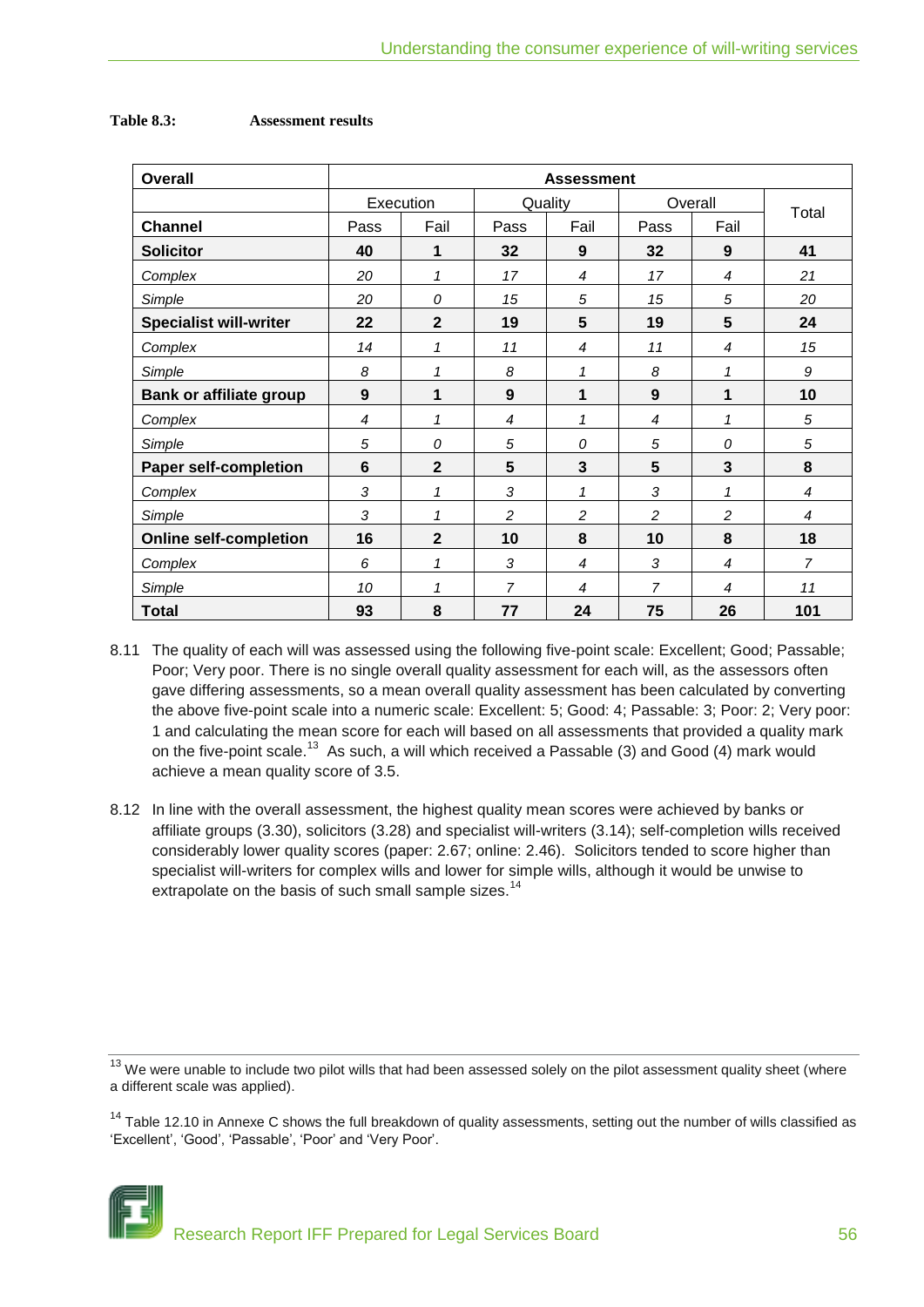| <b>Complexity</b>              | <b>Mean quality score</b> |                |                           |              |                           |              |  |  |
|--------------------------------|---------------------------|----------------|---------------------------|--------------|---------------------------|--------------|--|--|
|                                |                           | <b>Complex</b> | <b>Simple</b>             |              | Total                     |              |  |  |
| <b>Channel</b>                 | <b>Number</b><br>of wills | <b>Score</b>   | <b>Number</b><br>of wills | <b>Score</b> | <b>Number</b><br>of wills | <b>Score</b> |  |  |
| <b>Solicitor</b>               | 21                        | 3.43           | 19                        | 3.10         | 40                        | 3.28         |  |  |
| <b>Specialist will-writer</b>  | 14                        | 3.11           | 9                         | 3.18         | 23                        | 3.14         |  |  |
| <b>Bank or affiliate group</b> | 5                         | 3.10           | 5                         | 3.50         | 10                        | 3.30         |  |  |
| <b>Paper self-completion</b>   | 4                         | 3.03           | 4                         | 2.31         | 8                         | 2.67         |  |  |
| <b>Online self-completion</b>  | 7                         | 2.14           | 11                        | 2.65         | 18                        | 2.46         |  |  |
| Total                          | 51                        | 3.10           | 48                        | 2.99         | 99                        | 3.05         |  |  |

## **Table 8.4: Assessment results: quality rating**

#### Reasons for failure

- 8.13 As noted above, wills were assessed to have "failed" either on the grounds of not being legally valid or receiving a grade of "poor" or "very poor" for the quality of the document. Within these two main categories, wills failed for a variety of specific reasons. These have been grouped into the following six broad categories:
	- **Inadequacy** where the content of the will does not account for an estate fully, fails to make adequate provision or neglects to take certain outcomes in to consideration. It also includes wills which are legally invalid.
	- **Requirements** where the client"s requests have not been met (as specified in the testator questionnaire) through omission or conflicting specification.
	- **Legality** where the actions specified in the will are potentially illegal;
	- **Inconsistency** where the language, logic and/or content of the will is contradictory;
	- **Detail** where items, people and requests are described in insufficient detail; and
	- **Presentation** where the language and format of the document is lacking.
- 8.14 These six categories are described in greater detail below.

Inadequacy

8.15 Some of the more common problems related to beneficiaries and specifically, contingent bequests, for example, a lack of provision made for the possibility that the beneficiaries might predecease the testator or the absence of a gift of residue or residuary beneficiary (causing partial intestacy), as well as the use of beneficiaries as witnesses. In one case, the testator's 13-year old son stood to inherit all the shares in his company. Another major area of difficulty involved potential problems in the arrangements made for executors, such as nominated executors living overseas, lack of a reserve or substitute executor or the lack of a business executor to carry on the running of a business while awaiting confirmation of probate. The appointment of trustees was also problematic, with wills failing because only one trustee was appointed and potential conflicts of interest where a beneficiary is also the sole executor and trustee of the Will. A lack of inheritance tax planning or advice was also cited on a number of occasions, as well as problems relating to attestation (such as a witness also being named as a beneficiary) and a lack of provision for the payment of debts or funeral expenses.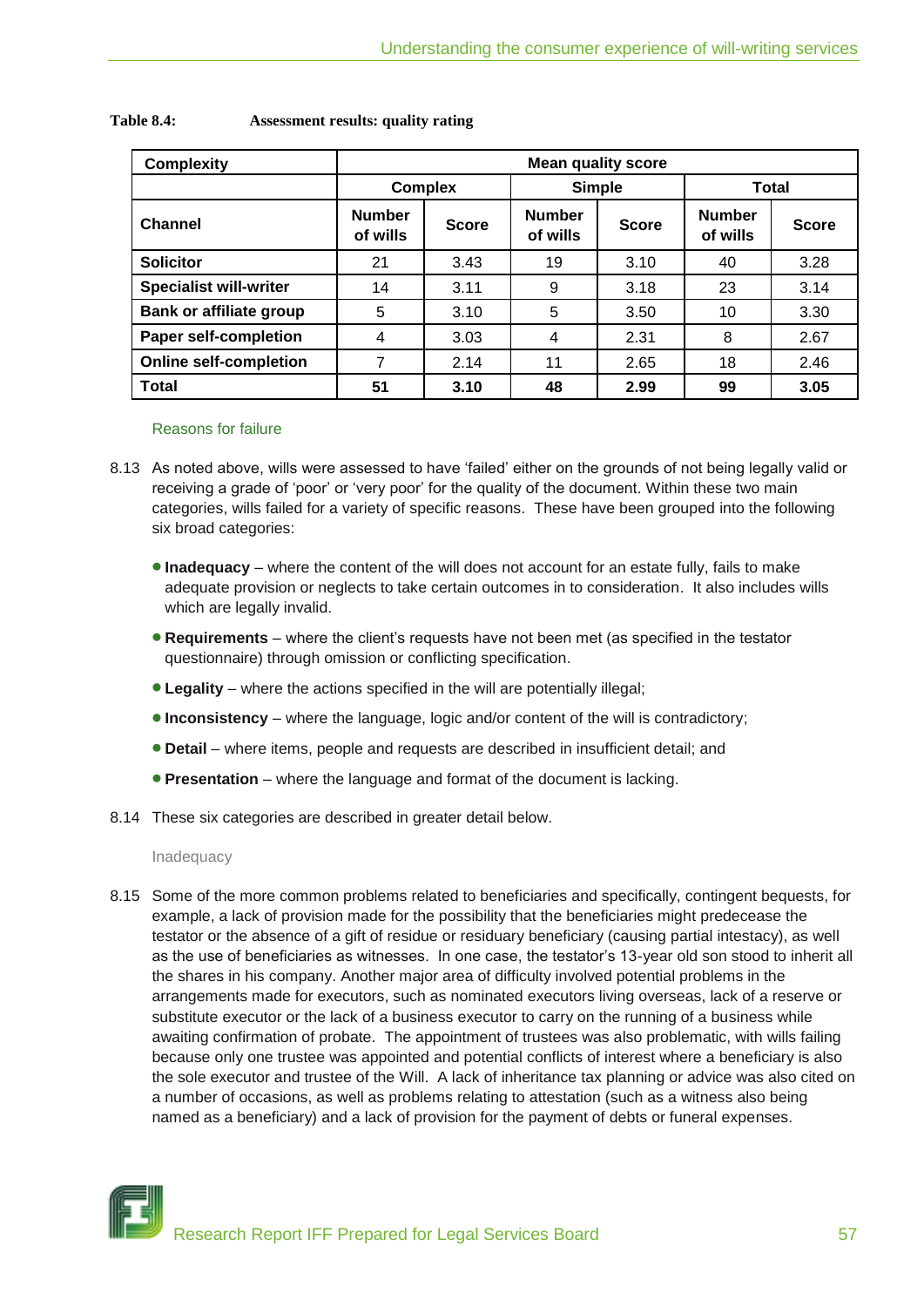#### **Requirements**

8.16 There were a variety of ways in which the client"s requirements had not been met, such as the omission of funeral requests or gifts specified in the testator questionnaire, a failure to ensure that beneficiaries would inherit on their 21st birthday when this is what clients specified in the testator questionnaire, a lack of residuary gift (only specific gifts) and the specification of gifts to recipients not intended by the client, for example, the introduction of a "discretionary trust of residue" for a number of potential beneficiaries when the client"s intention was to pass the entire estate to her child immediately and outright. A number of wills were criticised for setting up trusts unnecessarily.

#### Legality

8.17 Two key examples of this are an instance where the will specified a gift to a 'charitable trust' (hence with a charitable exemption) that was not a registered charity and a gift to a trust that did not exist at the time of writing – such a request would be void and the testator left intestate for this portion of the will.

#### Inconsistency

8.18 Examples of this include the use of terms such as "all my property" in one clause while subsequent clauses specify separate – and therefore conflicting – outcomes for specific items of property as well as instances where the asset values as specified in the testator questionnaire differ from those specified in the will. For example, while the asset checklist in one testator questionnaire gives the total value of the estate as £76,850, the testator questionnaire states that the mortgage of £175,000 is covered by insurance and therefore the value of the estate is greater than that given in the will. In other cases, a will details property in Scotland but does not reference Scottish assets or a Scottish will, and in another, a testator wants his current partner to be able to live in their home for up to two years (which connotes a trust arrangement) but also wants his residuary estate, which includes the home, to pass to his ex-wife absolutely: the two requirements cannot stand together.

Detail

8.19 The omission of key information is the principal issue here, for example, children's addresses and surnames, the testator's date of birth, the surnames of executors, the ages of beneficiaries' (the will is not clear whether or not they are minors). There are also instances where specific assets have not been defined clearly enough (instead they are referred to rather broadly as "belongings" or "artefacts"), where values have not been assigned to certain assets, meaning that the estate as a whole is undervalued, and where no provision has been made for the payment of debts.

## Presentation

8.20 These issues fall broadly into two categories: where grammatical and spelling mistakes lead to ambiguous and/or confusing statements and where drafting is neither clear nor succinct and indeed often unnecessarily complex. In one example, the will states, "I give my residuary estate to such of my children and if more than one in equal shares but if any such beneficiary shall fail to obtain a vested interest leaving issue who survive me and reach the age of 18 years then such issue shall take by substitution...," which should simply read "To each of my children who survive me..." Further presentation issues raised by assessors included a lack of clause numbers, unnecessary technical clauses (which could be replaced by STEP provisions) and the use of obsolete provision, most commonly the use of a trust for sale). In many cases it was suggested that mistakes were caused by will providers' simply cutting and pasting inappropriate or unnecessary clauses or precedents into wills.

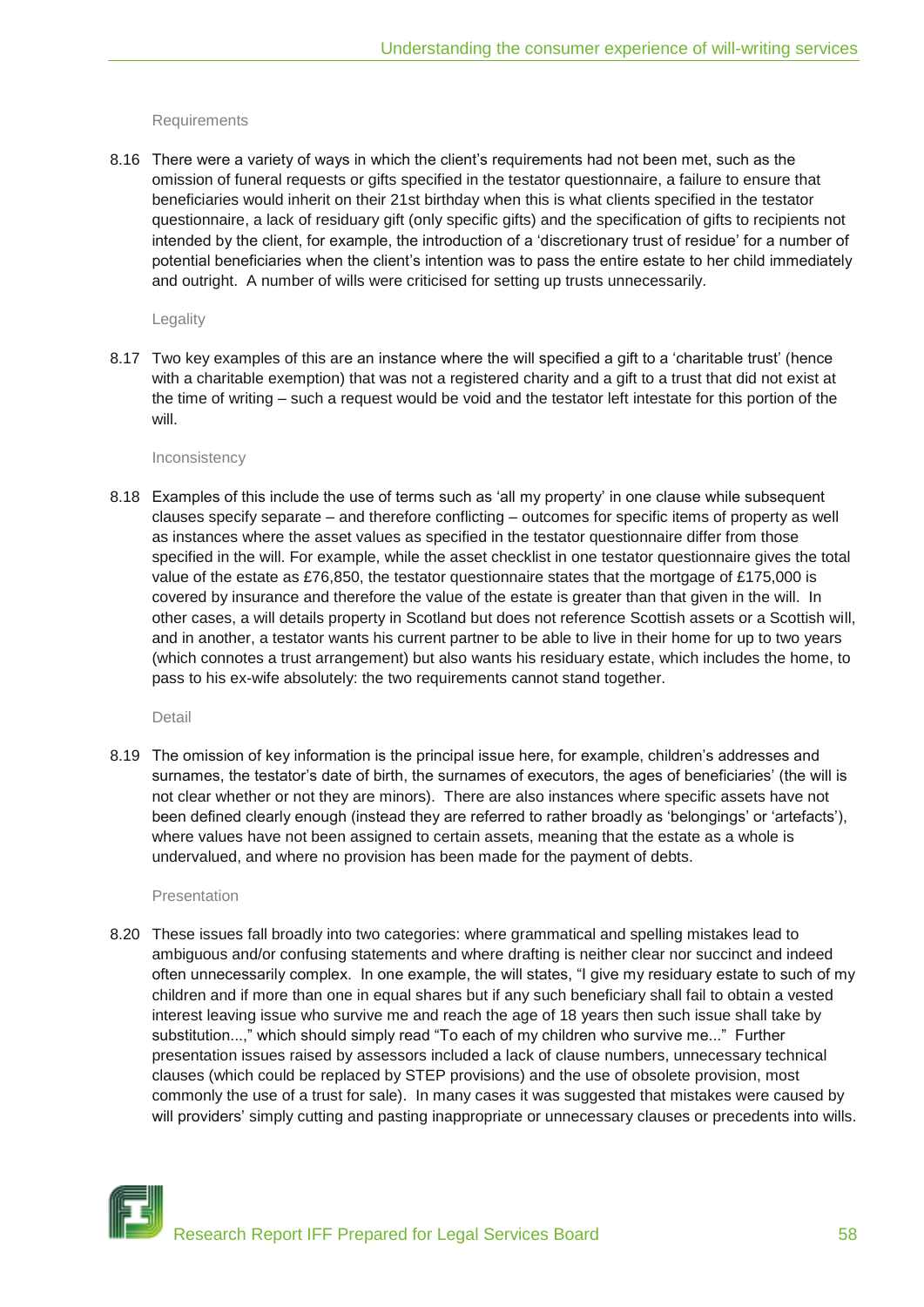## 9 Practitioner views

## **Summary**

- 9.1 While the majority (78%) of solicitors and specialist will-writers interviewed were positive or neutral about the **choice** of will-providers available in the market for consumers, there was a considerable degree of negativity about the **quality** of wills available in the market, both among solicitors and specialist will-writers (36% were negative in their assessment).
- 9.2 Specialist will-writers" concerns tended to revolve around the difficulty consumers face in identifying quality providers with relevant qualifications, and the impact of a segment of the specialist (i.e. nonsolicitor) will-writing market that does not provide bespoke or face-to-face services. Solicitors also believe that problems are caused by the presence of inadequate specialist will-writing organisations in the market, which provide an unregulated and poor quality service, although they tend to consider that this applies to the non-solicitor market as a whole rather than to a subset of it.
- 9.3 A significant minority (27%) of both solicitors and specialist will-writers felt that wills were not sufficiently **clear** to customers in their drafting, blaming legal jargon and outmoded terminology for this lack of clarity. Specialist will-writers in particular feel that solicitors are guilty of using language that is impenetrable for clients.
- 9.4 Will-providers (solicitors in particular) are generally more positive in their assessment of the **value** for money consumers receive (77% held a positive opinion), although both types of provider believe that a great deal of overcharging goes on in the market, by solicitors as well as specialist will-writers
- 9.5 In terms of **consumer protection**, solicitors (28% negative) were more likely to hold negative opinions than specialist will-writers (19% negative), again pointing to a lack of regulation of specialist will-writers (although the specialist will-writers who gave a negative opinion agree with this diagnosis).
- 9.6 Those solicitors and specialist will-writing organisations with concerns about the will-writing market's **ability to meet the needs of consumers** attribute the market"s shortcomings to "rogue" elements within the specialist will-writing industry (or rather 'non-solicitor' industry, as it is clear that many specialist will-writers' negative views focus on self-completion methods as much as other face-to-face providers).
- 9.7 More than half (53%) of all the organisations interviewed, with similar levels among both solicitors and specialist will-writers, believe that the liberalisation of the legal industry which will allow Alternative Business Structures (ABS) to provide legal services – so called "Tesco Law" – is the biggest challenge the industry faces. They are concerned its impact on consumers in terms of the quality of provision (which is anticipated to be low) and the impact on their business, as they believe they will not be able to compete on price with these new entrants to the market.
- 9.8 Many believe that there will always be a demand for professional and experienced face-to-face provision, however; many of the organisations interviewed state that they will focus on portraying themselves as a quality provider to distinguish themselves from newer entrants.
- 9.9 The solicitors and specialist will-writers are almost unanimous in their belief that regulation of the willwriting industry is needed (90%) – many spontaneously cited regulation as the single most important improvement to the will-writing process that the market should make. This can be seen both as a reaction to ABS and an indictment of the "rogue" elements of the specialist will-writing community that many of the solicitors and specialist will-writers interviewed perceive to be operating in the market.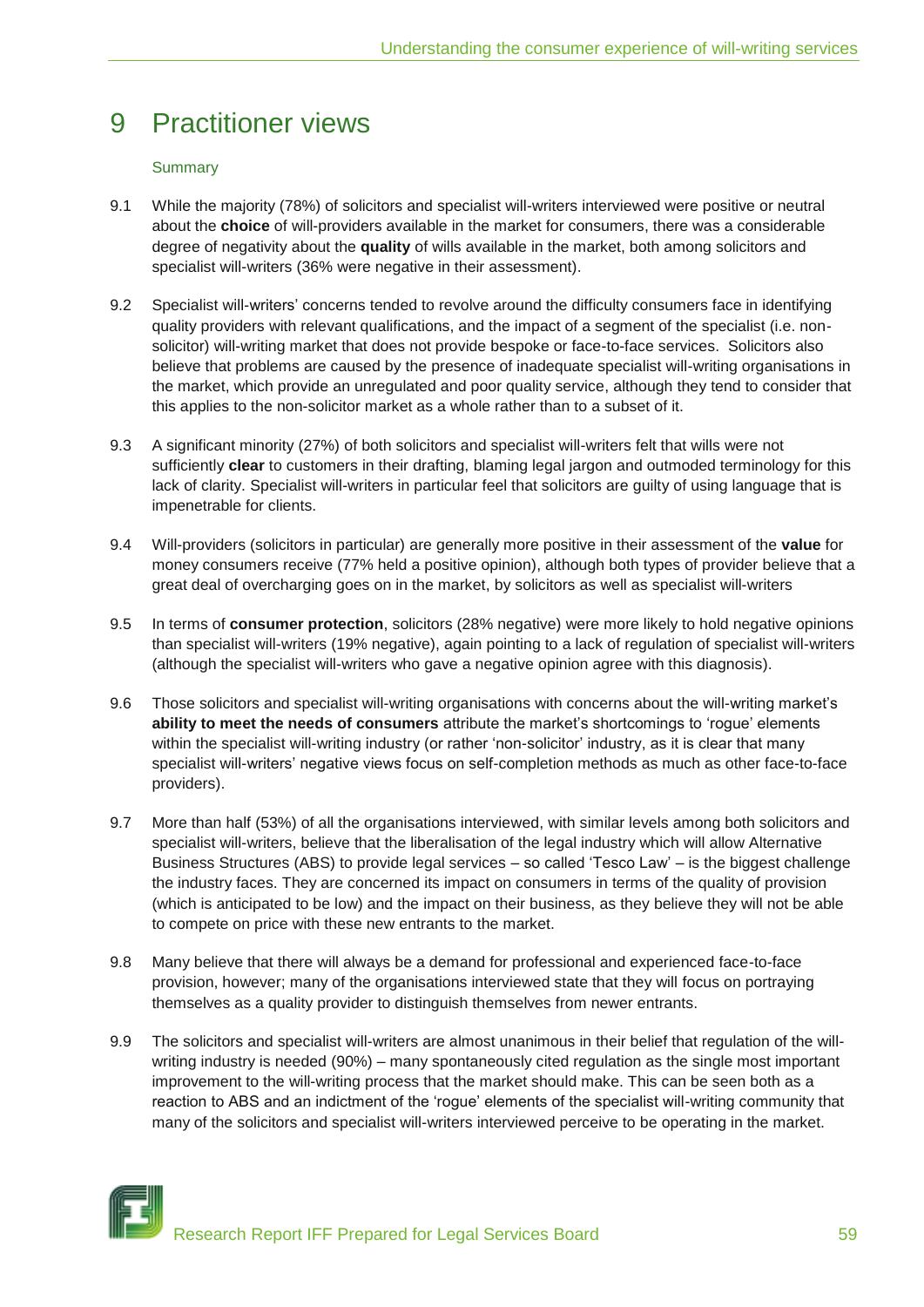## Introduction

9.10 The in-depth interviews with representatives of firms of solicitors and specialist will-writing organisations gave us not only a different perspective on the will-writing process, allowing us to compare and contrast the views of will-providers with those of their customers, but also provided a wider view of the current state of the will-writing market and anticipated future developments. This chapter outlines the findings from these interviews, providing an overview of the market from the business perspective

#### Overview of market performance in meeting the needs of consumers

- 9.11 Solicitors and specialist will-writers were asked to rate how favourably they perceive the will-writing market meets the needs of consumers in terms of:
	- The choice of will-providers available
	- The quality of the wills produced (i.e. that they are legally sound)
	- The clarity of will produced (i.e. that they are written in a way that clients can readily understand)
	- The value for money of wills
	- Protection of consumer rights
- 9.12 The majority (78%) of both solicitors and specialist will-writers interviewed were positive or neutral about the choice of will-providers available in the market for consumers. Specialist will-writers who were negative about the choice of will-providers available felt that consumers aren"t easily able to identify quality providers, especially in terms of who has relevant qualifications. Distinctions are also made here between quality, bespoke wills (i.e. as they should be written) and more "off the shelf" services.

*"The public have got no benchmark to actually differentiate between different companies" products"* Specialist will-writer

9.13 Solicitors who were negative about the choice of will-providers available believe that the problem is caused by the presence of inadequate specialist will-writing organisations in the market, which provide an unregulated and poor quality service.

*"Outside the solicitor environment, the choice of will-writers available for clients is terrible. This is based on having experienced people come to our business to have corrected what they [specialist willwriters] have done."*

**Solicitor** 

9.14 Will-writing organisations were most negative in their assessment of the quality of wills available in the market: around two fifths voiced a negative opinion (36%). Solicitors were more negative than specialist will-writers – the majority (78%) were negative or neutral in their opinion. Again, solicitors who have such negative opinions blamed "unqualified" specialist will-writers for the presence of poor quality wills in the market.

*"The reason [for poor quality wills] is the quality of the people drafting – it"s either that an unqualified individual is doing the writing or a firm with qualified people is pushing the drafting down to trainees or putting the wrong person in front of the client. Solicitor wills are better drafted, although some of the large organisations like the banks produce good wills. Will-writing companies produce a very long will without it being very good."*

**Solicitor**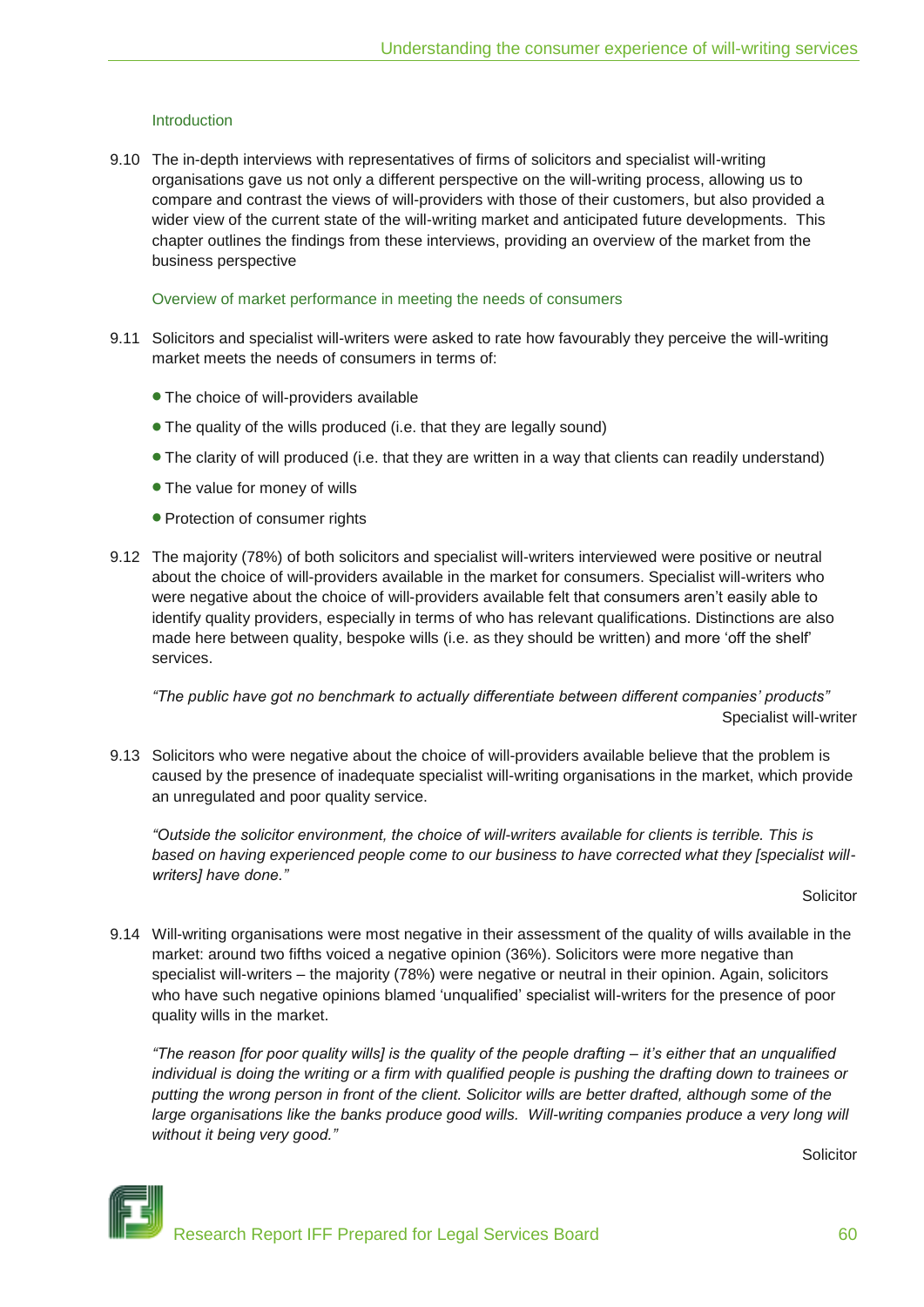9.15 A small but significant minority of specialist will-writers echo these concerns, focusing the blame on a segment of the specialist (i.e. non-solicitor) will-writing market that does not provide bespoke or faceto-face services.

*"There are so many unregulated will-writers out there that ... buy a software package with no CPP and no insurance; it's just wrong. People are not willing to take exams or be police checked, and some of them are crooks."*

Specialist will-writer

- 9.16 A significant minority (27%) of both solicitors and specialist will-writers hold negative opinions over the clarity of wills written in the market generally. Virtually all those who are negative blame legal jargon and outmoded terminology for this lack of clarity.
- 9.17 Specialist will-writers feel that solicitors are particularly guilty of using language that is impenetrable for clients.

*"It"s impossible for a lay person to understand some of these terms – it"s a case of lawyers showing off their legal knowledge in a way that"s not intelligible to the average client. This is a common trend and it can make solicitors poor will-writers."*

Specialist will-writer

- 9.18 Will-writing organisations are generally more upbeat about the value for money consumers receive (45% are positive – 77% are positive or neutral). Solicitors (50% positive) in particular are more likely to feel that value for money is offered. That said, those who feel negatively about the value for money available (a small but significant minority), believe that a great deal of overcharging goes on in the market generally – among both main types of provider.
- 9.19 Regarding how well consumers' rights are protected in the will-writing market, more solicitors (28%) hold negative opinions than specialist will-writers (19%). These solicitors blame a lack of regulation of specialist will-writers, although once again the specialist will-writers who gave a negative opinion agree with this diagnosis.

*"If a solicitor makes a mess of something clients have avenues to direct their complaint. But independent will-writers are under no control whatsoever so the consumer has no recourse."*

**Solicitor** 

*"Because anyone can write a will, there are many people out there with no insurance, no membership [of relevant organisations or professional bodies], and therefore there is no comeback or protection for the consumer."*

Specialist will-writer

- 9.20 What emerges from these findings is an interesting pattern of opinions across solicitors and specialist will-writers. Where solicitors have concerns about the will-writing market's ability to meet the needs of consumers in terms of choice, quality, value for money and protection of consumer rights, generally speaking any shortcomings are perceived to be the result of a lack of training within and regulation of specialist will-writing organisations.
- 9.21 Specialist will-writers who hold negative opinions of the market in these areas particularly in terms of choice of provider, quality of will and protection of consumer rights – commonly lay the blame at the door of other specialist will-writers who they believe to be sub-standard.
- 9.22 There is evidence that both solicitors and will-providers perceive there to be a 'roque' element within the specialist will-writing industry (or rather "non-solicitor" industry, as it is clear that many specialist

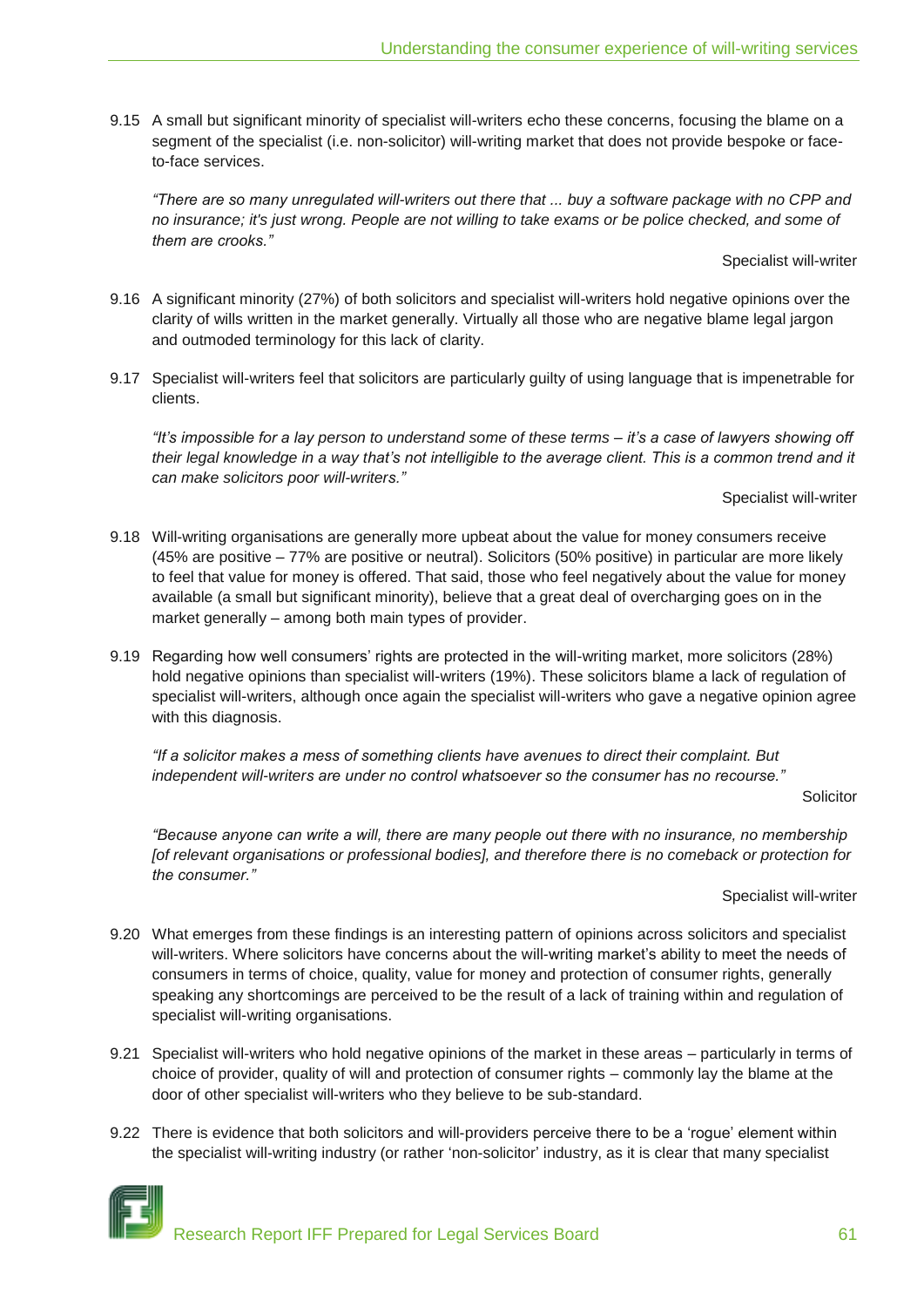will-writers' negative views focus on self-completion methods as much as other face-to-face providers), although there is also a sense that solicitors may be "tarring all specialist will-writers with the same brush".

#### **Challenges**

- 9.23 This pattern is borne out in the responses to what will-writing organisations perceive to be biggest challenges facing the will-writing industry. More than half of all the organisations interviewed (53%), with similar levels among both solicitors (52%) and specialist will-writers (53%), believe that the liberalisation of the legal industry which will allow Alternative Business Structures (ABS) to provide legal services – so called "Tesco Law" – is the biggest challenge the industry faces.
- 9.24 Solicitors and specialist will-writers alike believe that the emergence of new "non-legal" providers will have a detrimental impact for consumers, who may be attracted to the low price and 'on-tap' availability of services that supermarkets and other major brands can provide but will suffer the consequences of non-bespoke and qualified provision.

*"The biggest challenge for the consumer is being able to differentiate between people who provide good service and those who provide a dangerous service - in next three years the market will be transformed by the big players coming in and doing it on a factory-type basis."*

Specialist will-writer

*"Lack of regulation and lack of protection for the consumer in a deregulated market – it doesn't necessarily affect us it affects the client."*

**Solicitor** 

- 9.25 Many of these concerned will-writing organisations fear the impact ABS will have on their business as they simply will not be able to compete on price with these new entrants to the market. Many believe that there will always be a demand for professional and experienced face-to-face provision, however, and that quality will ultimately prevail. In light of this, many of the organisations interviewed state that they will be focussing on portraying themselves as a quality provider to distinguish themselves from newer providers.
- 9.26 The solicitors and specialist will-writers are almost unanimous in their belief that regulation of the willwriting industry is needed (90% of providers) – and many spontaneously cited regulation as the single most important improvement to the will-writing process that the market should make. This can be seen both as a reaction to ABS and an indictment of the "rogue" elements of the specialist will-writing community that many of the solicitors and specialist will-writers interviewed perceive to be operating in the market.
- 9.27 Indeed many solicitors and specialist will-writers interviewed (20%) believe that regulation of the market will be an opportunity for their business as it will help eliminate poor quality providers and, for specialist will-writers, act as a benchmark for their own quality and experience.

*"Regulation of the profession would be a significant opportunity for us, because then it will set a base line competency so that consumers out there will have the ability to trust who is doing their will for them."*

#### Specialist will-writer

*"The biggest opportunity would be proper regulation. This would bring wonderful publicity as your status as a regulated provider would only enhance your reputation among consumers."*

Specialist will-writer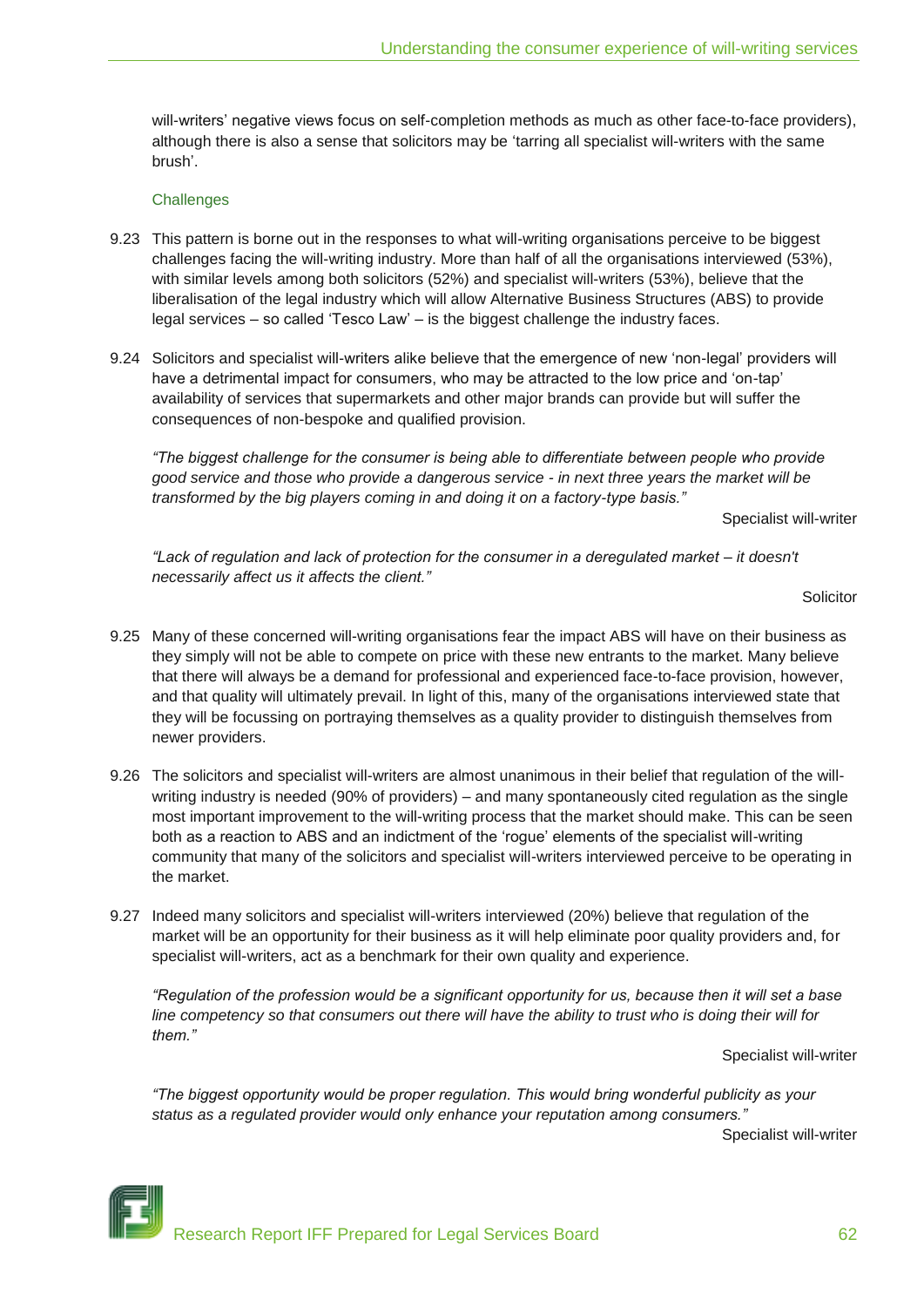- 9.28 In terms of the kind of regulation needed, both solicitors and specialist will-writers believe that regulation should focus on mandatory qualifications for will-writing professionals (mentioned by 44% of providers) – several also mentioned elements of Continuing Professional Development (CPD) – 8% and accreditation and authorisation (5%). Some also suggested that a will-writer"s code of conduct would be a valuable and welcome introduction.
- 9.29 A small but significant minority (25%), of both solicitors and specialist will-writers, believe that a new, single regulator should be created for non-solicitor will-writing businesses – a legal services equivalent of the FSA. A handful believes that this new regulator should cover both solicitors and non-solicitors.

*"There should be an independent body, because the Law Society are going to be biased in favour of solicitors – a new regulator should enforce these [regulatory] changes."*

Specialist will-writer

*"There should be an overall regulator for the will-writing market, not just for solicitors."*

Solicitor

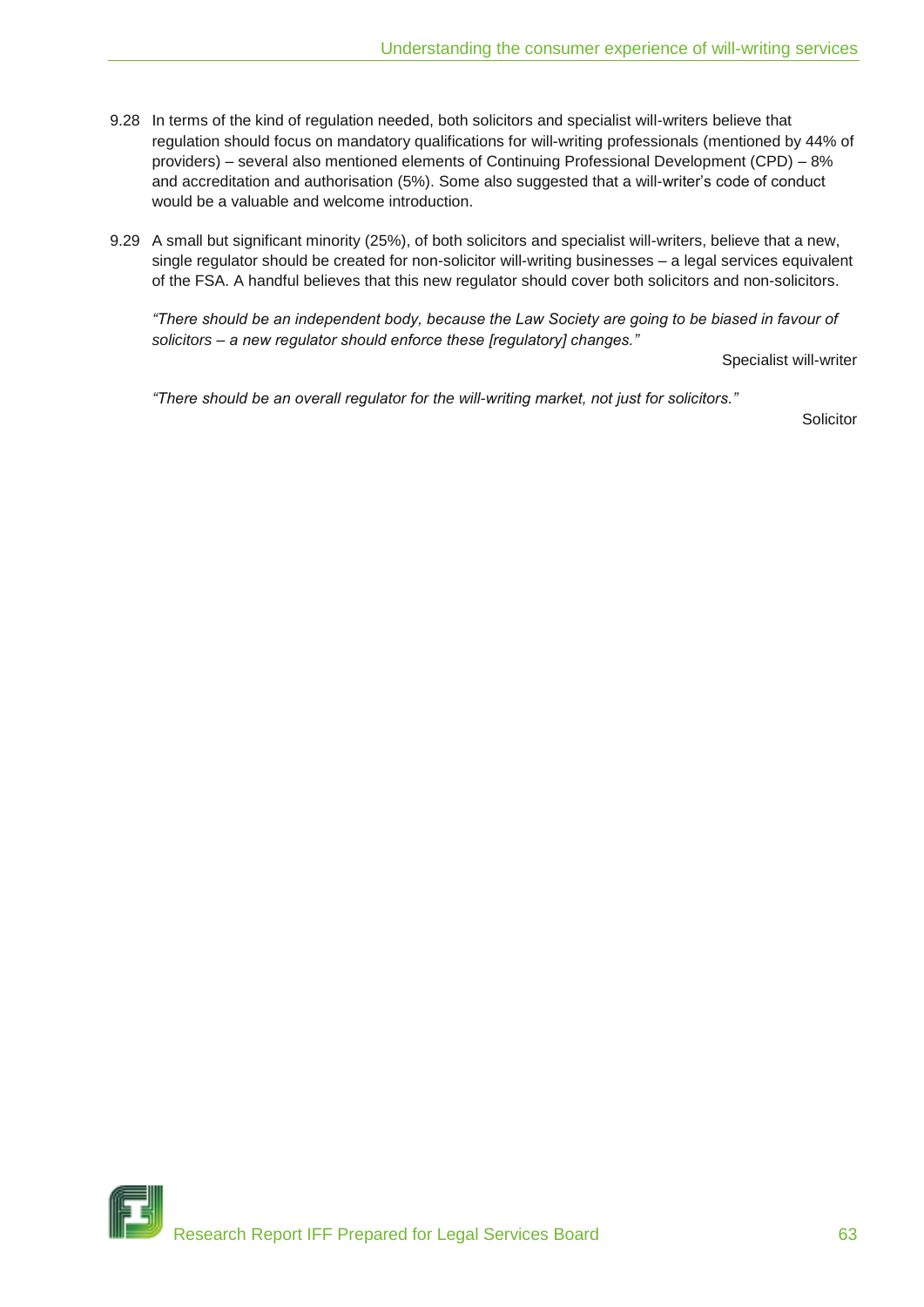## 10 Annexe A: Sample profile

- 10.1 This annexe profiles the samples for each of the three strands of the research:
	- The shadow shopping exercise;
	- The retrospective survey among consumers who had purchased a will in the last 12 months; and
	- The qualitative telephone depth interviews among solicitors and will-writing companies.

## Shadow shopping

10.2 Table 10.5 shows the breakdown of respondents to the shadow shopping exercise by demographic characteristics and the method of purchasing a will.

**Table 10.5: Profile of shadow shopping participants**

| Category                      | <b>Sample</b> |  |  |  |  |
|-------------------------------|---------------|--|--|--|--|
| Age                           |               |  |  |  |  |
| 16-24                         | 1             |  |  |  |  |
| 25-34                         | 14            |  |  |  |  |
| 35-44                         | 22            |  |  |  |  |
| 45-54                         | 14            |  |  |  |  |
| 55-64                         | 39            |  |  |  |  |
| 65 or over                    | 12            |  |  |  |  |
| Gender                        |               |  |  |  |  |
| Male                          | 39            |  |  |  |  |
| Female                        | 63            |  |  |  |  |
| <b>Household income</b>       |               |  |  |  |  |
| Under £20,000                 | 19            |  |  |  |  |
| £20,000 - £29,999             | 21            |  |  |  |  |
| £30,000 - £39,999             | 19            |  |  |  |  |
| £40,000 - £49,999             | 15            |  |  |  |  |
| More than £50,000             | 23            |  |  |  |  |
| Refused                       | 5             |  |  |  |  |
| <b>Personal Circumstances</b> |               |  |  |  |  |
| Simple                        | 49            |  |  |  |  |
| Complex                       | 53            |  |  |  |  |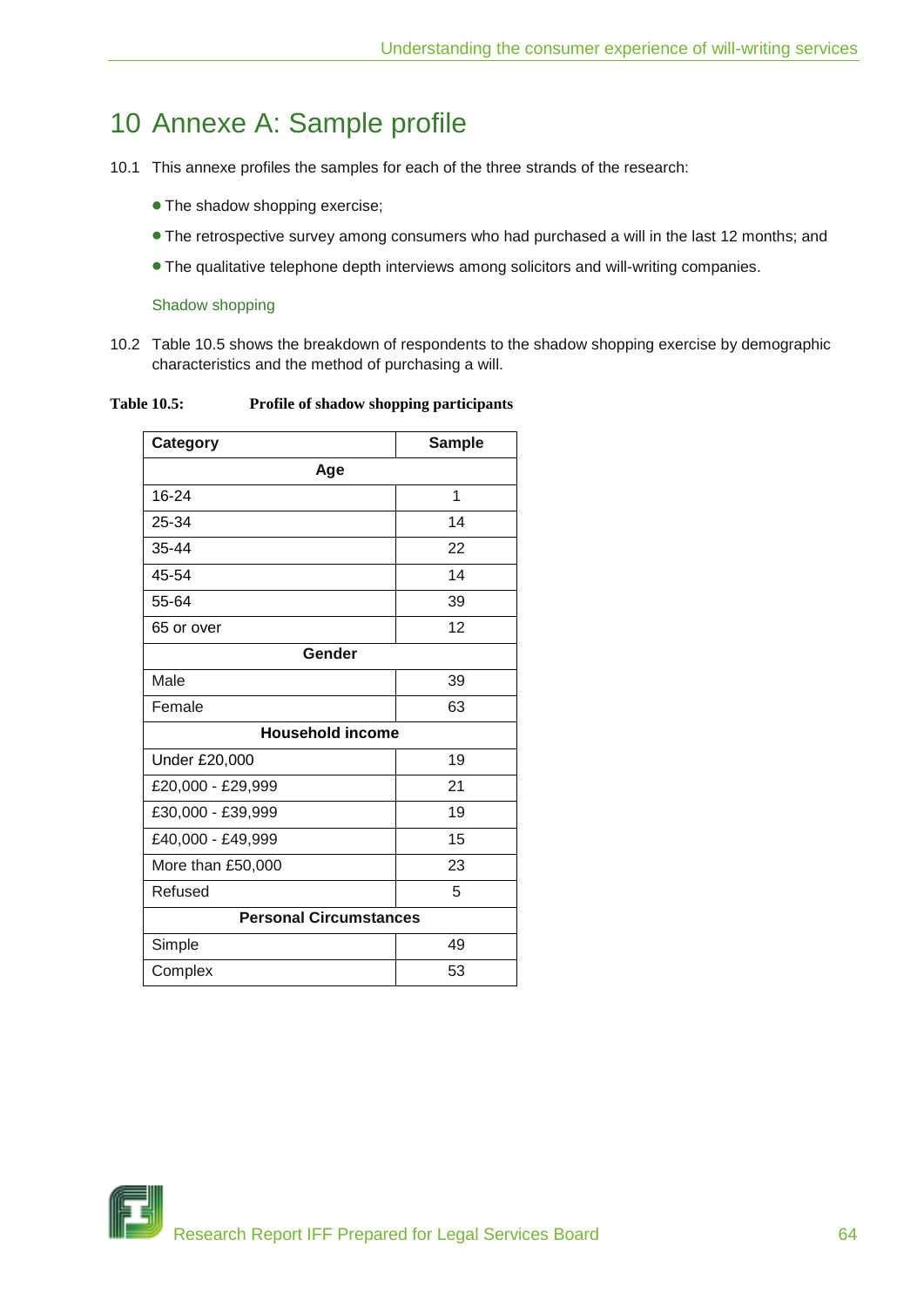| Channel                         |    |  |  |  |  |
|---------------------------------|----|--|--|--|--|
| Solicitor                       | 41 |  |  |  |  |
| Specialist will-writing company | 25 |  |  |  |  |
| Bank or affiliate group         | 10 |  |  |  |  |
| Paper self-completion           | 8  |  |  |  |  |
| Online self-completion          | 18 |  |  |  |  |
| <b>Mode</b>                     |    |  |  |  |  |
| Solicitor                       | 47 |  |  |  |  |
| Specialist will-writing company | 25 |  |  |  |  |
| Paper self-completion           | 11 |  |  |  |  |
| Online self-completion          | 18 |  |  |  |  |
| Other                           | 1  |  |  |  |  |

## Consumer retrospective survey

10.3 Table 10.6 shows the breakdown of respondents to the consumer retrospective survey by demographic characteristics.

| <b>Table 10.6:</b> |  | Profile of consumer retrospective survey sample |
|--------------------|--|-------------------------------------------------|
|                    |  |                                                 |

| Category | <b>Proportion of</b><br>sample |
|----------|--------------------------------|
| Age      |                                |
| 20-29    | 2%                             |
| 30-39    | 12%                            |
| 40-49    | 12%                            |
| 50-59    | 32%                            |
| 60-69    | 35%                            |
| $70+$    | 6%                             |
| Gender   |                                |
| Male     | 45%                            |
| Female   | 55%                            |

10.4 Ten per cent of respondents (48 in total) in the consumer retrospective survey purchased their will through a bank, building society or affiliate group (such as a trade union or industry association). They were asked whether the will itself was written by a firm of solicitors, a specialist will-writing organisation or whether they had completed it themselves. 43 of the respondents were able to answer this question. Using their responses we created a further classification: mode of will-writing. This is used as an alternative analysis variable where it is more appropriate to look at the way that the will was written than the channel of purchase. The full breakdown by channel of purchase and mode of willwriting is shown in Table 10.7 below.

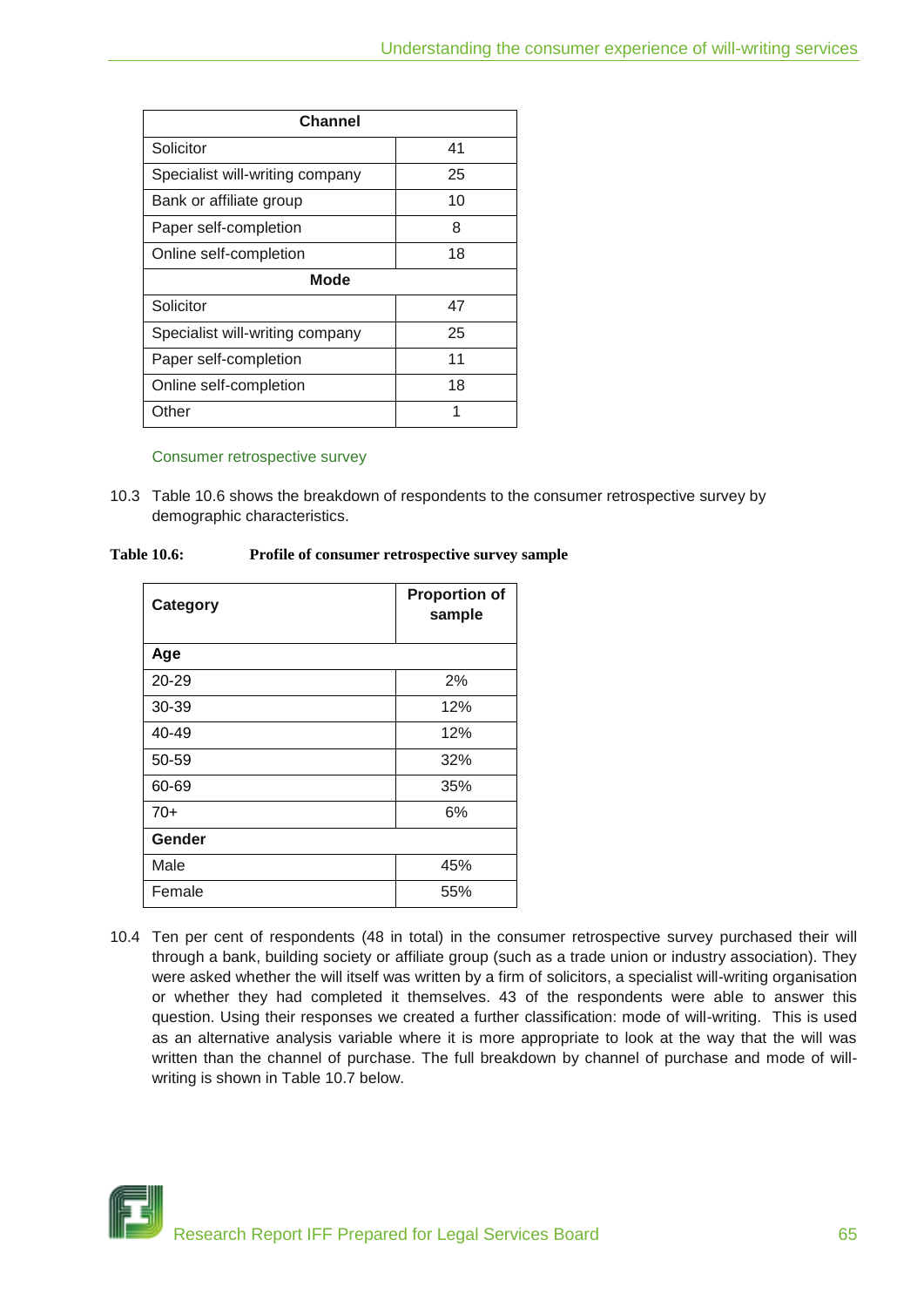## **Table 10.7: Consumer retrospective interviews broken down by channel of purchase and mode of will-writing**

| <b>Channel</b>                            | <b>Channel of purchase</b> | <b>Mode of will-writing</b> |
|-------------------------------------------|----------------------------|-----------------------------|
| Solicitor                                 | 253                        | 259                         |
| Will-writing organisation                 | 102                        | 116                         |
| Bank, building society or affiliate group | 48                         | -                           |
| Self completion (online)                  |                            | 78                          |
| Self-completion (pen and paper)           | 97                         | 42                          |
| Don't know                                |                            |                             |
| <b>Total</b>                              | 500                        | 500                         |

## Qualitative telephone depth interviews

10.5 Respondents to the qualitative telephone depth interviews were asked a series of questions relating to the nature of their organisation. Table 10.8 shows the breakdown of organisations by a range of 'firmographic' characteristics.

## **Table 10.8: Business qualitative sample profile**

| Category                                | <b>Number of respondents</b> |                                                |                |  |  |  |
|-----------------------------------------|------------------------------|------------------------------------------------|----------------|--|--|--|
| <b>Type of organisation</b>             | <b>Solicitors</b>            | <b>Specialist</b><br>will-writing<br>companies | <b>Total</b>   |  |  |  |
| <b>Total</b>                            | 50                           | 47                                             | 97             |  |  |  |
| Length of involvement with will-writing |                              |                                                |                |  |  |  |
| Under 5 years                           | 3                            | 16                                             | 19             |  |  |  |
| 5-20 years                              | 9                            | 28                                             | 37             |  |  |  |
| More than 20 years                      | 34                           | 3                                              | 37             |  |  |  |
| Refused                                 | $\overline{4}$               |                                                | $\overline{4}$ |  |  |  |
| Number of wills produced per year       |                              |                                                |                |  |  |  |
| Under 100                               | 10                           | 10                                             | 20             |  |  |  |
| 100-199                                 | 12                           | 6                                              | 18             |  |  |  |
| 200-299                                 | 12                           | 11                                             | 23             |  |  |  |
| 300-399                                 | 5                            | 5                                              | 10             |  |  |  |
| Over 400                                | 9                            | 11                                             | 20             |  |  |  |
| Don't know                              | $\overline{2}$               | 4                                              | 6              |  |  |  |
| <b>Market positioning</b>               |                              |                                                |                |  |  |  |
| Lower end                               | 10                           | 10                                             | 20             |  |  |  |
| Middle                                  | 32                           | 29                                             | 61             |  |  |  |
| Upper end                               | 8                            | 8                                              | 16             |  |  |  |
| Type of wills produced, in general      |                              |                                                |                |  |  |  |
| Simple                                  | 29                           | 20                                             | 49             |  |  |  |
| Even split                              | 10                           | 11                                             | 21             |  |  |  |
| Complex                                 | 11                           | 16                                             | 27             |  |  |  |

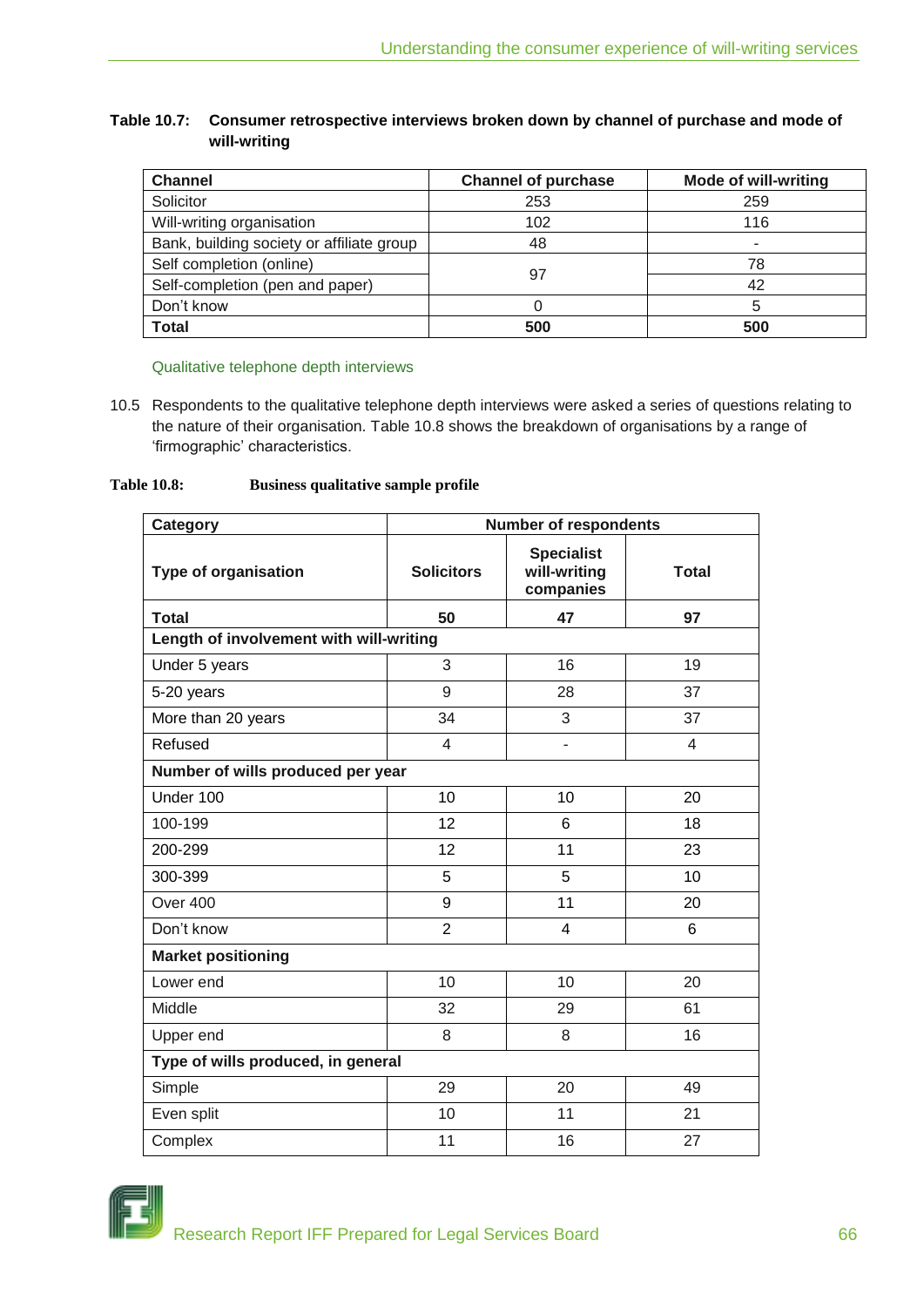10.6 Forty-two of the 47 specialist will-writing companies who participated in the survey reported that they belonged to a professional body. Of these, most belonged either to the Society of Will writers or to the Institute of Professional Willwriters (Table 10.9). Some reported that they were members of more than one professional body; hence the total adds up to more than 47.

| <b>Table 10.9:</b> |  |  | Specialist will-writer membership of professional bodies |  |
|--------------------|--|--|----------------------------------------------------------|--|
|                    |  |  |                                                          |  |

| <b>Professional Body</b>                                                         | <b>Specialist will-writing</b><br>companies |  |  |
|----------------------------------------------------------------------------------|---------------------------------------------|--|--|
| Society of Will writers                                                          | 24                                          |  |  |
| Institute of Professional Willwriters                                            | 19                                          |  |  |
| <b>Law Society</b>                                                               | 4                                           |  |  |
| The Will Writers Association                                                     | 3                                           |  |  |
| Society of Trust and Estate Practitioners                                        | 2                                           |  |  |
| <b>Association for Legal Careers Professions</b>                                 |                                             |  |  |
| <b>Charity Law</b>                                                               |                                             |  |  |
| Fellowship of Professional Will-writers<br>and<br>Probate Practitioners (FPWWPP) |                                             |  |  |
| <b>TAS Network</b>                                                               |                                             |  |  |
| None                                                                             | 5                                           |  |  |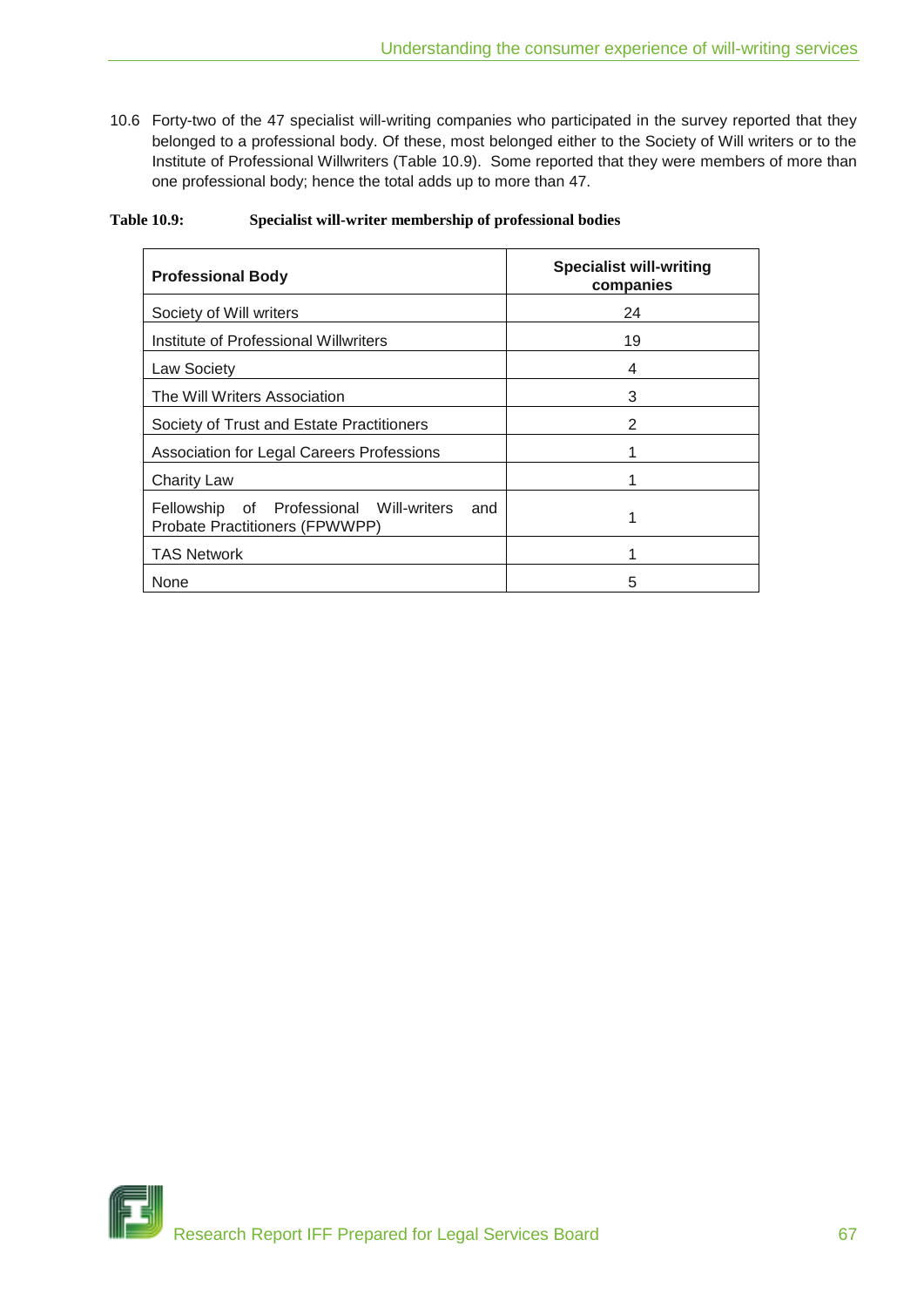## 11 Annexe B: Issues for consideration when interpreting the findings of the research

11.1 This annexe notes some issues that should be borne in mind when interpreting the findings. It covers the research process (in particular the shadow shopping exercise and the consumer retrospective survey) and the approach taken to assessing the quality of the wills.

## Research process

- 11.2 We took a number of steps to ensure as far as possible that those participating in the shadow shopping exercise were (and behaved like) genuine consumers. Firstly approach itself: shadow shopping uses 'real-life' consumers – rather than 'professional' mystery shoppers – who can take the sales process right through to the purchase of an actual will. Participants were not expected to play a predefined "role" – they were merely asked to proceed through the process as they "normally" would – and they were free to choose their own channel of purchasing a will, so they did not have to adopt a route that they would be unlikely to adopt in "real life".
- 11.3 There are nevertheless some limitations to the chosen approach, most notably the following:
	- Participants were recruited from an online panel, which is a self-selected rather than a general population sample;
	- The fact that they were participating in a research exercise particularly one with a relatively short timeline for participation – may have had an impact on how they behaved, although the nature of this impact could not be predicted and is difficult to identify post hoc (and indeed may not have a material impact on the research);
	- While participants were free to choose their own route to a will, our recruitment approach directed them towards a particular channel (albeit one that they had stated that they would consider);
	- The fact that participants received a financial incentive for taking part may have prompted them to spend more money on a will than they otherwise would have (e.g. using a channel that is generally more costly or purchasing additional services that they otherwise would not have considered).
- 11.4 One of the benefits of and reasons for adopting a shadow shopping methodology is that it achieves an "immediacy" of recall that is not always feasible with a retrospective survey. When interpreting the findings of the retrospective survey it is worth bearing in mind that respondents may struggle to recall some of the finer details of the process, for example, whether or not certain issues were covered in the discussion with the will-provider. In this sense the findings of the shadow shopping exercise help to validate some of the outputs of the retrospective survey.
- 11.5 It is also worth noting that practices within the will-writing market may have changed in the last 12 months, which may have implications for the comparability of the consumer retrospective and shadow shopping research, given that respondents for the former study had to have purchased a will in the 12 months up to March 2011 and participants in the latter were recruited in March 2011.

## Assessments

11.6 Each will and testator questionnaire collected was passed on to two assessors (one solicitor and one specialist will-writer) from an assessment panel of solicitors and specialist will-writers recruited by the LSB. The purpose of the assessment was to establish whether the will (a) is legally valid and (b) is of sufficiently high quality (i.e. effectively addresses the needs and circumstances of the respondent).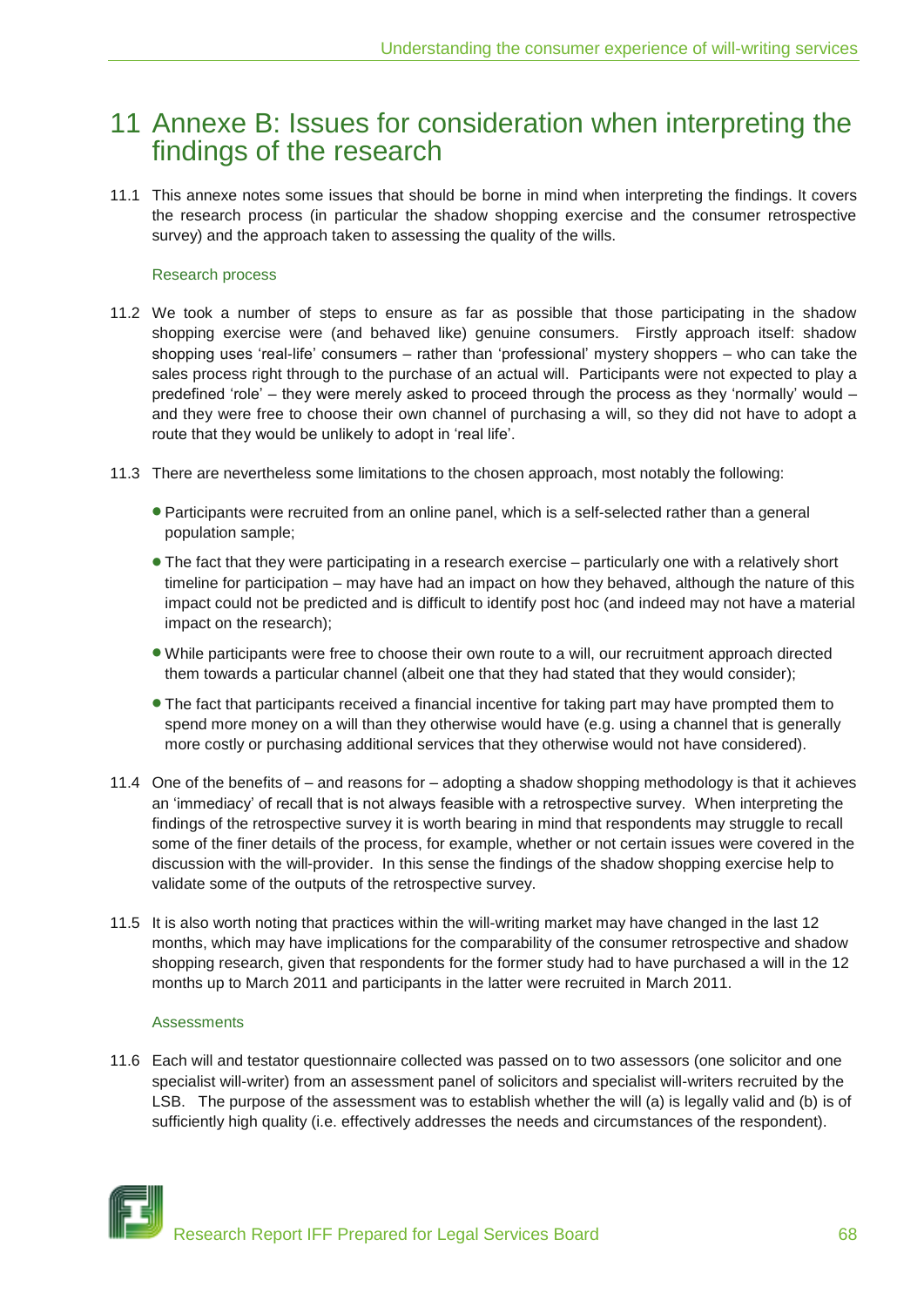- 11.7 In order to assess the effectiveness of the will it is necessary not only to review the will itself but to understand the needs and circumstances of the client. It would not have been feasible for the assessors to speak to each participant to discuss their needs and circumstances in detail so each respondent was asked to complete a "testator questionnaire", providing detailed information about the respondent"s personal circumstances, assets, liabilities and intended beneficiaries.
- 11.8 The testator questionnaire is therefore used as a proxy for the "fact find" discussion held between the respondent and their will-provider. This is an imperfect approach for a number of reasons:
	- We do not know the exact details of the conversation the respondent had with the will-provider, only their recollection;
	- We do not know whether the respondent"s discussion with their will-provider covered topics not included in the testator questionnaire, or whether there are topics in the testator questionnaire which were not covered in this discussion;
	- We do not know the extent to which the will-provider asked probing questions to uncover issues that the client may not have know about originally and which may have improved the value of the will written; and
	- We do not know about the existence and/ or nature of any "mirror" wills written (for example, for the respondent"s partner).
- 11.9 The other limitation of the assessment approach relates to the legal validity. Given the relatively short timescale for the research, a number of the wills provided by shadow shopping participants were draft versions provided for the client"s review or final versions which were yet to be signed.
- 11.10 If these wills had been assessed in the format that they had been provided to assessors by shadow shopping participants, they would have failed, as they had not been correctly executed. As such, correct attestation was not an assessment criterion for draft wills. Where final copies of wills had not been signed, these also "passed" the assessment if the respondent told us in good faith that that they were going to sign the will properly (i.e. witnessed in person by two eligible witnesses) in the near future.
- 11.11 One of the problems with administering wills is that they have not been correctly attested, so it is possible that this research understates the extent of this problem.